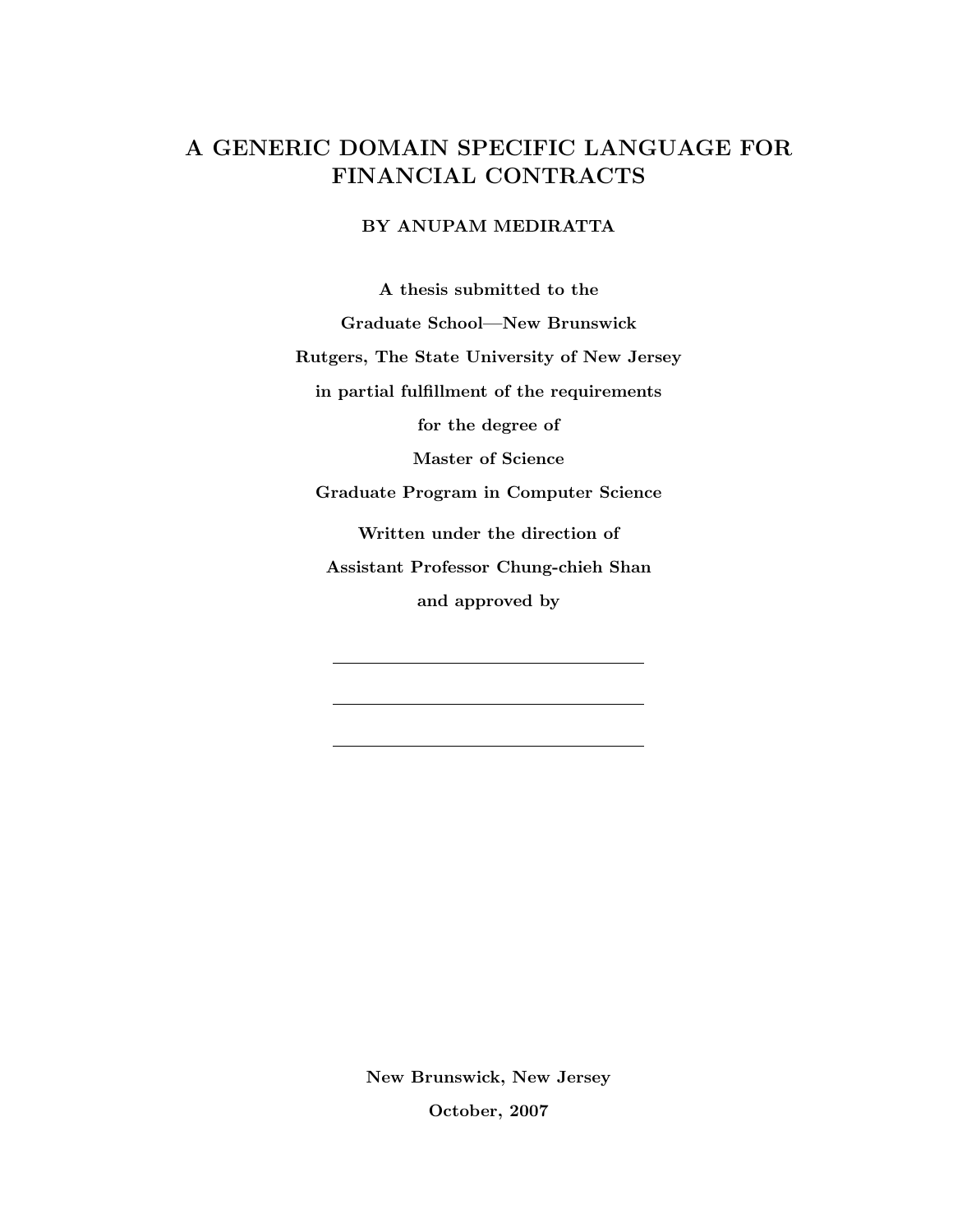#### ABSTRACT OF THE THESIS

## A generic domain specific language for financial contracts

#### by Anupam Mediratta

### Thesis Director: Assistant Professor Chung-chieh Shan

Financial contracts require management, such as valuation, scheduling and generating legal documents. The current approach for managing financial contracts is inefficient, for lack of a universal language for representing contracts. Peyton Jones et al.'s proposed such a language, even though contracts are diverse and new ones are introduced often. We verify that Peyton Jones et al.'s language is expressive enough by using it to represent two new contracts: credit default swap and power reverse dual currency swap. We demonstrate its advantage by using the same program to value all contracts represented. More generally, we need only one program for each contract management task.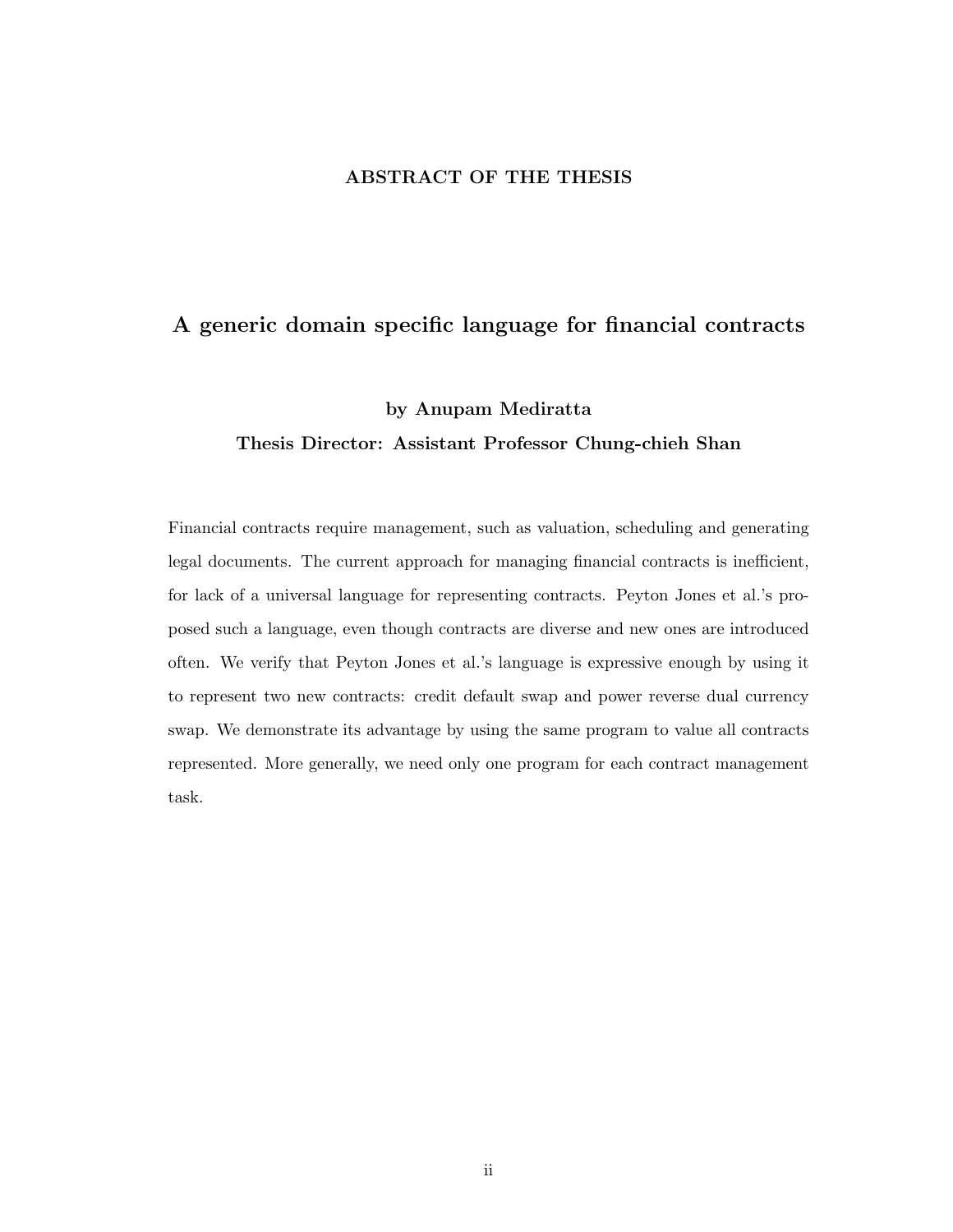## Acknowledgements

I would like to thank my adviser Prof. Chung-chieh (Ken) Shan for guiding me throughout this work. The experience of interacting with him was very challenging. To catch up with his thought process, I was always required to stretch my intellectual abilities and in this process I did learn a bit (at least I think so). I am grateful to him for his guidance in approaching the work, presenting it and writing it.

I like to thank Prof Ren-Raw Chen from Business School at Rutgers also. He was kind enough to spend time with me and answer my naive questions about financial contracts. I would also like to thank a dear friend of mine, Mr Rahul Singh, who works with BNP Paribas bank in Singapore and was helpful enough to expose me to latest introduced contracts like PRDC.

I am grateful to Prof. Borgida and Prof. McCarty also, for agreeing to be in my thesis committee.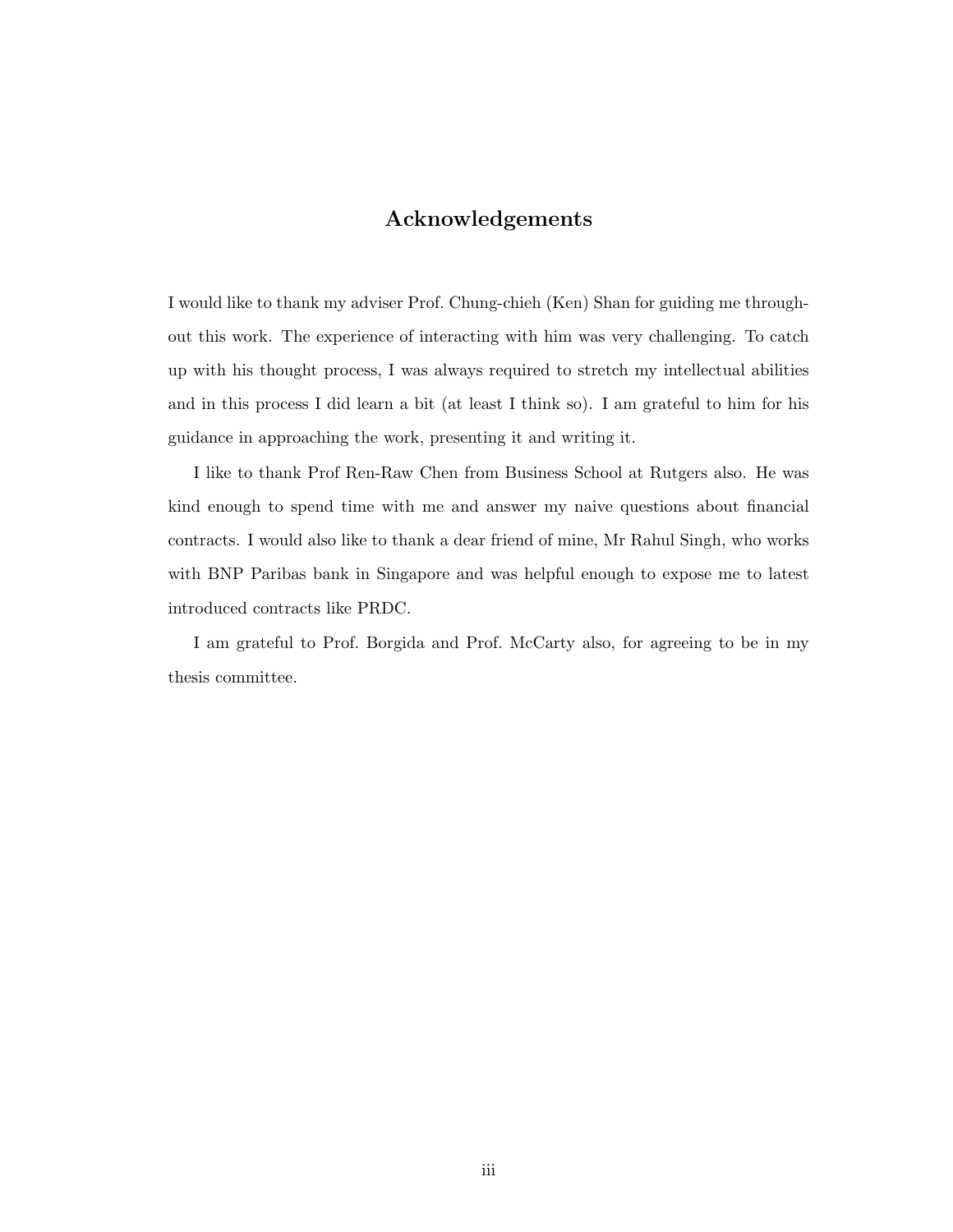# Table of Contents

|                                                                | iii            |
|----------------------------------------------------------------|----------------|
|                                                                | vi             |
|                                                                | vii            |
|                                                                |                |
|                                                                | $\overline{4}$ |
|                                                                | $\overline{5}$ |
|                                                                | 7              |
|                                                                | 7              |
| 3.2.                                                           | 8              |
| 3.3.                                                           | 9              |
|                                                                | 11             |
|                                                                | 14             |
|                                                                | 14             |
| 5.2. Representation of Power Reverse Dual Currency (PRDC) Swap | 20             |
|                                                                | 22             |
|                                                                | 22             |
|                                                                | 27             |
|                                                                | 30             |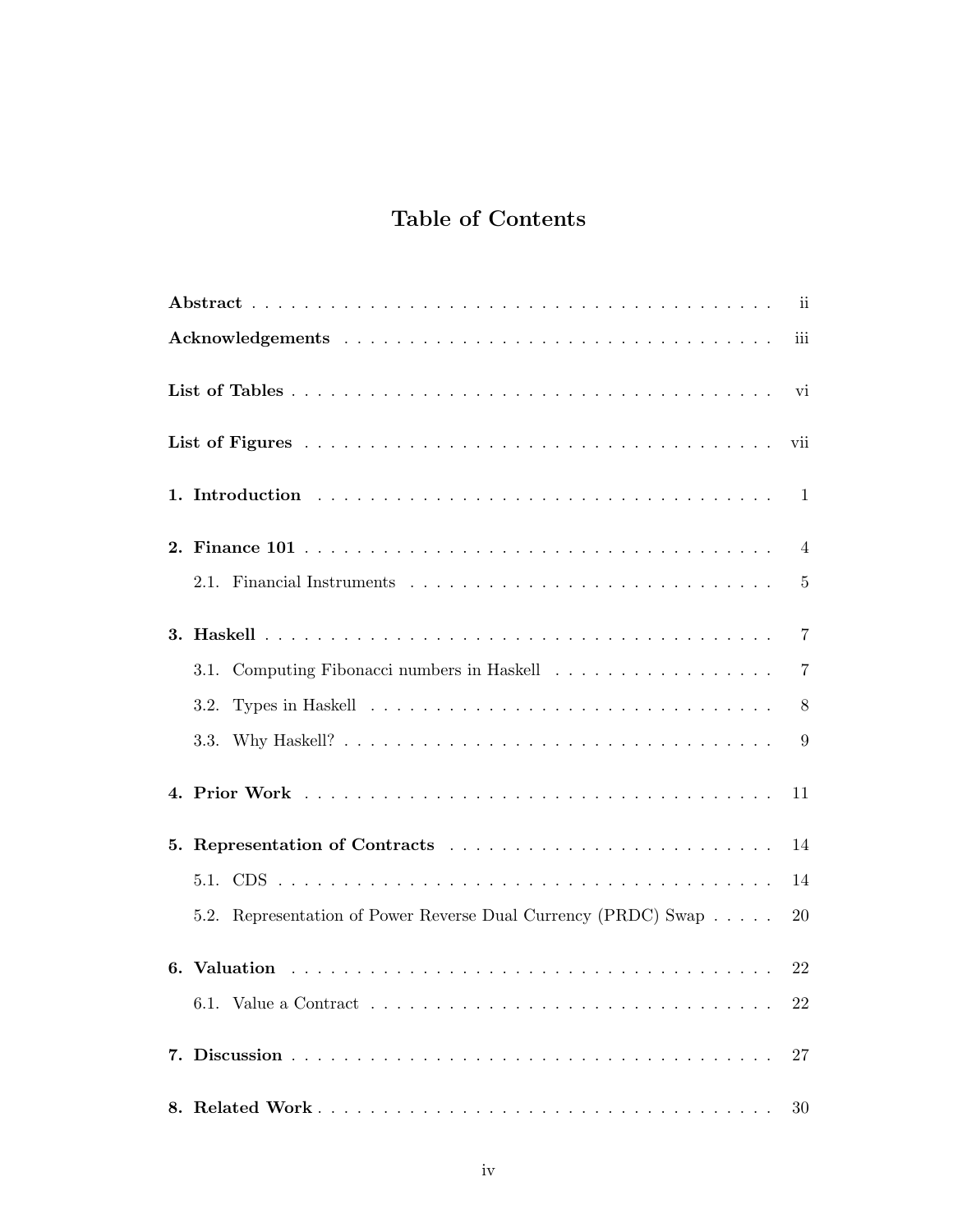| Appendix C. Code: Implementation of Evaluation 38        |  |  |  |  |
|----------------------------------------------------------|--|--|--|--|
| Appendix D. Code: Implementation and Valuation of CDS 45 |  |  |  |  |
|                                                          |  |  |  |  |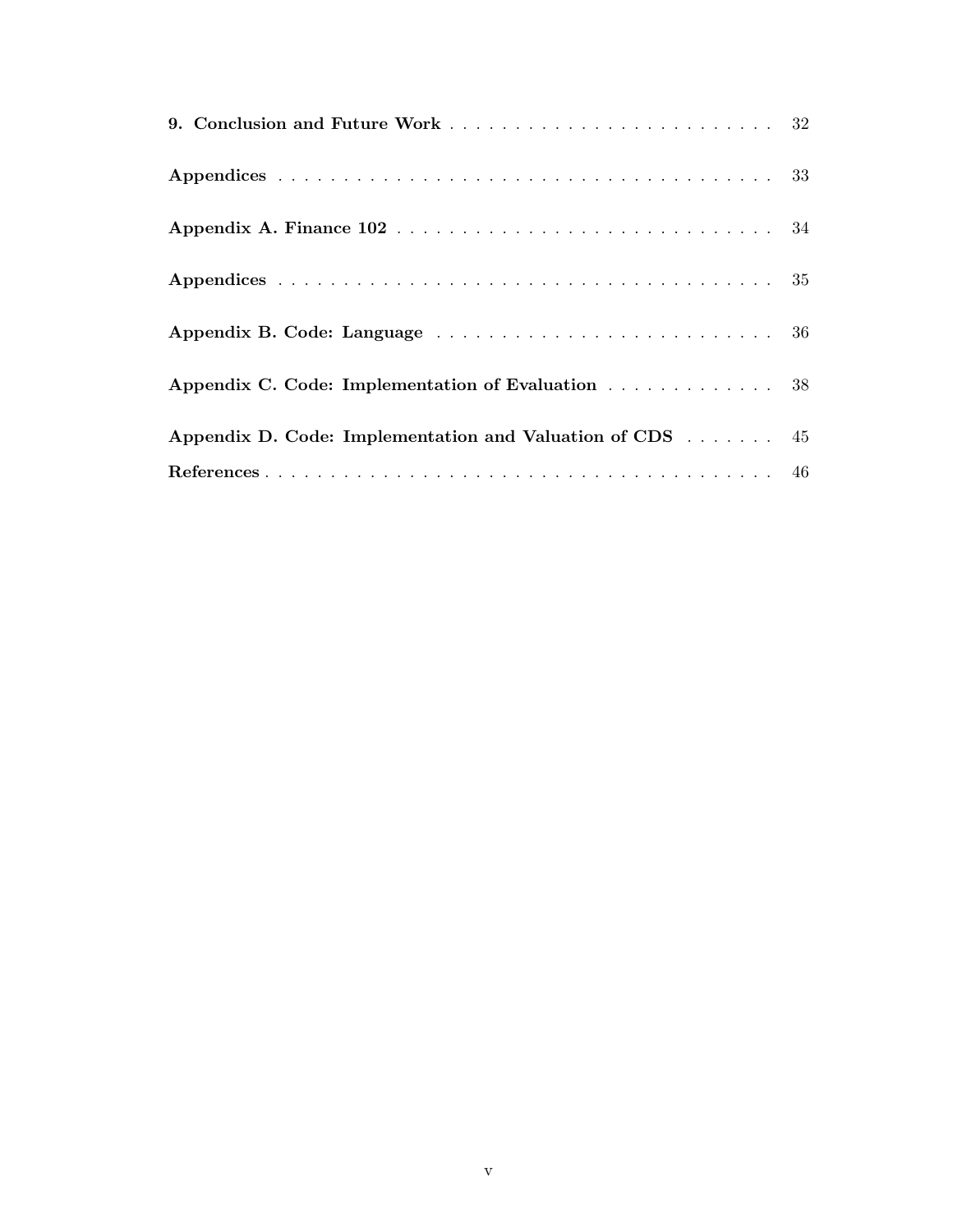# List of Tables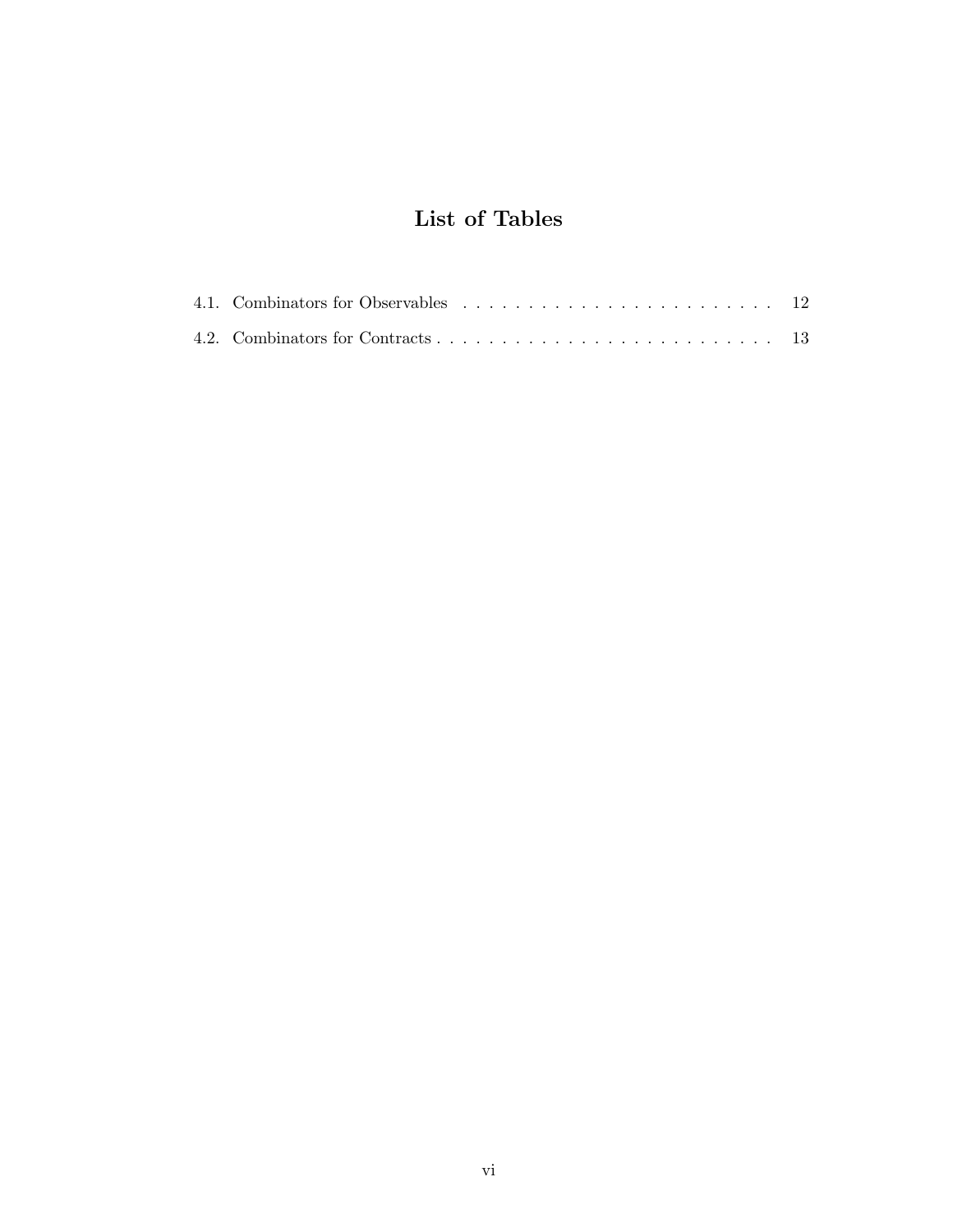# List of Figures

| 6.3. Semantics for the implementation of evalC and evalO 24 |  |
|-------------------------------------------------------------|--|
|                                                             |  |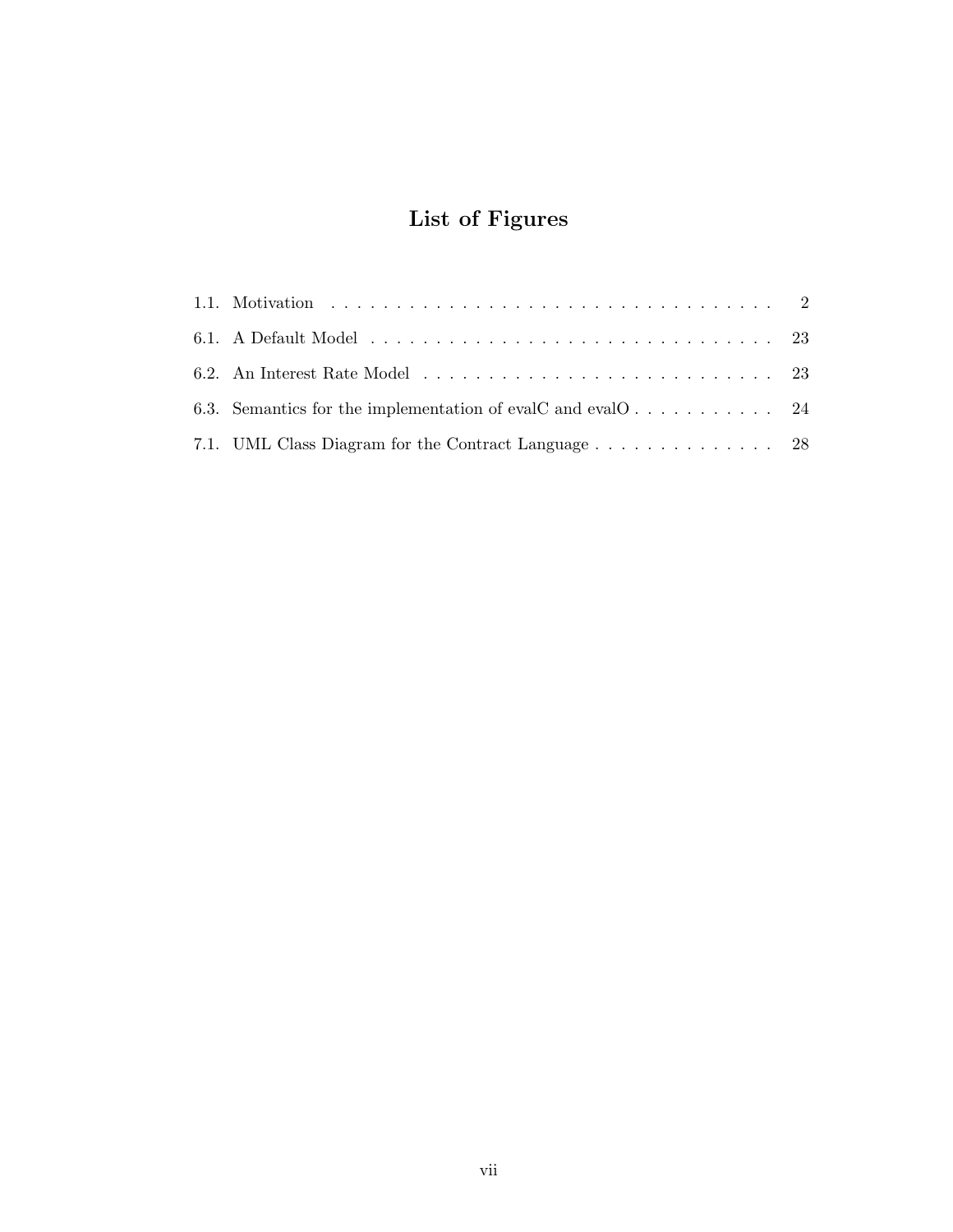## Chapter 1

## Introduction

In this thesis, I present a language to *represent* financial contracts. To represent a financial contract means to express its rights and obligations. This language was proposed by Peyton Jones et al.  $([4])$ . I verify the *generic* nature of this language by representing two new contracts, which are not mentioned in their paper.<sup>1</sup>

The motivation of building such a language comes from the fact that the contracts traded in the market today are increasingly complex and diverse. The banks which deal with these contracts have to process them for various activities. The processing activities of a contract are valuation, generation of legal documents and other back-end activities. Among all these activities, valuation is the most important and critical one. This is because the banks want to correctly value a contract as soon as possible, so that they can make the most profitable trades. There exists a competition between traders, who trade contracts, and *quants*, who value contracts. Traders introduce new contracts so that they can profit because quants take time to value it correctly. The language can be seen as a tool to help quants to value a contract quickly.

Before building such a language, we have to overcome the following hurdles:

- 1. The variety of contracts is diverse, so it is challenging to come up with a precise language (or small set of *combinators*) that can represent (most of) them.<sup>2</sup>
- 2. The industry invents new contracts every now and then. For example, someone can compose existing contracts to create a new one. An example is the contract swaption, which is created as an *option* over *swaps*. Both of the latter contracts

<sup>&</sup>lt;sup>1</sup>Generic in the sense that the language generalizes over a wide variety of contracts.

<sup>2</sup> I define combinators in chapter 4.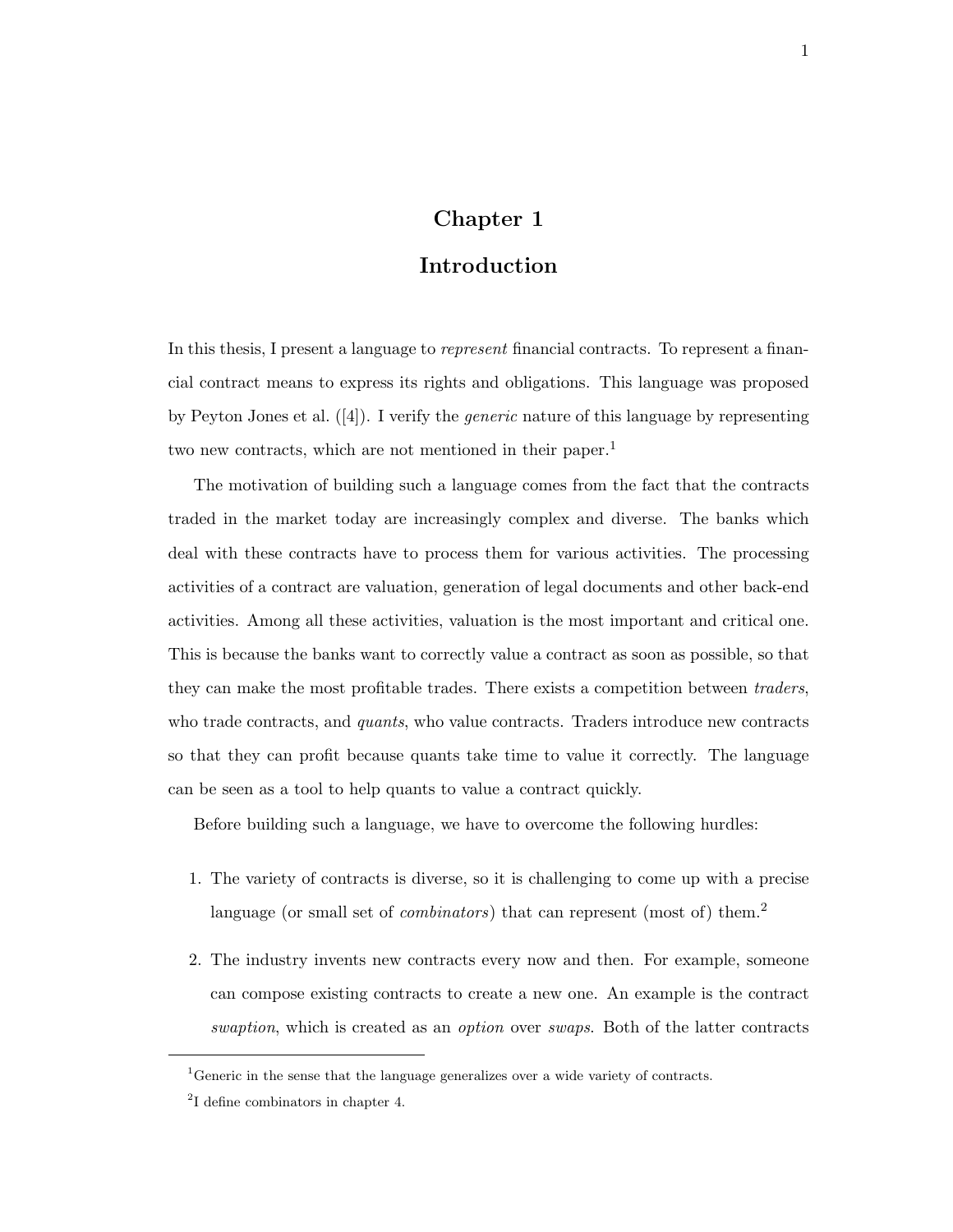exist from before.



A case of  $3(m = 3)$  contracts and  $3(n = 3)$  processing activities

Figure 1.1: Motivation

The advantage of building such a language is shown in figure 1.1 through two scenarios. The job in both scenarios is to apply each of the  $n$  processing activities to each of the  $m$  contracts. In the current scenario, we have to write  $mn$  programs, one for each pair of contract and processing activity. If we use the language, which is our scenario in the figure, we will be able to do this job by writing only  $m + n$  programs. The reason is we would write one program to represent a contract in the language. To represent m contracts we would write m programs. Once the contracts are represented in the language, to process all of them for one activity requires only one program. And similarly to process them for  $n$  activities would require  $n$  programs. Hence, in total we would write  $m + n$  programs.

Since our work is an extension of Peyton Jones et al.'s paper, I summarize most of their work in chapter 4. For the rest of their work, I will credit them wherever I use it. They chose Haskell as a programming language to implement the contract language. I explain Haskell's basic syntax and the reasons for choosing it in chapter 3. I verify the generic nature of the contract language by representing two contracts: Credit Default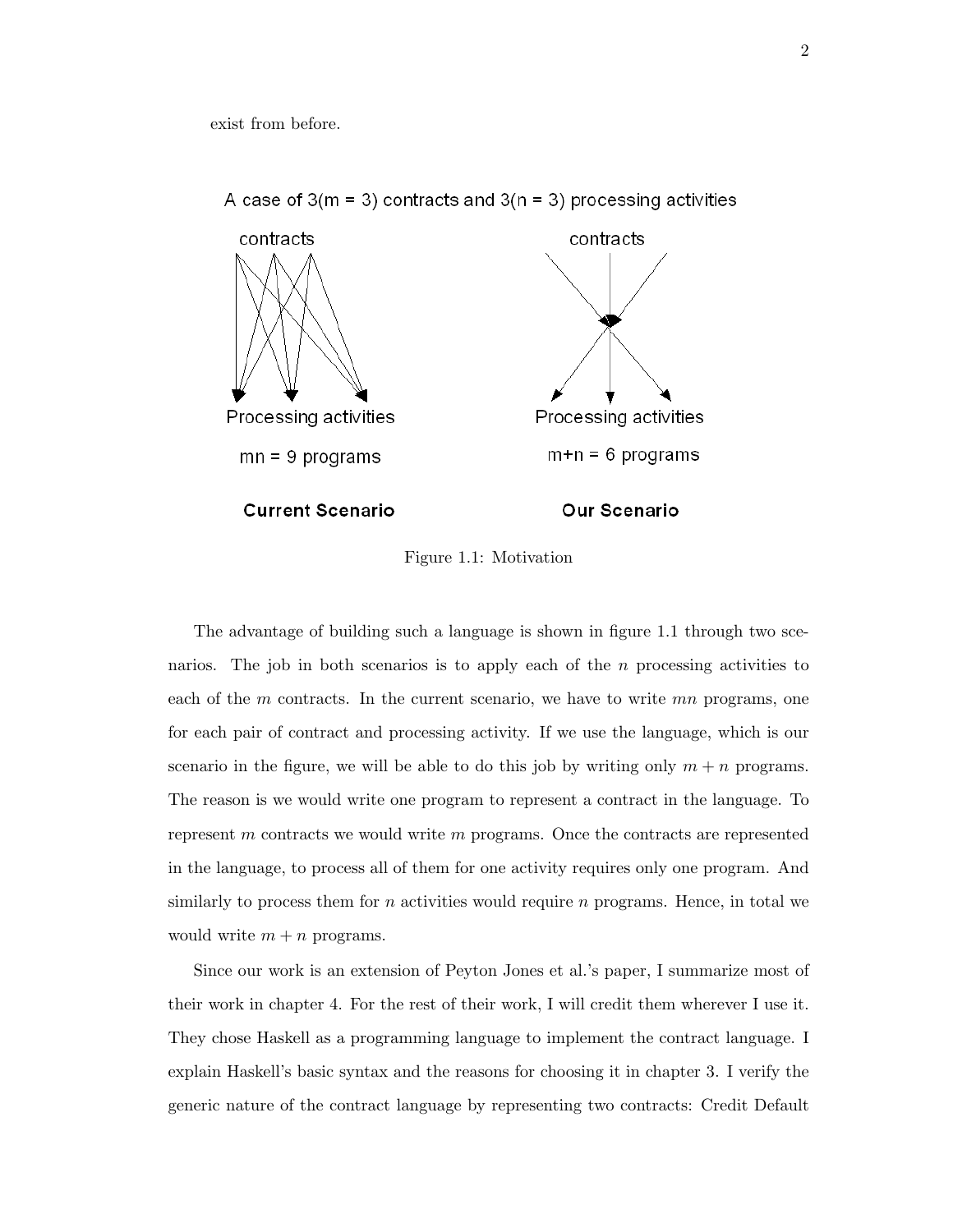Swap (CDS) and Power Reverse Dual Currency Swap (PRDC). This is how I validate Peyton Jones et al.'s work. In chapter 5, I show how to represent these contracts in the language. To illustrate the advantage of the language, I explain in chapter 6 how a single program suffices to value any contract with an example of a CDS contract. Since Peyton Jones et al.'s software is publicly unavailable, our code is a good starting point for future research. I attach our code in Appendix B, C and D.

Since this thesis deals with financial terms and financial instruments, I introduce them in the next chapter.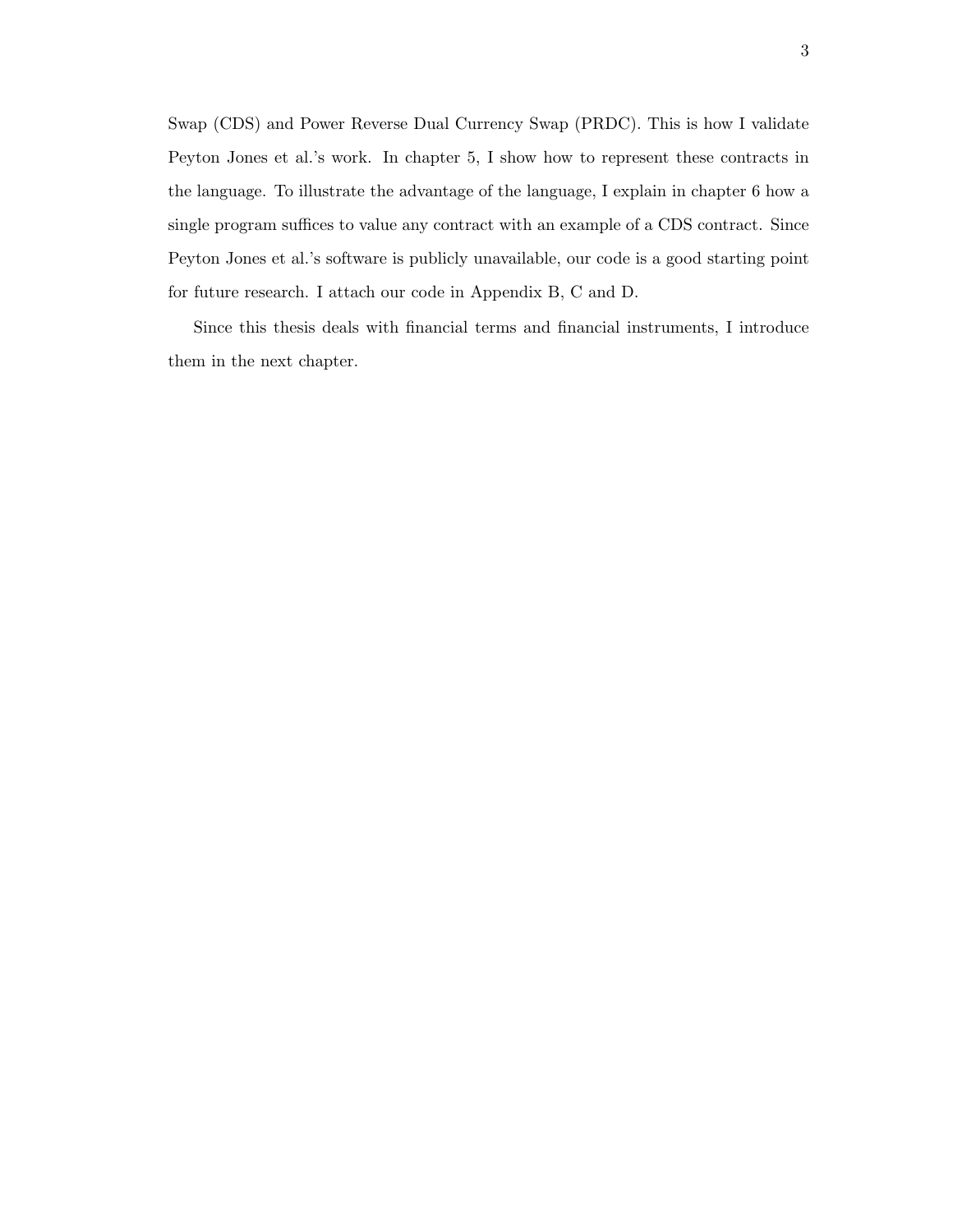## Chapter 2

## Finance 101

In this chapter, I explain the finance terms used commonly in this thesis. I begin by defining a financial contract. From here onwards whenever I write contract it means a financial contract. A contract usually involves three parties, the *buyer*, the *seller* and the *issuer*. The *buyer* is the one who buys the contract; the *seller* is the one who owns it and then sells it for its value; the issuer is the one who had issued or introduced the contract. Now it can be the case that the issuer and the seller are the same entities. A contract has a set of rights and obligations for both its buyer and the issuer. The rights of the buyer are the obligations of the issuer and vice versa. The seller has no rights and obligations once he has sold the contract. For instance, Goldman Sachs (GS) is the issuer of its bond. If Henry owns this bond, he is the buyer of the contract. So, for this contract, GS's rights are Henry's obligations and vice versa. If Henry chooses to sell this bond to Anna, she is the buyer and he is the seller. By paying the market value of the contract, she buys all its rights and obligations from him. Before I define a contract, I need to define a cash flow.

**Definition 2.1** A cash flow is a transfer of money specified by its amount and date.<sup>1</sup>

An example of a cash flow is  $(\$100, 12/31/2007)$ . It means a transfer of  $\$100$  takes place on Dec. 31, 2007 between given two parties.

Definition 2.2 A financial contract is a set of cash flows.

<sup>&</sup>lt;sup>1</sup>More generally, there are conditional cash flows in which the transfer of money occurs only if some particular condition is true. I will show an instance of it, when I define CDS.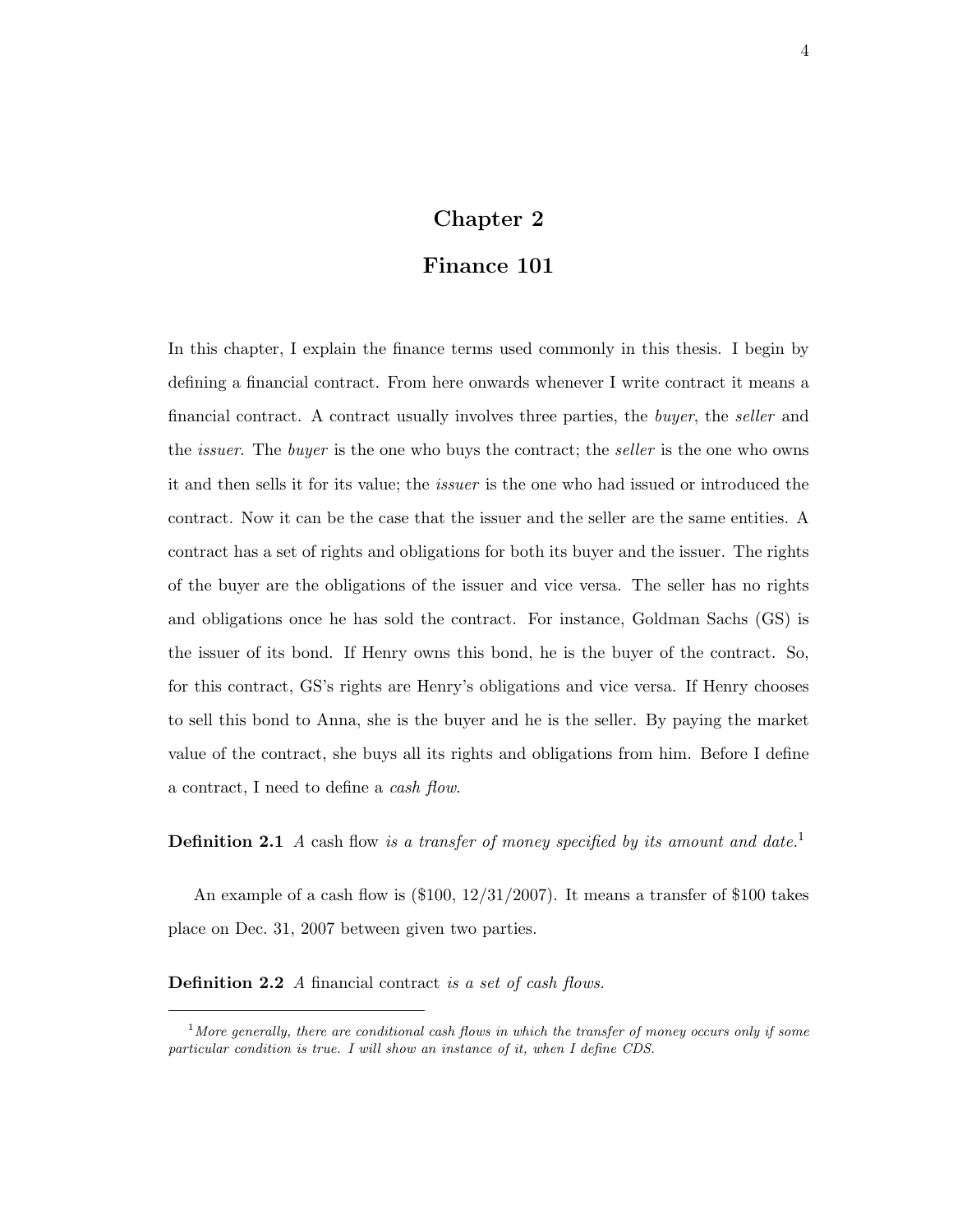This set of cash flows are the rights and obligations for the buyer.<sup>2</sup> For each cash flow of a contract, if the amount is positive, then the buyer of the contract receives that amount, else she has to pay it to the issuer.

A hypothetical contract is, receive \$100 at the end of year 2007 and pay \$110 at the end of year 2008. It can be written as:  $[(\$100, 12/31/2007), (-\$110, 12/31/2008)].$ 

**Definition 2.3** The maturity of a contract is the last date off all the dates of its cash flows.<sup>3</sup>

The maturity of the above hypothetical contract is 12/31/2008. If the maturity is infinite then the corresponding contract never matures. Since there are no cash flows after the maturity of a contract, the contract offers no opportunity to make money after it matures. Hence, it is not worth trading then.

Definition 2.4 A contract is void if it has no future cash flows associated with it.

Another relevant term is default:

Definition 2.5 The debtor defaults when he has not met the obligations of the debt contract.

For instance, in the case of a bond (See Definition 2.6), if the bond issuer fails to make the payments to the buyer of the bond as per his obligations, then the bond issuer defaults on this criterion.

#### 2.1 Financial Instruments

Now, I define some financial instruments (or contracts), which will be used in the following chapters. I begin with a bond whose definition is taken from http://en.wikipedia.org/wiki/Bond\_%28finance%29:

<sup>&</sup>lt;sup>2</sup>Recall that rights and obligations for the issuer are vice versa of those of the buyer.

 $3$ Peyton Jones et al. in their paper use the term horizon instead of maturity.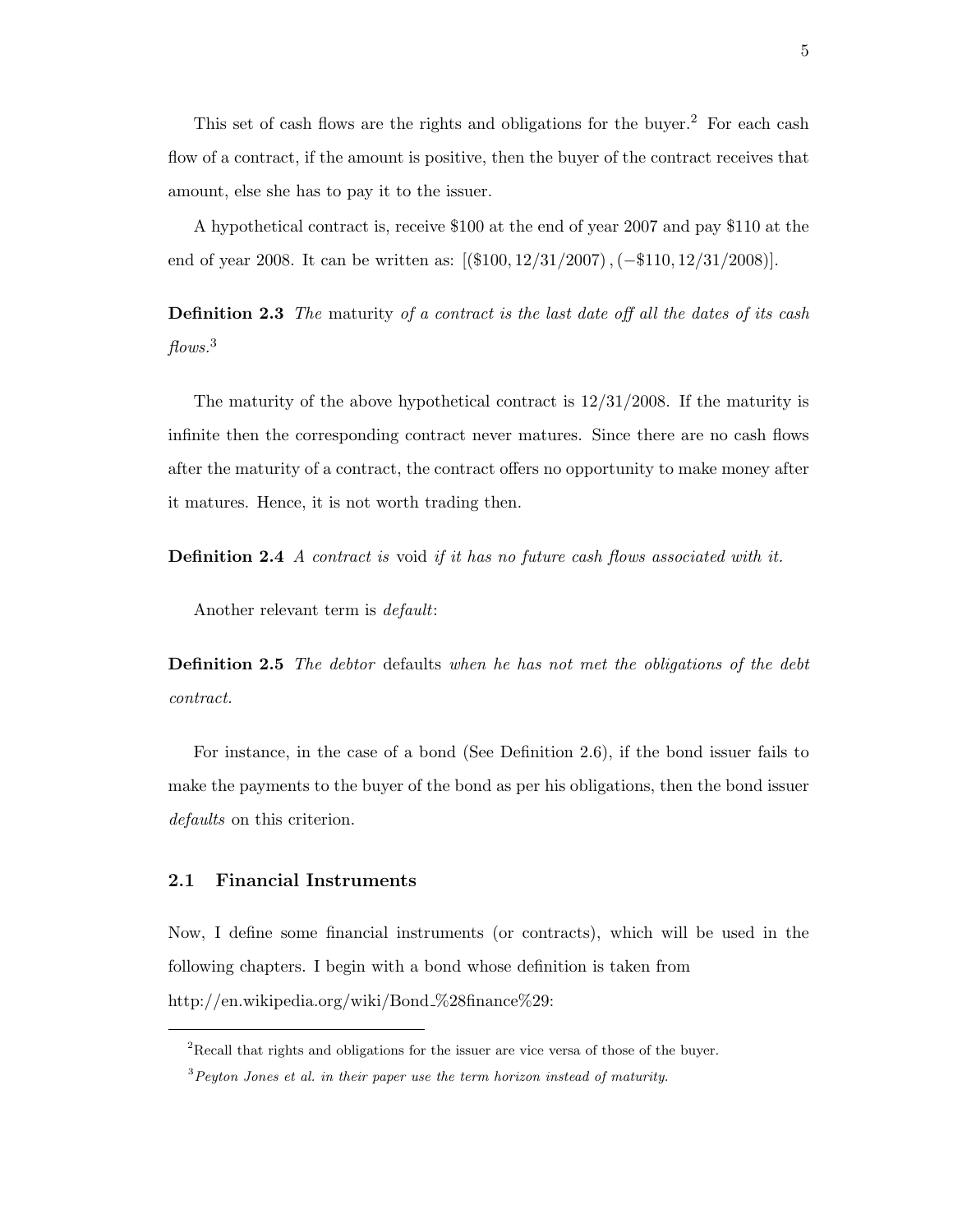**Definition 2.6** A bond is a contract in which the issuer owes the buyer a debt and is obliged to repay the principal and interest (the coupon) at a later date, termed maturity.

The main contract of this thesis, Credit Default Swap, is similar to an insurance policy. The latter contract works in the following way: the buyer of the policy is the protection buyer (buyer) and the insurance company is the protection seller (seller). Till there is no eventuality, the buyer pays to the seller at regular intervals of time, a fixed amount of money which is called premium or spread. Otherwise, the seller pays to the buyer a fixed amount which is called nominal and the contract becomes void. Now a CDS differs from the above contract in following ways: First, the condition of who pays is whether a company has defaulted or not. This company is called as the reference company in the definition of a CDS. Its instance is Goldman Sachs (GS). Second, in contrast to an insurance policy where the buyer secures himself from a possible eventuality, the purpose of buyer of a CDS may not be to secure himself but to bet on the default of the company. I present the definition of a CDS which has been slightly modified from the one at Wikipedia [8].

**Definition 2.7** A Credit Default Swap is an agreement between a protection buyer and a protection seller whereby the buyer pays a periodic fee in return for a contingent payment by the seller upon a default happening in the reference company.

For ease of explanation the nominal value for CDS is assumed to be equal to \$1.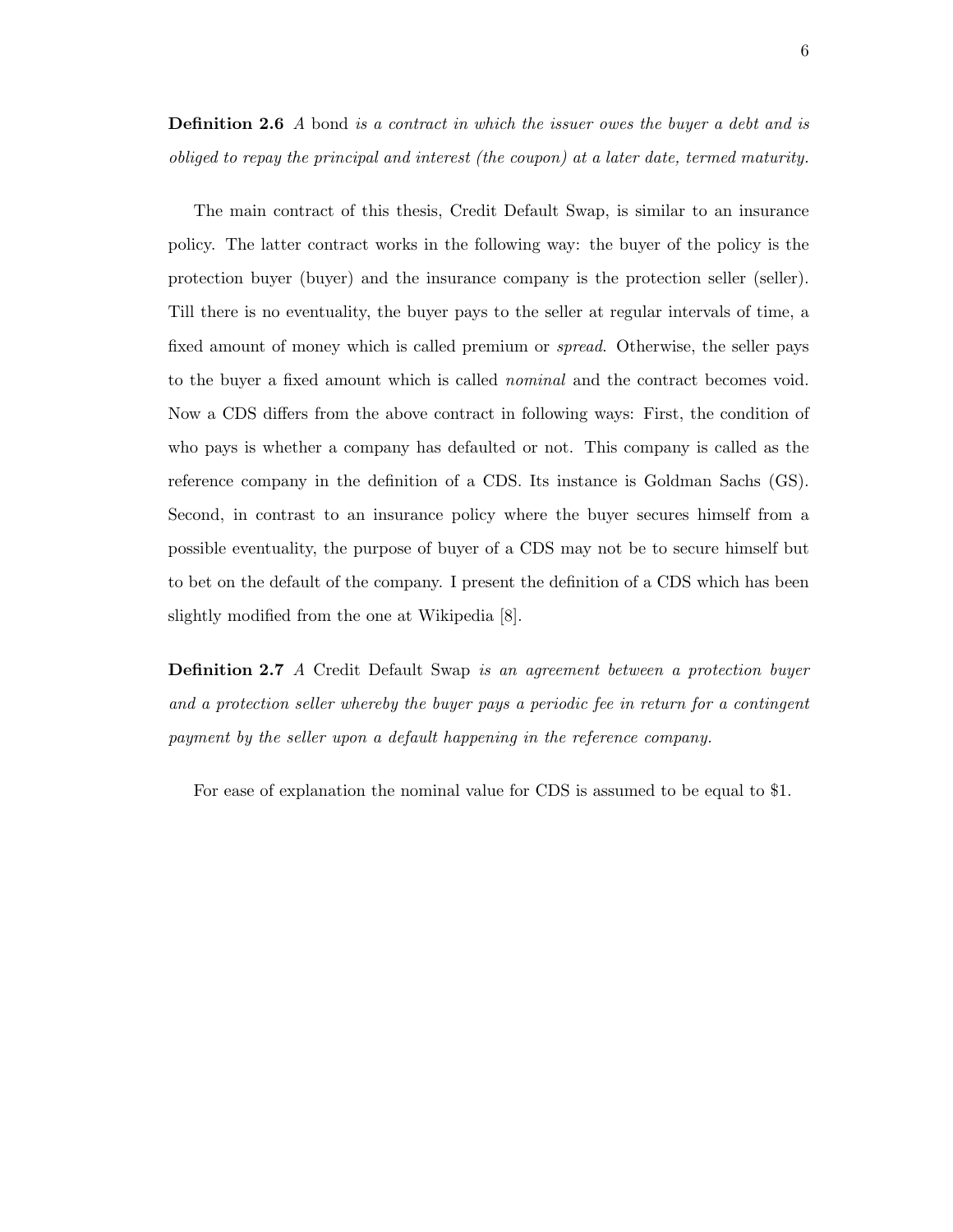## Chapter 3

## Haskell

The language of implementation by both, Peyton Jones et. al. and I, is Haskell. Wikipedia says: "Haskell is a standardized purely functional programming language with nonstrict semantics, named after the logician Haskell Curry." Purely functional puts a restriction that the variables in a program written in Haskell will have immutable values. Non-strict semantics mean that Haskell will allow lazy evaluation, which I discuss towards the end of this chapter. In order to understand the representation of contracts in the contract language, the reader needs to understand some basic syntax and types in Haskell. I next illustrate these features and then argue why Haskell is a good choice to implement this work.

#### 3.1 Computing Fibonacci numbers in Haskell

To illustrate how to write a function in Haskell, I write a function to compute Fibonacci Numbers.

fibonacci  $0 = 0$ fibonacci  $1 = 1$ fibonacci n = fibonacci  $(n-1)$  + fibonacci  $(n-2)$ 

The function definition for fibonacci consists of three declarations or rules. Whenever this function is called, one of the three rules will be executed. Interpret each rule in the following way: on the left hand side (lhs) of the symbol  $=$  we write the function name followed by the arguments it takes, and on the right hand side (rhs) we write the body of the rule. The value calculated in this body is returned as a result of the execution of this rule and hence the execution of the function. I can make calls to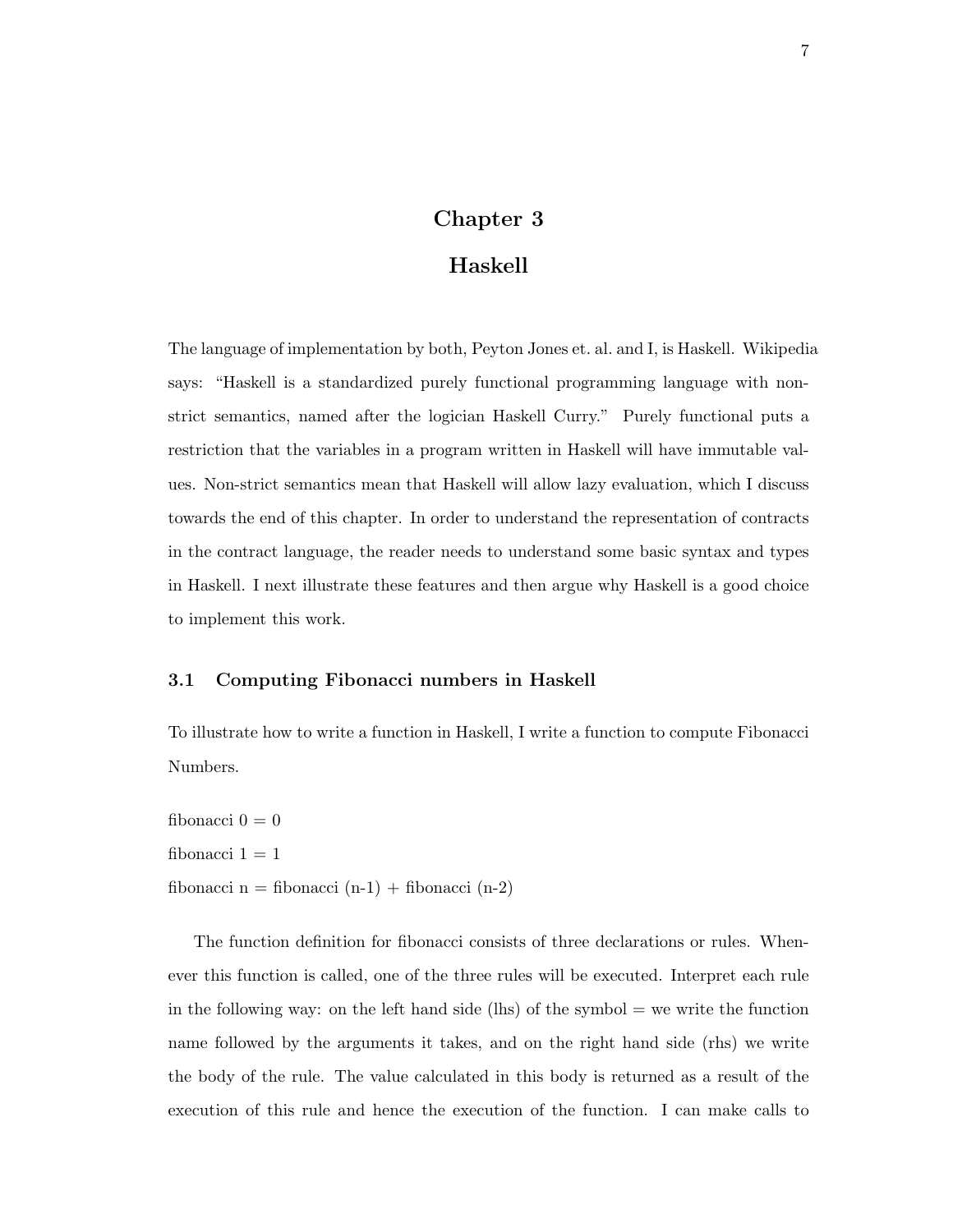functions in the body of a rule just as I do in the body of the the rule for *fibonacci*  $n<sup>1</sup>$ This is how I will define functions in the chapters ahead.

#### 3.2 Types in Haskell

Like there are data types in any programming language, there are types for data in Haskell also. Atomic data like 'a' and 5 have the following built in types:

 $a' :: Char$ 

5 :: (Num t)  $\Rightarrow$  t.

In English these definitions mean that 'a' is of type char and 5 can be of any numeric type like Int or Double.

Another relevant data type is a list. Its purpose is to store a collection of data, each of which has the same type. For instance,  $[a', b']$  has the following type:

 $[a', 'b'] :: [Char].$ 

[Char] means that this list is a collection of data of type Char. Similarly there are types for functions also. The type of fibonacci is,

fibonacci :: Int  $\rightarrow$  Int.

It means that fibonacci maps an Int value to another Int value. We can have functions which map multiple data to another data. For instance,

func ::  $a \rightarrow b \rightarrow c$ 

The function function function function function of type a and type b together, to data of type c, where  $a, b$  and  $c$  are any types. Similarly, if the type signature of a function contains n types separated by  $\rightarrow$ , then the  $n^{th}$  type is the return type and the rest of n-1 types are the input data types.

<sup>&</sup>lt;sup>1</sup>If you are familiar with rule based languages like Prolog, then it is easy to see that Haskell's notation resembles them.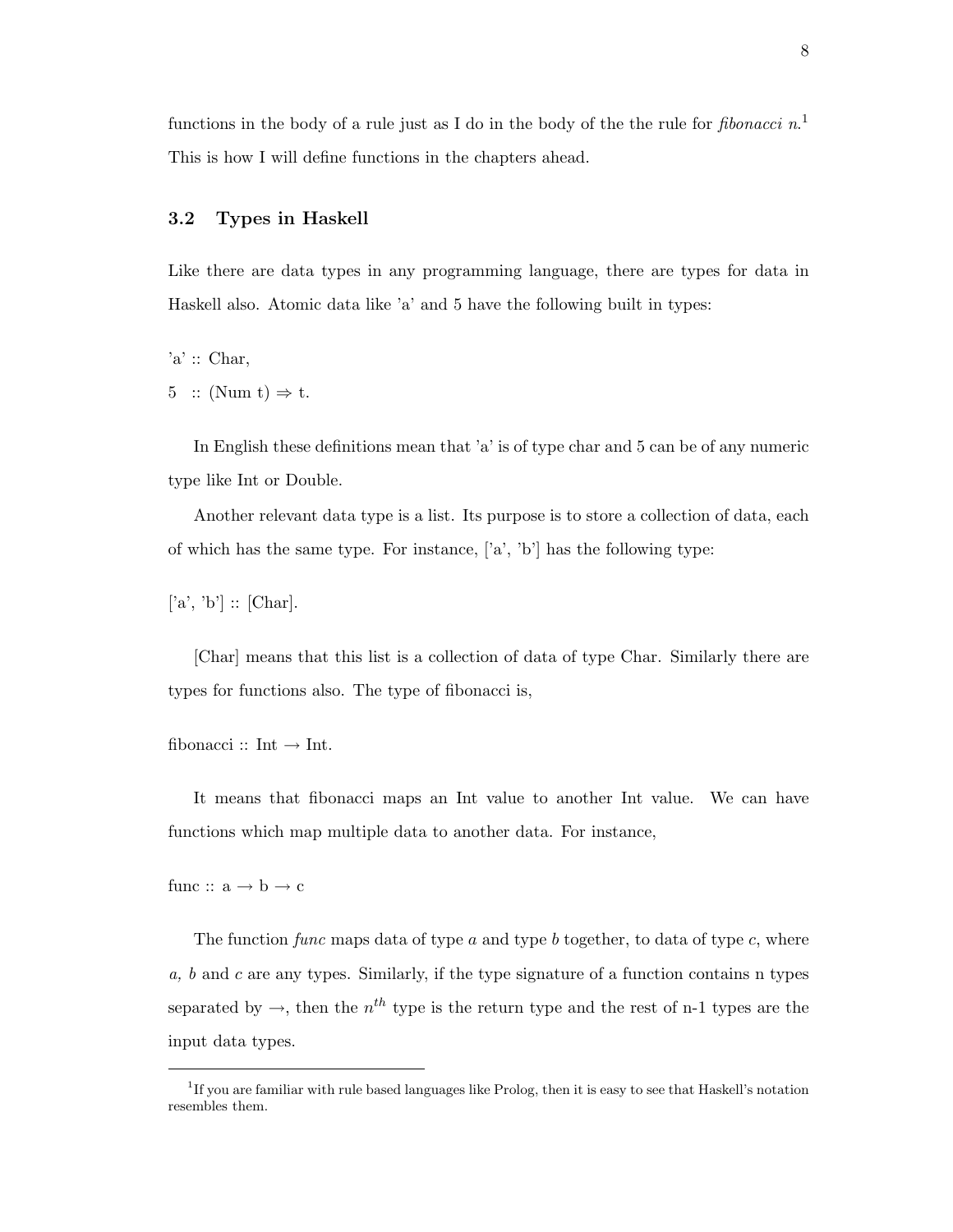The reasons for choosing Haskell to implement the language for financial contracts are the following:

- 1. Haskell is a declarative language, in which we specify rules, like I did for the function fibonacci. The contract language also specifies rules or declarations to construct data of type Contract and Observable. These rules are collectively called combinator library. I illustrate it in next chapter 4. So, since both the languages are declarative in nature, it is much easier to implement the latter language in Haskell than the OO languages like C++ and Java. In chapter 7, I elaborate on how to implement the contract language in Java and then compare the ease of implementation in both cases.
- 2. Since Haskell has non-strict semantics, it supports lazy evaluation, which is very helpful in evaluating data structures used to implement the contract language. To illustrate lazy evaluation, I introduce two built in Haskell functions and then combine them. First function is take:

take  $:: \text{ Int } \rightarrow [a] \rightarrow [a]$ 

This type signature means that it takes two arguments, an integer, say  $n$ , and a list. It returns a list of the same type as the one in argument. The purpose of the function is to trim the argument list to its first  $n$  elements. Second function is [1..], it returns a list containing all natural numbers. Since the length of this list is infinite, it takes forever (infinite time) to compute this list. However, when I combine the above two functions like this:

take 3 [1..],

it returns [1,2,3] at the next instant. The reason for this is, because I am asking for only first three elements, Haskell does not compute the whole list, rather only the first three elements. The moral is that lazy evaluation means that only the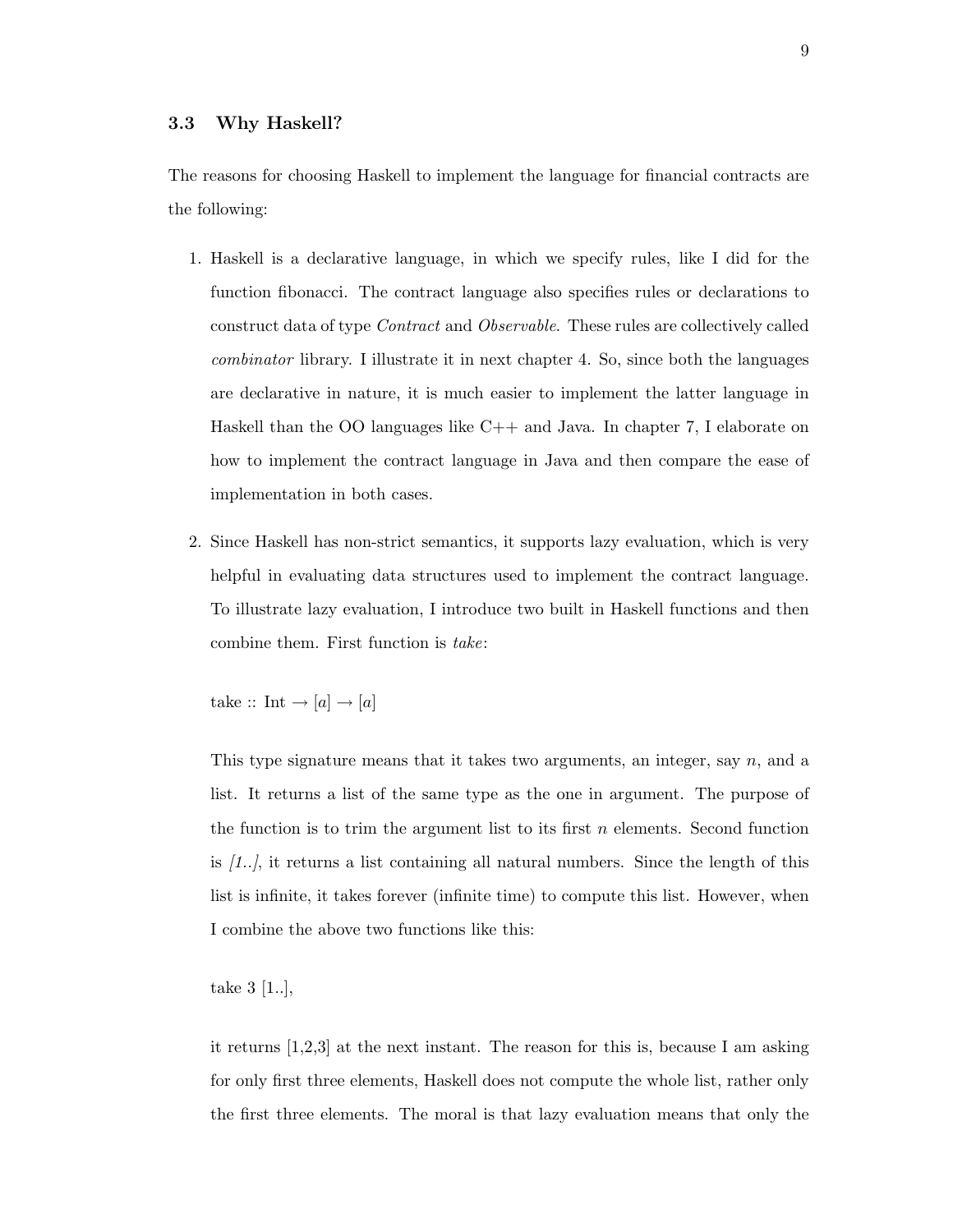needed amount of computation is done. I will demonstrate in chapter 6 how useful it is in calculating the value of a contract.

3. Built-in Characteristics: Haskell has built-in data structures like lists, functions over lists and other mathematical functions. For instance, take (to trim a list),  $++$  (to append two lists),  $zipWith$  (to combine the corresponding elements of two lists using a mathematical operator), so on and so forth. They come in very handy in implementing the valuation of contracts (Please see Implementation in Appendix C to know how frequently they are used).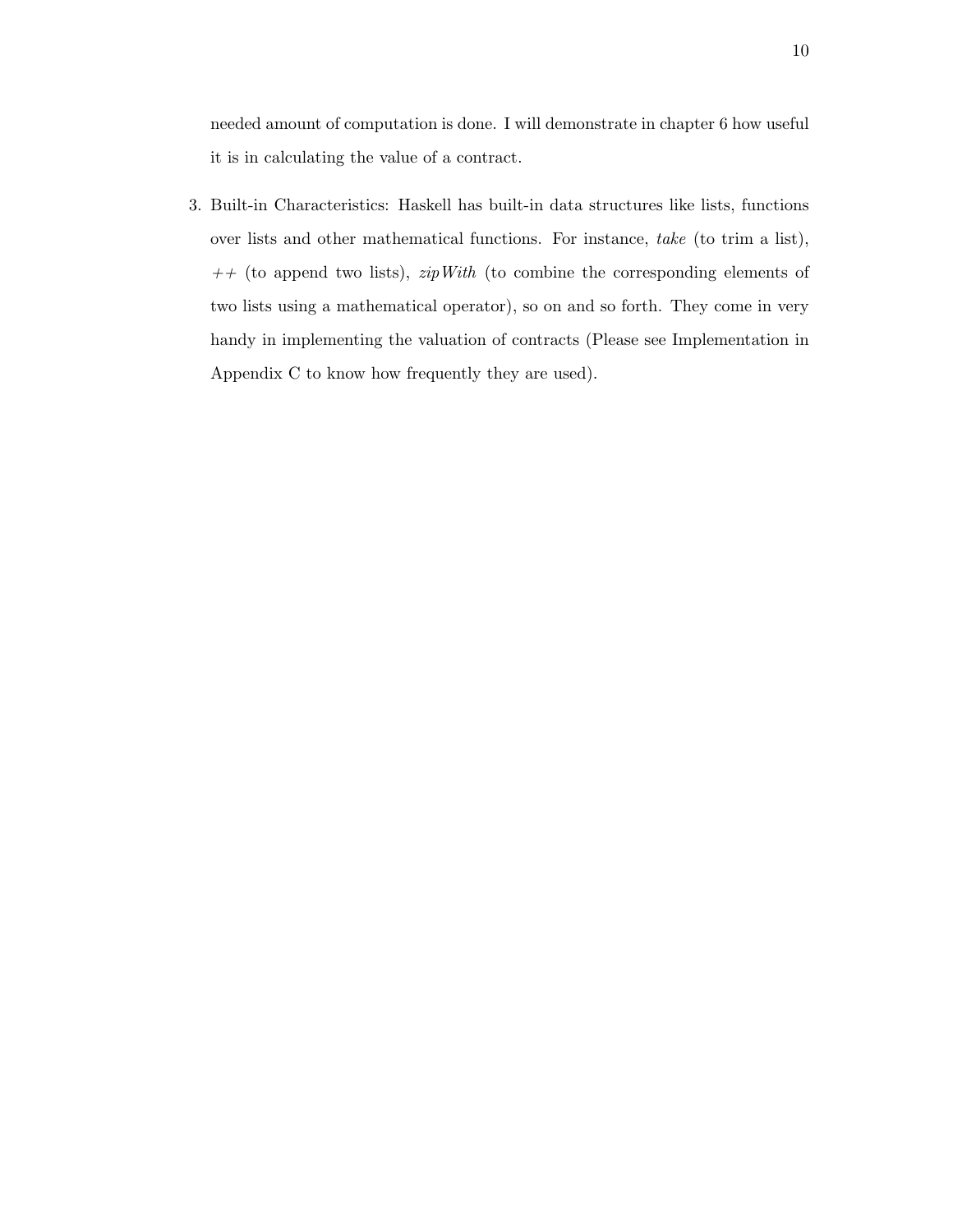## Chapter 4

## Prior Work

In this chapter I will summarize the language proposed by Peyton Jones et al. [4]. This information will serve two purposes: first, it will provide the necessary background knowledge for what I say in next chapters; second, it will distinguish the prior work from my work.

Peyton Jones et al. have proposed a language which consists of combinator libraries for *observables* and *contracts*. The purpose of these libraries is to represent financial contracts by representing their cash flows and maturity. The amount of a cash flow in a contract usually depends on time varying quantities, which are called observables in the contract language.

**Definition 4.1** An observable is a time-varying quantity like an interest rate, exchange rate or today's date.

In the contract language, the observables are defined as data whose type is Obs a, where a can be any type. For instance, the observable for interest rate has the type  $Obs$ Double because interest rate can take value of type Double. To construct observables Peyton Jones et al. define a combinator library for observables. This library is a set of combinators for observables.

**Definition 4.2** A combinator for observables is a construct or a function whose return type is always Obs a, where a can be any type.

I present the combinators proposed by Peyton Jones et al. in table 4.1. In the table, the combinator *time* returns a data of type *Obs days*, where type of *days* is Int. The reader can confirm that all combinators have return type of *Obs a*, where a is any type. The description in this table has been taken as it is from Peyton Jones et al.[4].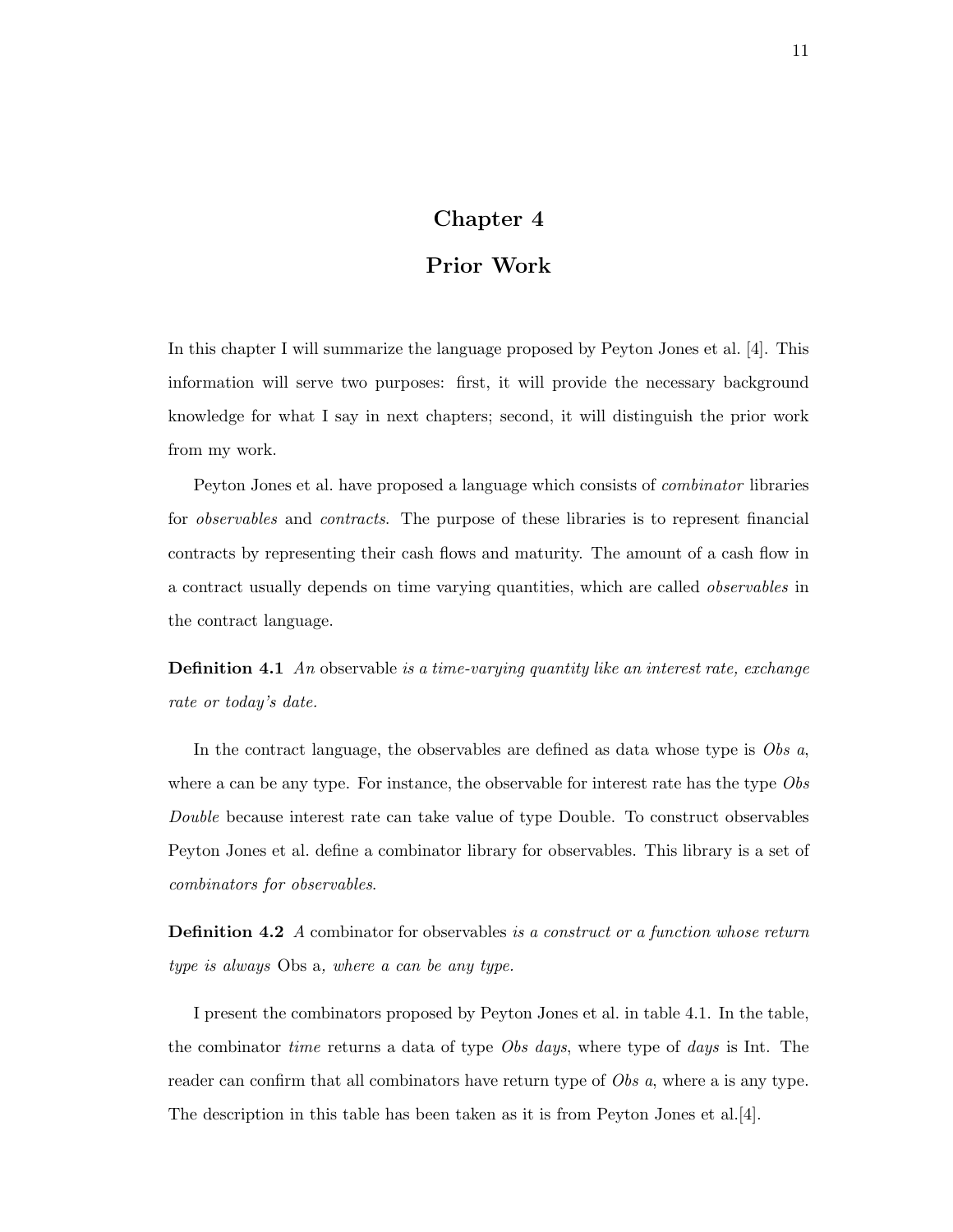konst ::  $a \rightarrow \text{Obs } a$ (konst x) is an observable that has value x at any time.

time  $\therefore$  Date  $\rightarrow$  Obs days The value of observable (time t) at time s is the number of days between s and t, positive if s is later than t.

lift ::  $Obs(a \rightarrow b) \rightarrow Obs a \rightarrow Obs b$ (lift f o) is the observable whose value is the result of applying f to the value of the observable o

lift2 :: Obs  $(a \rightarrow b \rightarrow c) \rightarrow$  Obs  $a \rightarrow$  Obs  $b \rightarrow$  Obs c (lift2 f o1 o2) is the observable whose value is the result of applying f to the values of the observables o1 and o2.

Table 4.1: Combinators for Observables

To construct a financial contract, Peyton Jones et al. introduce another data whose type is Contract. This effectively means that in the contract language a financial contract is represented as a data of type Contract. Like observables, Contract also has a corresponding combinator library which is a set of *combinators for Contract*.

**Definition 4.3** A combinator for Contract is a construct or a function whose return type is always Contract.

Table 4.2 shows the description of a subset of the combinators for contracts. We can see that all the combinators are functions except one because it doesn't take any argument. One is in fact a special function which acts as a seed to construct other contracts. This description, like that for the observables, is also taken as it is from the Peyton Jones et al.'s paper.

In the next chapter I present simple examples which use these combinators. Using these examples, I construct a CDS contract.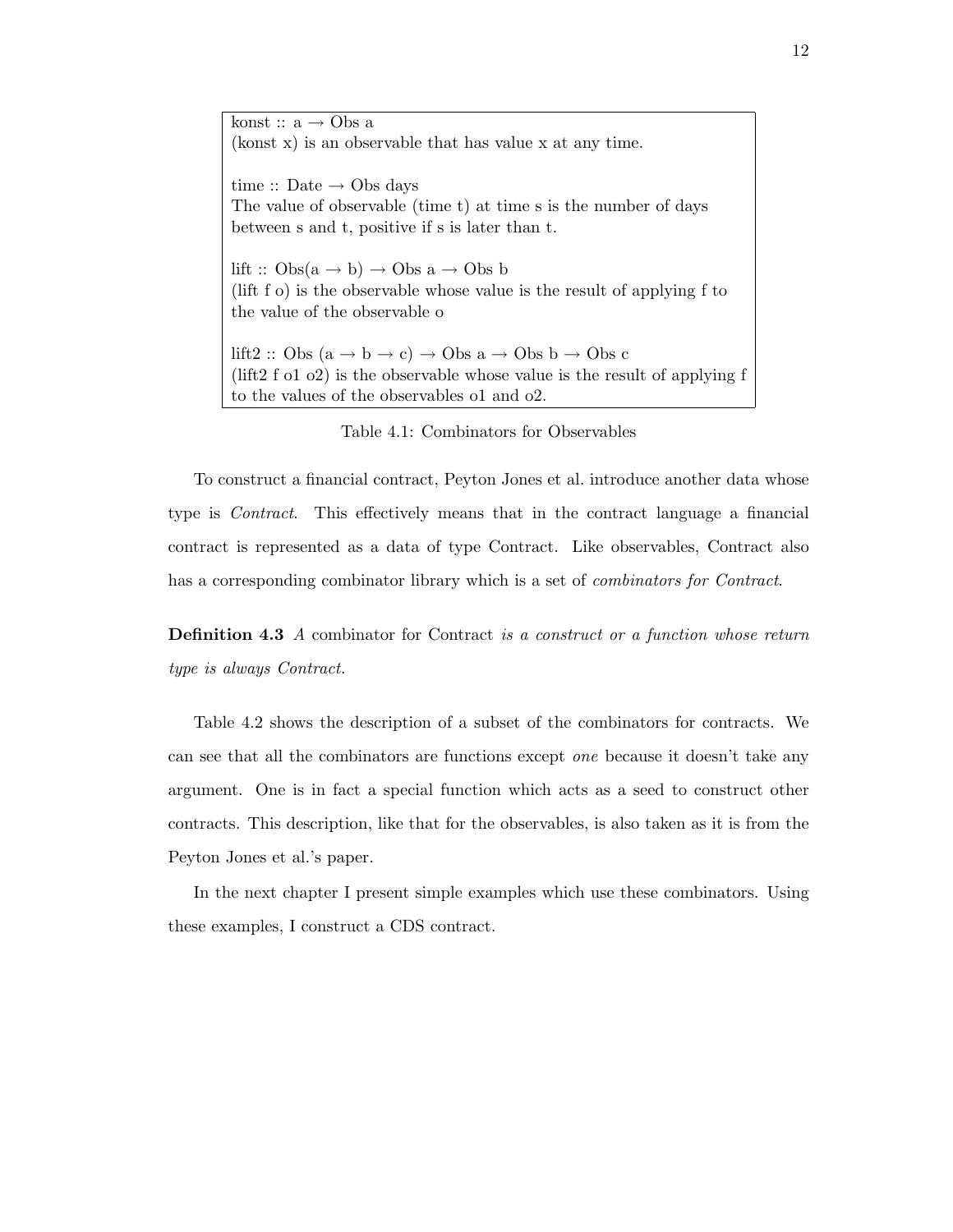one :: Contract one is a contract that immediately pays the buyer \$1. The contract has infinite maturity i.e. it never matures. scale  $\therefore$  Obs Double  $\rightarrow$  Contract  $\rightarrow$  Contract If you buy (scale o c), then you buy c at the same moment, except that all the rights and obligations of c are multiplied by the value of the observable o at the moment of acquisition. truncate  $\therefore$  Date  $\rightarrow$  Contract  $\rightarrow$  Contract (truncate t c) is exactly like c except that it expires at the earlier of t and the maturity of c. and :: Contract  $\rightarrow$  Contract  $\rightarrow$  Contract If you acquire ('and' c1 c2) then you immediately acquire both c1 (unless it has matured) and c2 (unless it has matured). The composite contract matures when both c1 and c2 mature.  $get :: Contract \rightarrow Contract$ If you acquire (get c) then you must acquire c at c's maturity. The composite contract matures at the same moment that c matures.

give  $::$  Contract  $\rightarrow$  Contract To buy (give c) means to sell c. The buyer's rights are c's obligations and her obligations are c's rights.

Table 4.2: Combinators for Contracts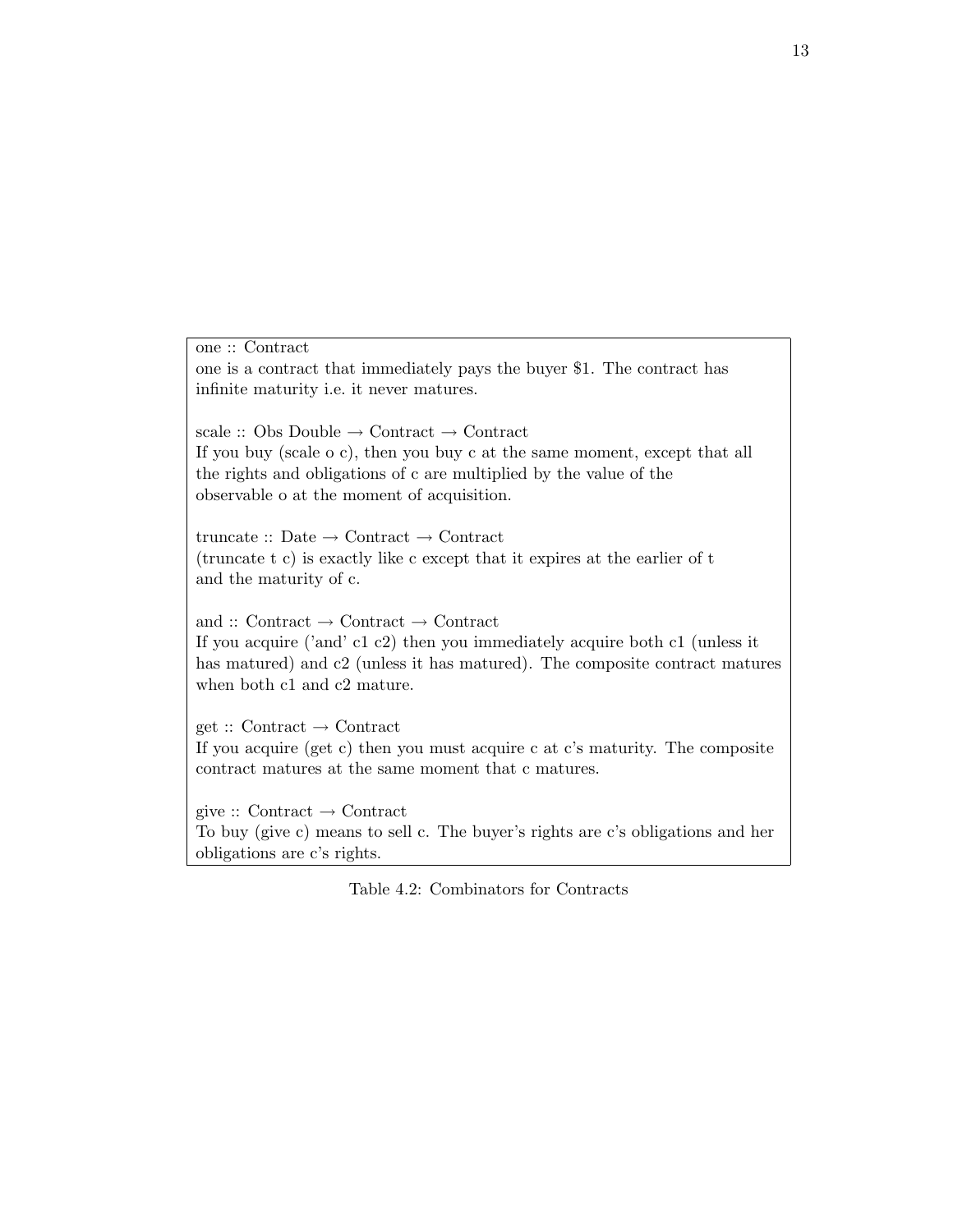### Chapter 5

## Representation of Contracts

In this chapter I represent CDS and PRDC in the contract language. In this process, I detail the combinators in table 4.1 and 4.2. I also describe the combinators I introduced to be able to represent the above contracts. I choose CDS because it is not mentioned by Peyton Jones et al. and has a huge market.<sup>1</sup> I choose PRDC because it is completely different from CDS and a relatively new contract.<sup>2</sup> By representing these contracts I validate Peyton-Jones et al.'s claims, that the language is generic for both existing and new contracts.

#### 5.1 CDS

To represent a CDS contract I introduce an observable combinator dflt. Its type is given by

 $\mathop{\rm d\mathit{f\mathit{lt}}}\nolimits$  :: Int $\to$  Obs Bool

It takes an Int as an argument which is the unique identifier of a company, and returns a Bool value. If the returned value is true, then it implies that the corresponding company has defaulted, otherwise it has not. Let 0 be the identifier for Goldman Sachs (GS), then *dflt*  $\theta$  is the observable (of type Bool) for defaulting of GS.<sup>3</sup>

<sup>1</sup>According to [3]: "The British Bankers Association (BBA) and the International Swaps and Derivatives Association (ISDA) estimate that the (CDS) market has grown from \$180 billion in notional amount in 1997 to \$5 trillion by 2004."

<sup>2</sup>According to http://www.risklatte.com/exotics/hotNotes/hotNotes021.php: "Since early 2004 Power Reverse Dual Currency (PRDC) swaps have become very popular with the Japanese investors, especially in the Dollar-Yen market." I am not sure when PRDC was invented but this source tells that the contract was not very popular before 2004.

<sup>&</sup>lt;sup>3</sup>It was suggested by Prof. Alex that an alternative way of implementing *dflt* is to use the ticker symbol of a company, which is already unique rather than creating another unique integer identifier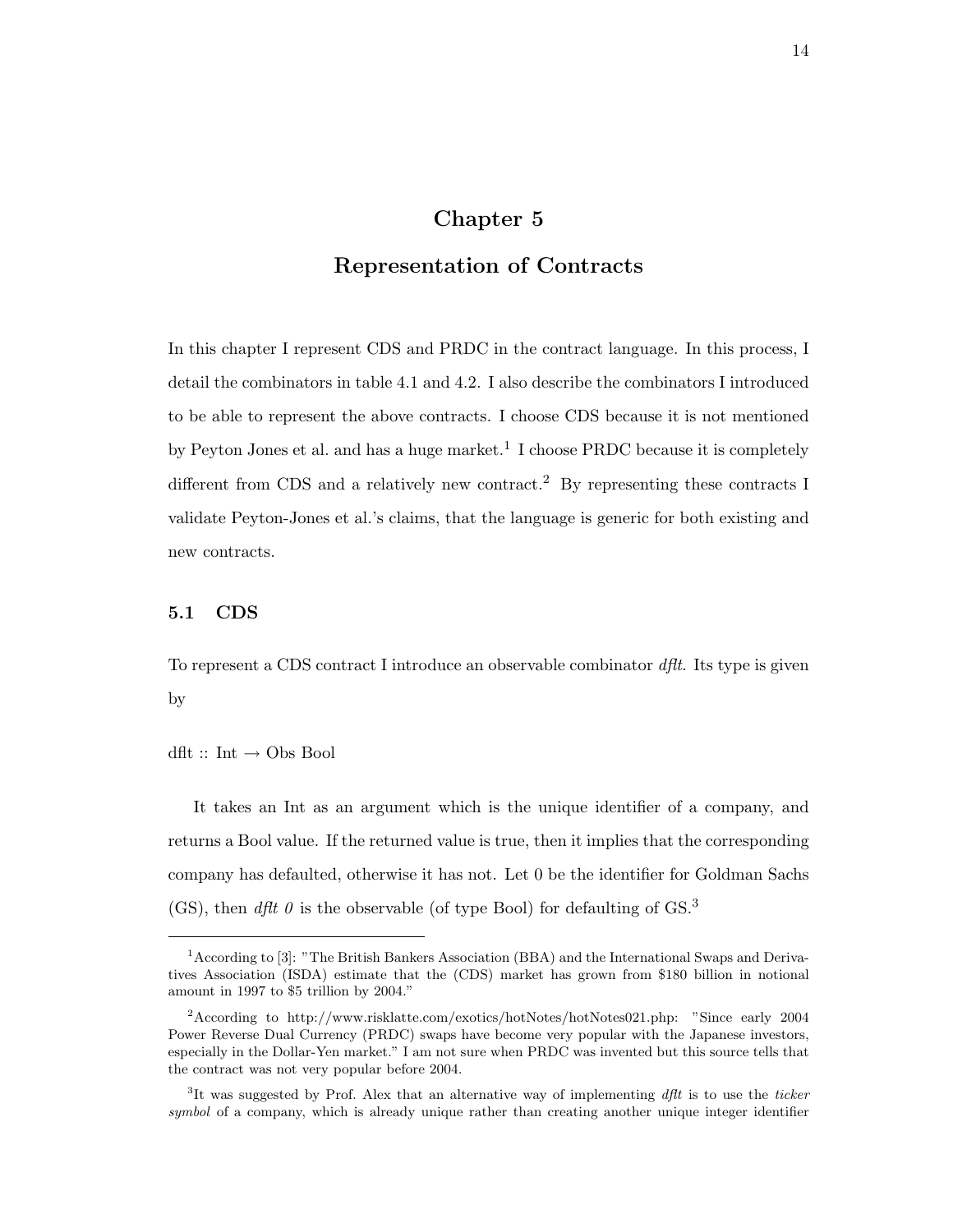In a CDS contract, the buyer pays a regular spread (in case of no default) and the seller pays the nominal value (in case of default). The contract becomes void when the contract matures or the company defaults, whichever is earlier. The time to maturity is divided into periods, at the end of each of which, either the buyer pays the spread or the seller pays the nominal. Of course, if the latter happens then the contract becomes void. To represent a CDS contract in terms of combinators I break the contract into elementary contracts, one for each period. I next break each elementary contract into two further elementary contracts: Receive Nominal, for the receipt of the nominal value and **Pay Spread**, for the payment of spread.

Receive Nominal: I begin by representing the contract for the receipt of the nominal value. To do this, let us define a made–up contract, which says that if GS defaults, then the buyer of this contract gets \$1 right away, otherwise nothing happens. This contract has infinite maturity. I define a function called *receive\_nominal* which takes maturity as an argument and returns this made-up contract with this maturity. The purpose of defining such a function is, I can use this contract in constructing more complicated contracts by calling this function. Similarly, for each contract I will construct, I will define the corresponding function along with its arguments. One of the rules of the function *receive-nominal* which constructs the above contract is defined below. In this rule, I use a variable called inf whose value is a very large number signifying infinity.

 $\inf = 123456789$ boolToDouble  $b1 = if(b1 == True)$ then 1

receive nominal inf  $=$  scale (lift boolToDouble (dflt 0)) one

In the body of the rule for receive nominal, I have used few combinators. The combinator one takes no argument and returns a contract, which can be exchanged

else 0

<sup>(</sup>as I am doing). Since it involves significant changes in the current code, I have kept it as a future improvement.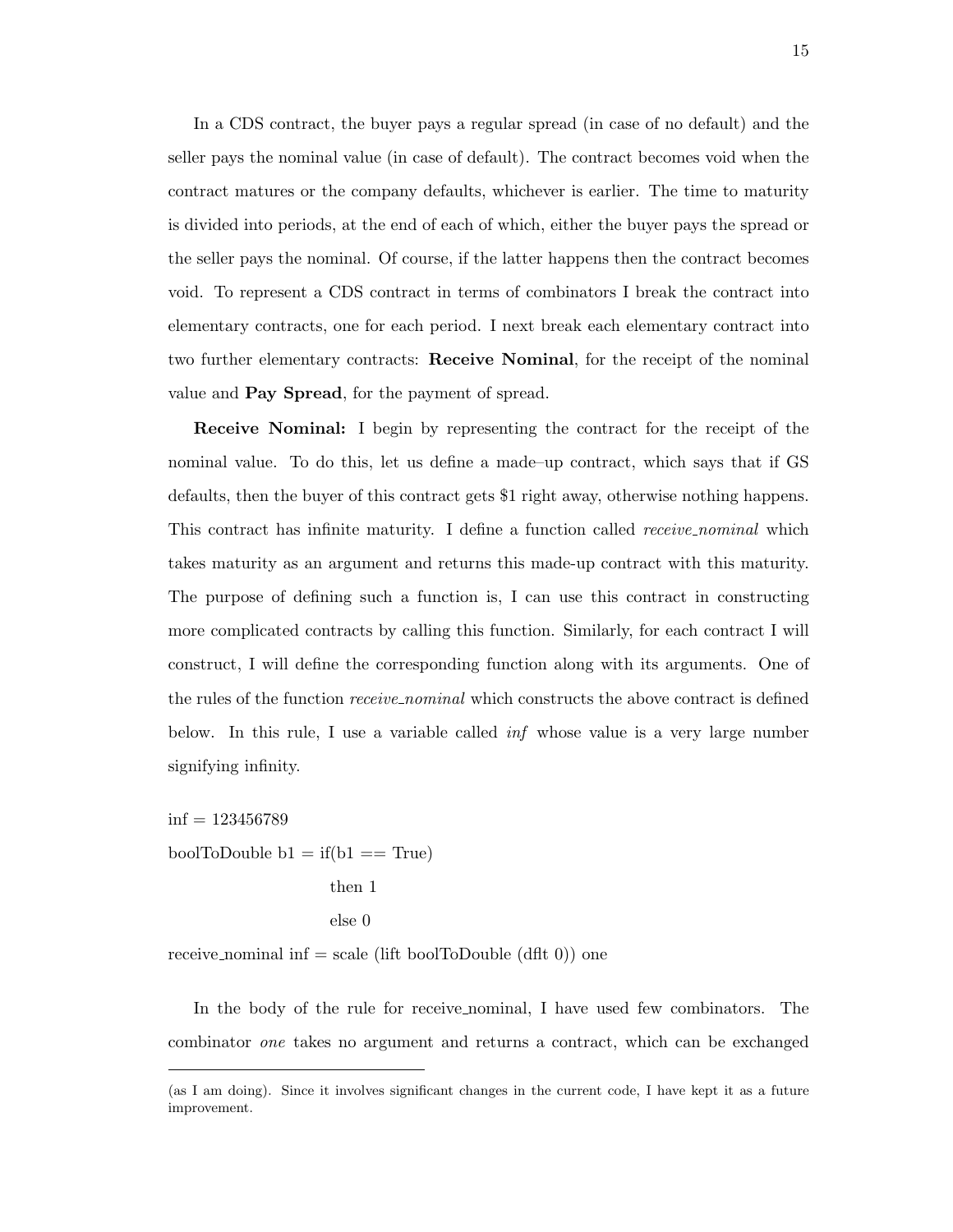for \$1 any time (which means infinite maturity). The combinator  $\partial f/t$   $\theta$  returns an observable, whose value is True (if Goldman has defaulted) or False (otherwise). The combinator lift lifts an operator over observables, in this case it applies the operator boolToDouble to dflt 0. By doing this, it converts an observable of type Obs Bool to another observable of type *Obs Double*. The combinator *scale* takes two arguments: an observable and a contract, which in this case are lift boolToDouble (dflt 0) and one respectively. It then multiplies the cash flows of the contract with the value of the observable. The maturity of the resulting contract is same as that of the contract in the argument (which in this case is *one*). Since there is no combinator preceding scale, receive nominal inf returns the contract returned by scale. The value of this contract is \$1 in case of default and 0 otherwise; its maturity is equal to infinity.

The type definitions of above methods are

 $boolToDouble :: Bool \rightarrow Double$ 

receive nominal :: Int → Contract

Like this, all functions I define in this section have the same type as that of receive\_nominal unless otherwise specified.

Now, I extend the above definition to the contract whose maturity is equal to one period. Before this, let us assume the variable currentDate's value is today's date and period length is the length of the period in days. I define another function  $addDate$ , which adds given number of days to a given date, and returns the resulting date according to some calendar.

 $addDate :: Date \rightarrow days \rightarrow Date$  $nextDate :: Int \rightarrow Date$ nextDate  $1 = \text{addDate currentDate}$  (1\*period\_length) receive nominal  $1 = \text{truncated}$  (receive nominal inf)

In the body of receive nominal 1, I use the contract combinator *truncate*. It takes two arguments: a date which in this case is *nextDate 1* and a contract which in this case is receive nominal inf. The combinator trims the maturity of the argument contract to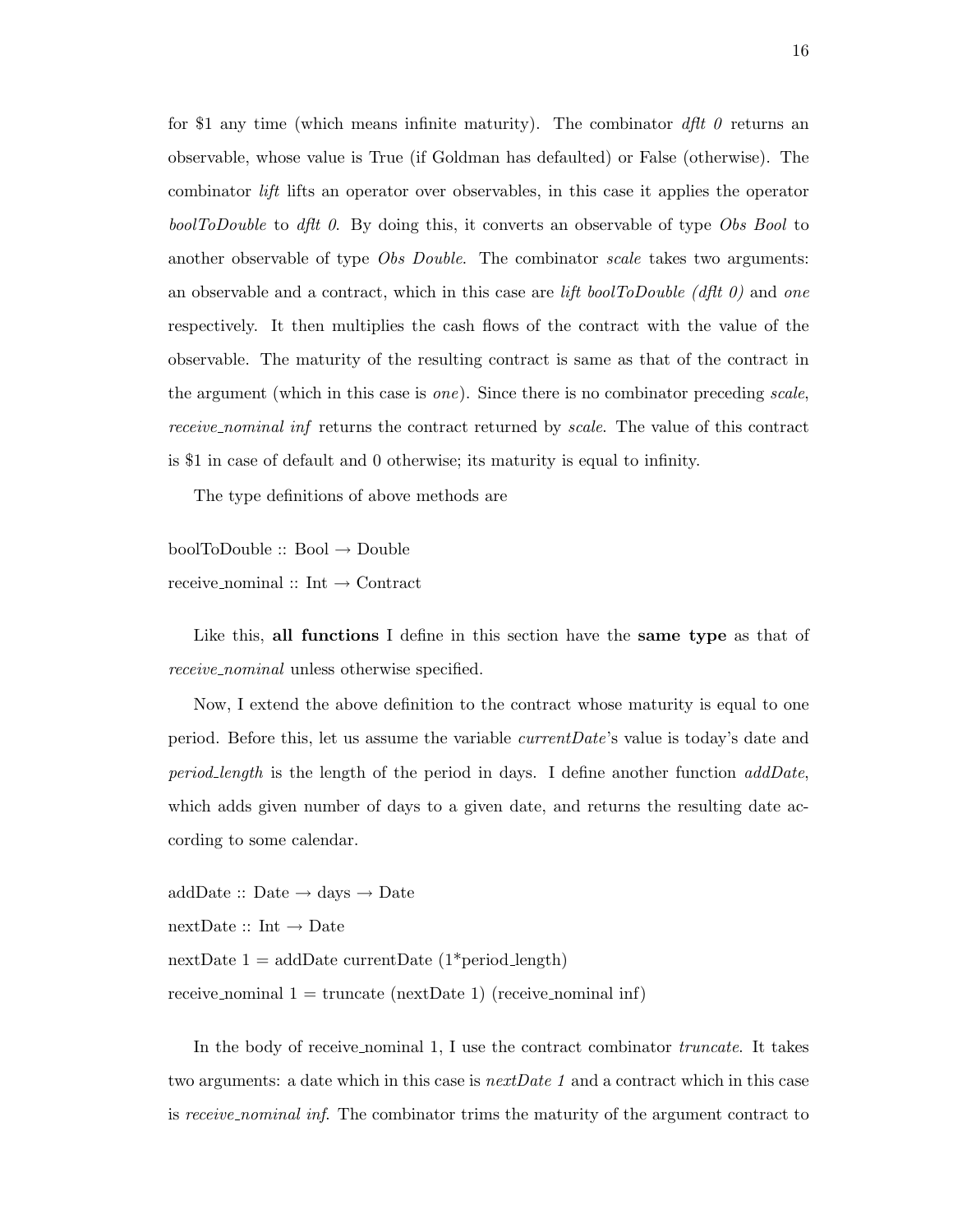the argument date. Next, I similarly define  $receive\_nominal$  *n* which returns a similar contract to the above contract, but it matures after n periods from today.

 $nextDate$  n = addDate currentDate (n\*period\_length) receive nominal  $n = \text{truncated}(\text{nextDate} n)$  (receive nominal inf)

The buyer of *receive\_nominal n* gets the nominal as soon as GS defaults. Whereas, in CDS contract, the buyer will get the money only at the end of the period in which default occurs, not anytime before. To remove this difference we use the contract combinator get. The purpose of get is to fix the time of a cash flow, like in this case I want the cash flow to occur only at the end of the period. This combinator works as follows, to acquire *qet c* means to acquire c at its maturity. Similarly, to acquire *get (receive nominal n)* means to acquire *receive nominal n* at its maturity, which is at the end of  $n^{th}$  period. Therefore now if there is a default before the end of  $n^{th}$  period, the buyer of *get (receive\_nominal n)* receives the nominal value only at the end of  $n^{th}$ period because receive nominal n is not acquired earlier.

 $get\_receive\_nominal \, n = get (receive\_nominal \, n)$ 

So, the contract returned by the above function is corresponding to the receipt of nominal at the end of  $n^{th}$  period. Now I move on to represent the contract corresponding to the payment of spread.

Pay Spread: The contract corresponding to paying spread differs from receiving nominal in three ways: First, the condition of payment is that the company has not defaulted. Second, the value of payment is equal to spread and not nominal. Third, the buyer of the CDS pays the spread rather than receiving it.

I now explain how to address these differences. To take care of the first difference, I define not receive nominal inf which is similar to receive nominal inf. In the body, I use the observable combinator *lift2*. It lifts a binary operator like subtraction  $(-)$  over observables. .

not receive nominal inf = scale (lift2 (-) (konst 1) (lift boolToDouble (dflt 0)) ) one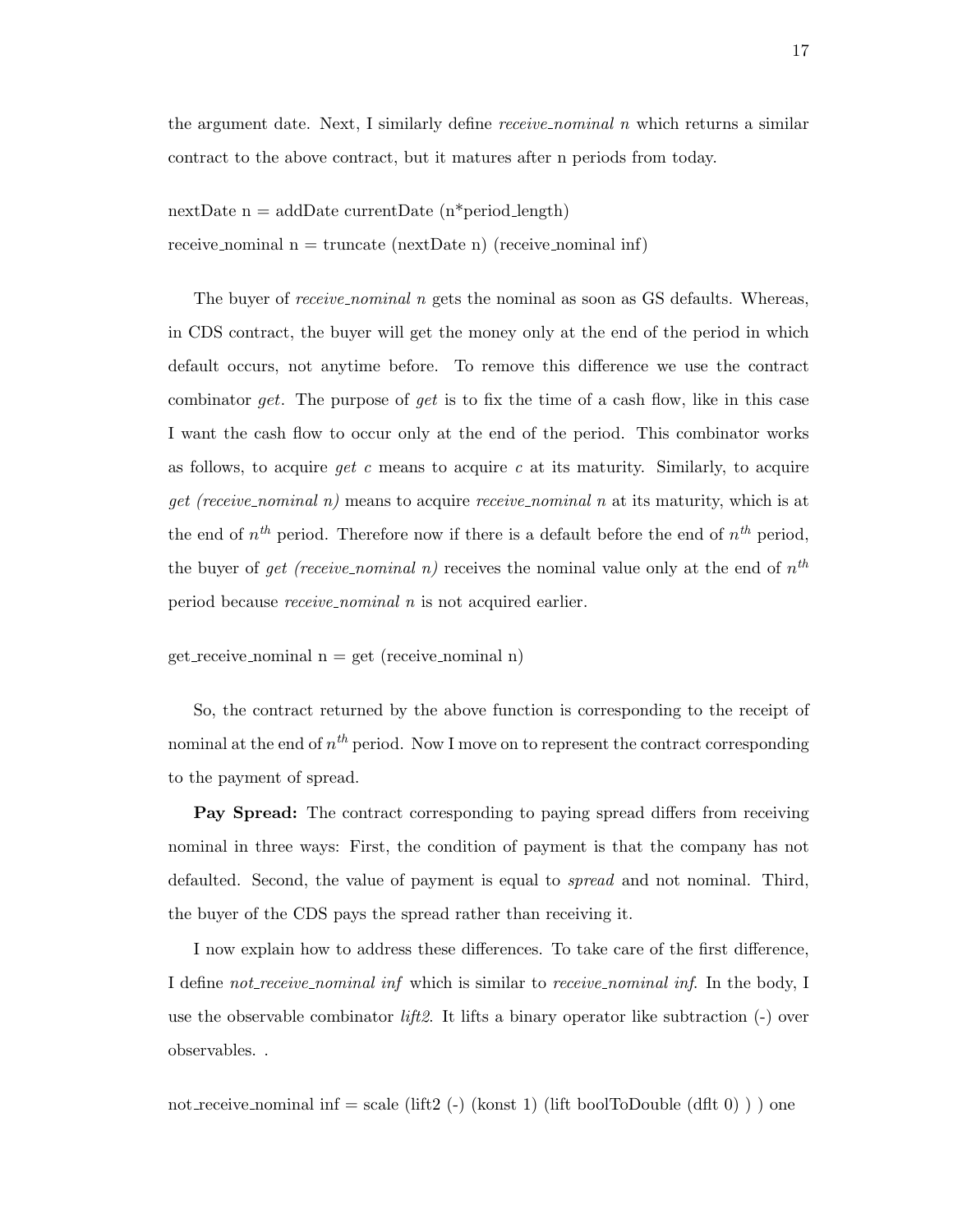From what we know till now, I can say that the value of konst 1 is 1 all the time and the value of lift boolToDouble (dflt 0) is either 1 or 0. The result of the observable given by (lift2 (-) (konst 1) (lift boolToDouble (dflt 0))) is the difference of 1 and (lift boolToDouble (dflt 0)). It is easy to see that this difference is 1 when there is no default and 0 otherwise.

The steps to construct  $qet\_not\_receive\_nominal$  n from not receive nominal inf are same as those of constructing *get\_receive\_nominal n* from *receive\_nominal inf*, so I mention these steps without any explanation:

not receive nominal  $n = \text{truncated}$  (next Date n) (not receive nominal inf)  $get\_not\_receive\_nominal \, n = get \, (not\_receive\_nominal \, n)$ 

To overcome the second difference, I scale the contract returned by get not receive nominal 1 by an observable, which takes constant value equal to spread. To address the third difference, I use another contract combinator called give; it takes a contract as an argument and interchanges the rights and obligations for the buyer (hence for the seller also). This essentially means that the buyer of *give c* sells c. I define the payment of spread for one period as

pay spread  $1 = \text{give}$  (scale (konst spread) (get not receive nominal 1))

The buyer of the contract returned by pay spread 1 pays the spread at the end of  $1<sup>st</sup>$  period, if GS does not default. Similarly, for the payment of spread at the end of  $n^th$  period,

pay spread  $n = give$  (scale (konst spread) (get not receive nominal n)).

1 Period CDS: I combine the two kinds of contracts defined above to write a one period CDS.

cds  $1 =$  and (get receive nominal 1) (pay spread 1)

In the body of cds 1, I use the contract combinator called and. It takes two contracts as arguments and returns a contract which combines the rights and obligations of both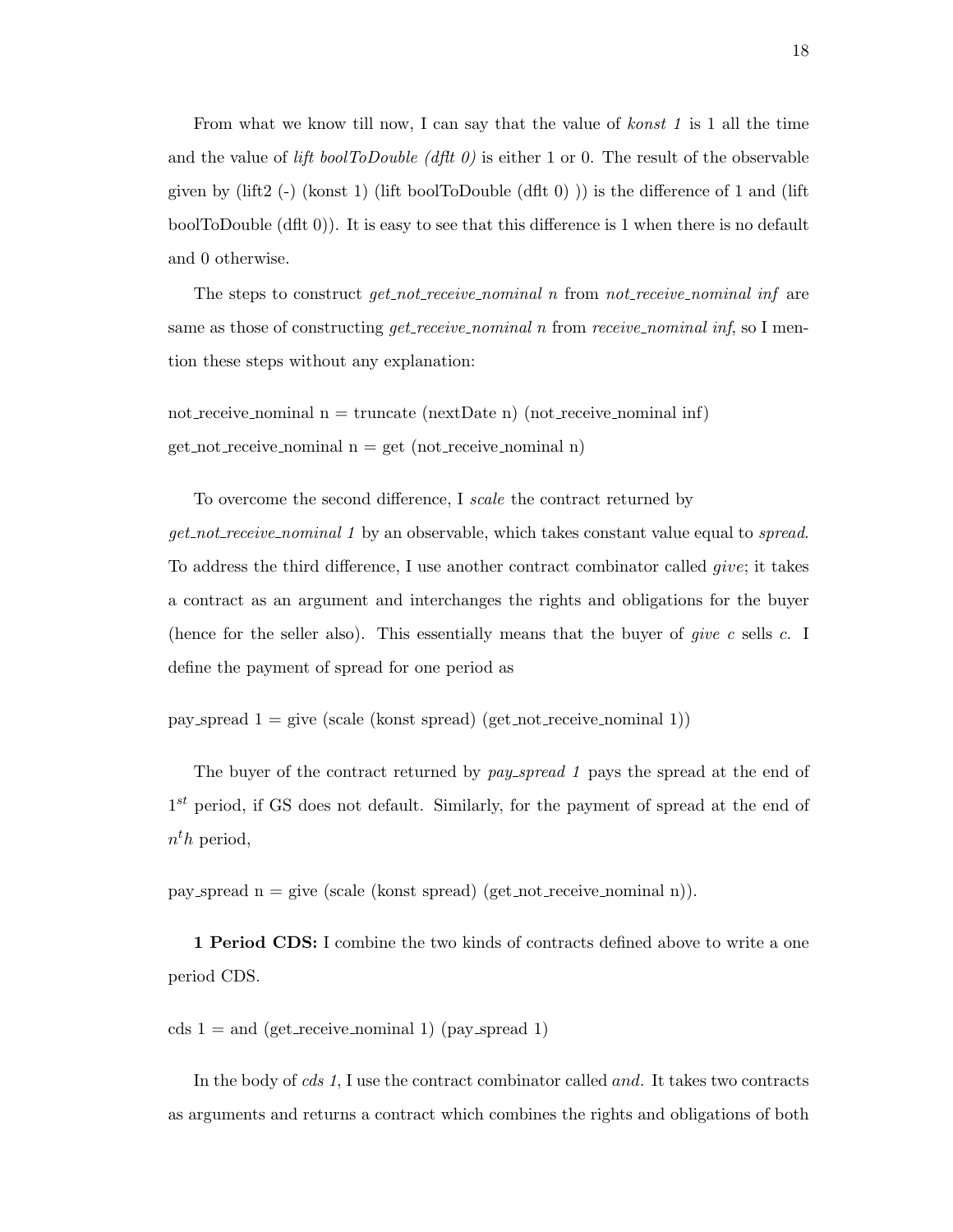the contracts respectively. Hence, the contract returned by cds 1 means at the end of the period, its buyer receives the nominal (\$1) if the default has occurred, otherwise she pays the spread, which is what a 1 period CDS contract specifies. The maturity (mat) of the contract returned by and c1 c2 is max (mat(c1), mat(c2)), so the maturity of cds 1 is 1 period.<sup>4</sup>

2 Period CDS: I extend the definition of one period CDS to two period CDS as:

cds  $2 =$  and (cds 1) (and (get receive nominal 2) (pay spread 2))

The two period CDS contract is an and of two contracts: one period CDS and (and (get receive nominal 2) (pay-spread 2)). Hence, cds 2 implies that at the end of each period: 1 and 2, the buyer pays the spread in case default has not occurred and gets the nominal otherwise. This definition does not take care of the fact that the contract becomes void at default. So, the buyer of cds 2 will receive nominal twice if there is a default during the first period.<sup>5</sup> Since this representation is not exactly what I want, I define another contract which nullifies the excess money the buyer of cds 2 is getting. This contract is called excess 2. It will correspond to the situation of default in first period and payment of nominal at the end of the second period. I negate the value of this contract by using the combinator *give* and then add *excess 2* to *cds 2*.

excess  $2 = \text{give (get (truncated) (scale (lift boolToDouble (dft 0))$ 

 $(get (truncated (nextDate 2) one)))$ 

Since I have not introduced any new combinator in this definition, I leave its reasoning up to the reader as a fun exercise. But this exercise requires the knowledge of valuation of combinators, which I cover in the next chapter. I redefine  $\text{cds } 2$  as:

cds  $2 =$  and (and (cds 1) (and (get receive nominal 2) (pay spread 2))) (excess 2)

**N Period CDS:** Now by generalizing over above definitions, I can represent *cds n*. Before that I define excess n as:

<sup>&</sup>lt;sup>4</sup>The function max is an built in function in Haskell which returns the greater of the two arguments.

 $5$ The underlying assumption in this statement is that the company which defaults remains defaulted in future.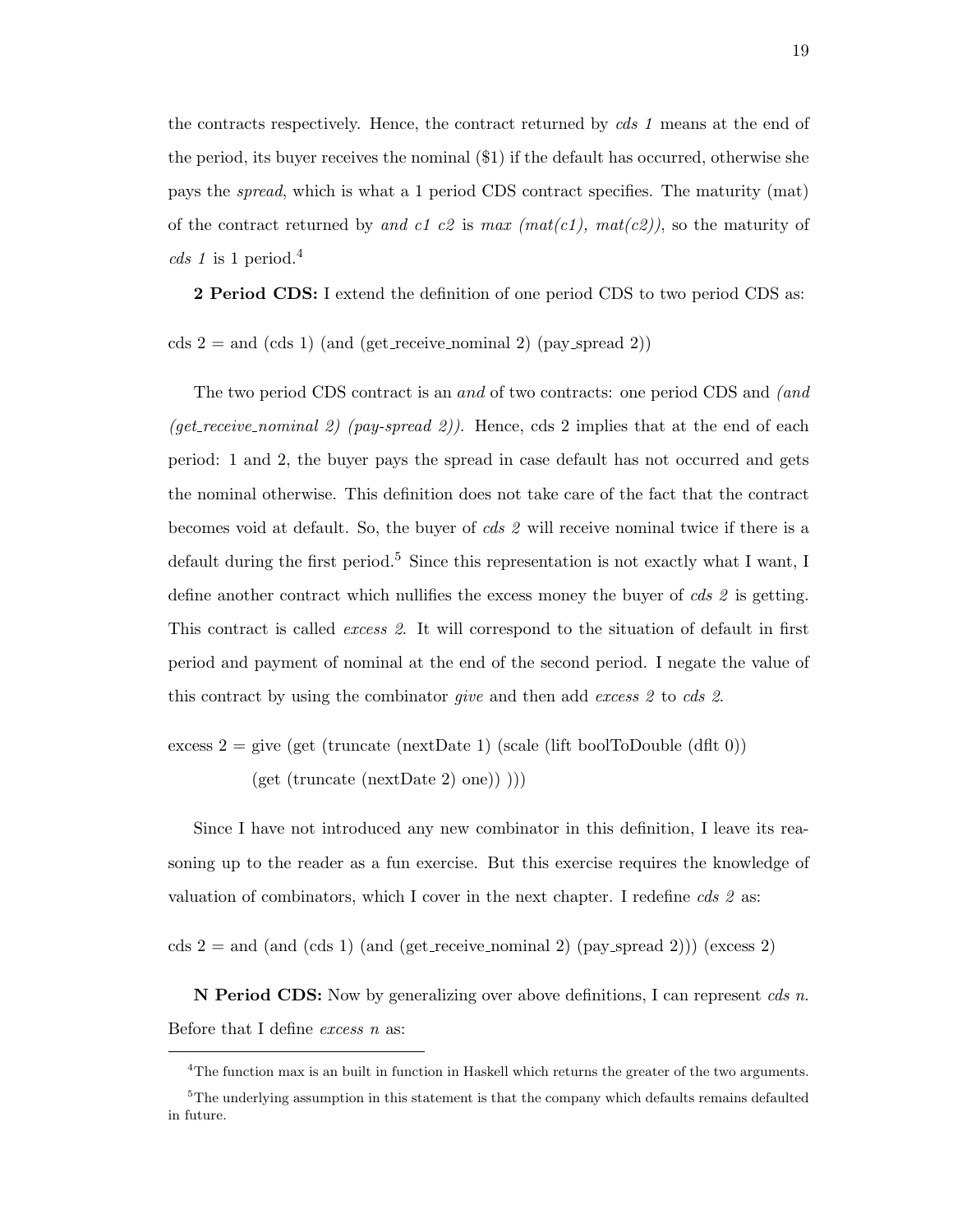excess  $n = give (get (truncated (nextDate (n-1)) (scale (lift boolToDouble(dfft 0)))$ (get (truncate (nextDate n) one)) )))

The contract excess n is a generalized form of excess 2. It means payment of nominal at the end of  $n^{th}$  period, when default occurs by the end of  $n-1^{th}$  period. I can construct cds n from cds n-1 as:

cds n = and (and (cds  $(n-1)$ ) (and (get receive nominal n) (pay spread n))) (excess n)

In this way I can iteratively represent *cds n*, starting from *cds 1*. Since I am using the combinator and to combine contracts corresponding to each period, the maturity of cds n is n years.

#### 5.2 Representation of Power Reverse Dual Currency (PRDC) Swap

In this section I explain what PRDC is and how I can represent it using the combinators. PRDC is a kind of a bond such that the its buyer receives a fixed amount (like principal) at the maturity and a coupon amount after every fixed period of time (like interest). But, the coupon payments of PRDC depend on the current foreign exchange (FX) rate between two given economies and not rate of interest. Typically a coupon payment looks like this:

 $max(current FX rate - Designated FX rate, 0) \times A$ 

In this payment, current  $FX$  rate  $(FX)$  is the foreign exchange rate between two economies, Designated FX rate (DFX) and A (A) are constant values. To represent this coupon payment in the contract language, I introduce an observable combinator which will represent FX.

 $fx :: Double \rightarrow Obs Double$ 

The combinator  $fx$  takes the current foreign exchange rate, which is a Double quantity and maps it to its values in future. DFX and A are represented as  $konst$  dfx and konst a respectively.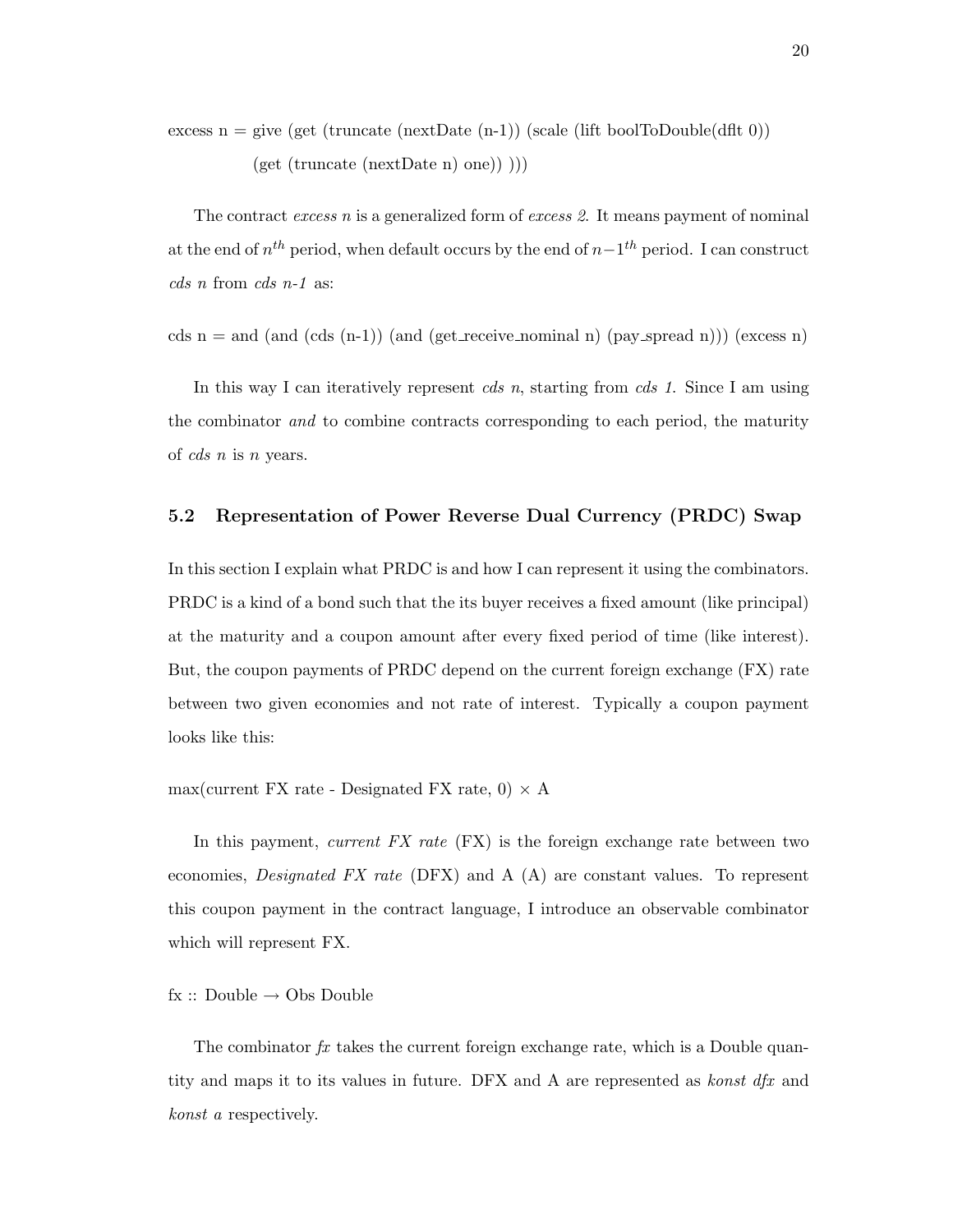To write coupon payment for a period, I use  $dol$ -yen as a variable whose value is equal to the current Dollar to Yen exchange rate. Also, I use a built-in function in Haskell, max which returns the greater of the two arguments.

prdc coupon  $1 = \text{truncated}$  (nextDate 1) (scale (lift2 max (lift2 (-) (fx dol–yen) (konst dfx)) (konst 0)) (scale (konst a) one))

Similarly, I can define coupon payments for all the periods. Since they are trivial extension of  $prdc\_coupon 1$ , I omit them. After representing this contract, I have validated Peyton Jones et al.'s claims in another setting.

Conclusion: It might appear that the combinators were designed keeping these contracts in mind, but this is not the case. The combinator library was proposed by Peyton-Jones et al. in the year 2000. This paper does not mention CDS contract in any form and PRDC was not even popular at that time. Hence, I believe choosing these contracts to test the representative nature of the language makes sense. To model these contracts the only addition I have done to the language is to add combinators for observables. This is a very reasonable addition because different contracts depend on different time varying quantities. Hence, I believe I can represent different kinds of present and future contracts by reasonable additions to the current set of combinators.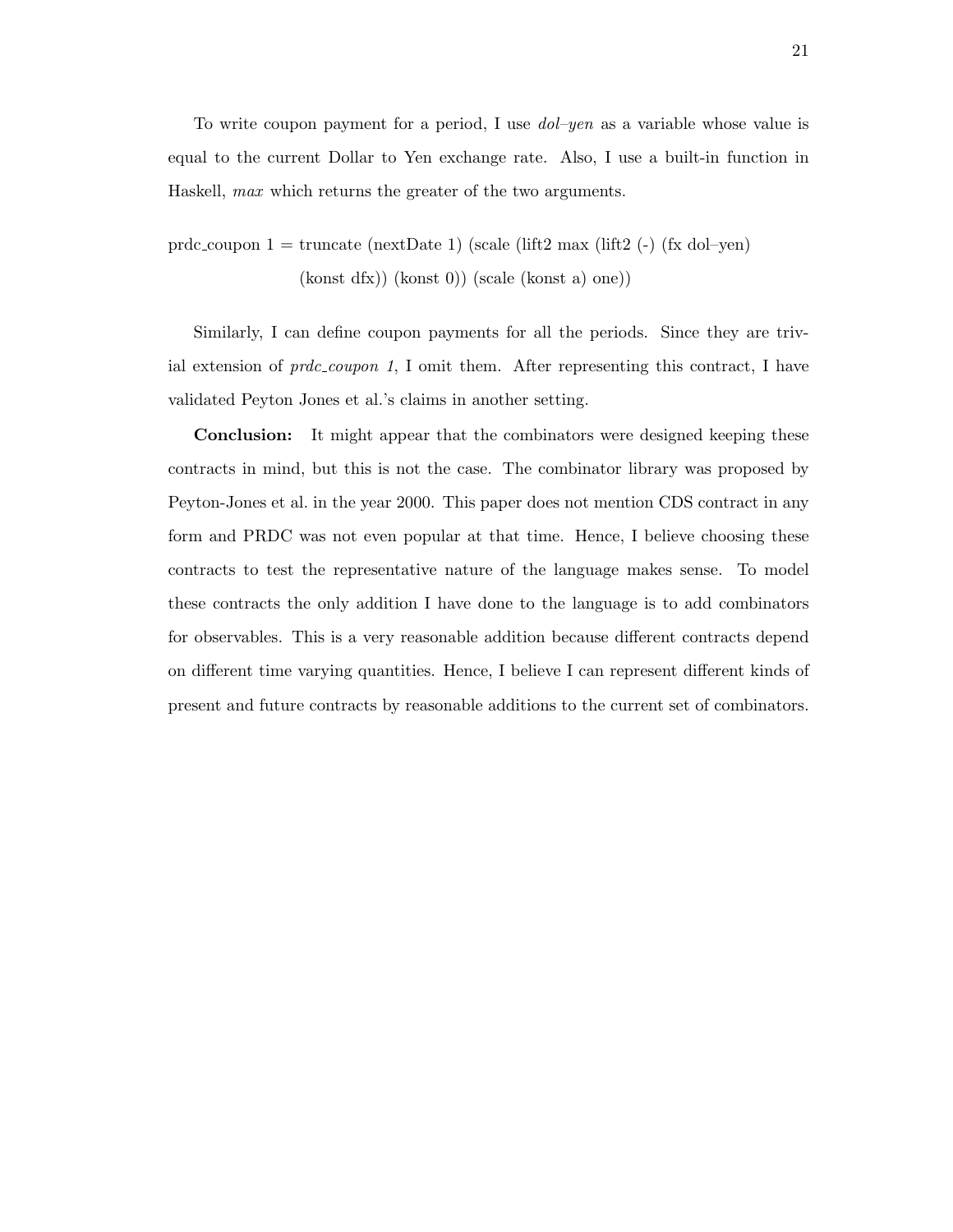## Chapter 6

## Valuation

Once the contracts are represented, the task of processing them becomes simpler than treating each kind of contract independently. I illustrate this by showing how to value a contract represented in the language.

To understand Valuation we need to know Value Process, which Peyton Jones et al. define as

**Definition 6.1** A Value Process (VP) is a partial function or procedure which takes time as an argument and returns a random variable (RV) corresponding to that time.

 $VP :: time \rightarrow RV$ 

In implementation, a VP is a data structure which stores the value of contracts and observables for present and future times. But for future times, these (predicted) values are random variable and not fixed values. Hence, the return type of a VP is a random variable. Also, VP is a partial function because the value of a contract is undefined for times after maturity.

#### 6.1 Value a Contract

In this sub–section, I show how to value a contract represented in the contract language. In the absence of any language we have to write a separate valuation program for each kind of contract. The advantage of using the language is that now we need to write only one program which values any represented contract.

To value the contracts and observables, Peyton Jones et al. define valuation functions evalC and evalO as: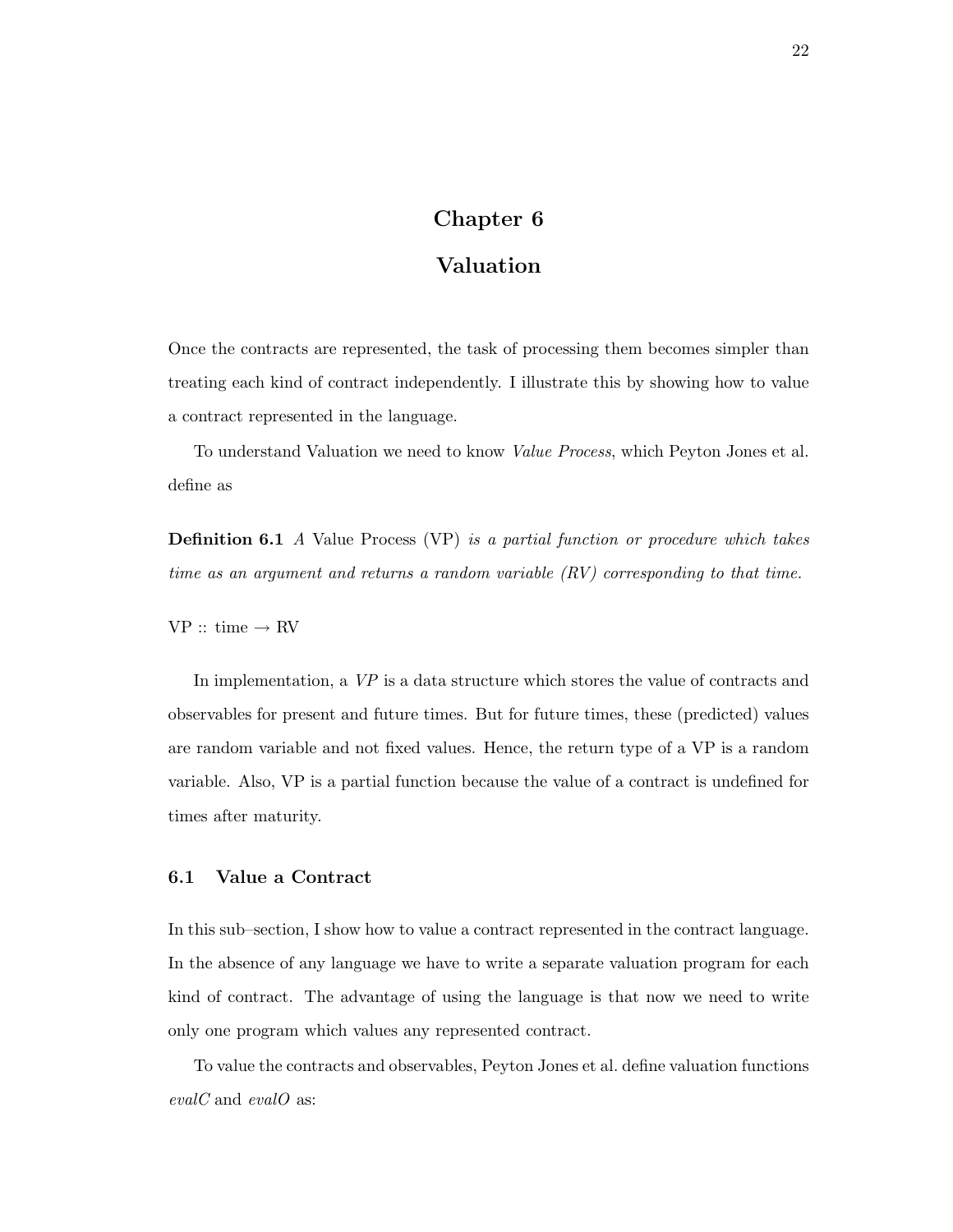evalC :: Model  $\rightarrow$  Contract  $\rightarrow$  VP evalO :: Model  $\rightarrow$  Obs a  $\rightarrow$  VP

The function  $evalC$  (eval $O$ ) takes two arguments, a Model and a contract (observable) and returns the VP corresponding to the value of the contract (observable).

Lets digress a little to learn about data of type Model. This data contains information of a financial model. This information is about how the value of each observable will evolve in future. There are several models used in the industry but I have used only lattice models in my implementation. This does not reflect any restriction on the usability of the language because the model is external to the language and hence this approach is not model specific. However, the implementations of evalC and evalO are model dependent, but I see no problems in writing these methods for other models also.



Figure 6.1: A Default Model Figure 6.2: An Interest Rate Model

Figure 6.1 and 6.2 show the lattice models I have used to model the default status and the interest rate respectively. The default model means the following: initially the value of dflt 0 is false, at the end of first period the probability of dflt 0 being True is p1 and being False is 1-p1. Once its value is True, it will remain True with certainty otherwise it will again transition to True with p2 and False with 1-p2. Similarly, the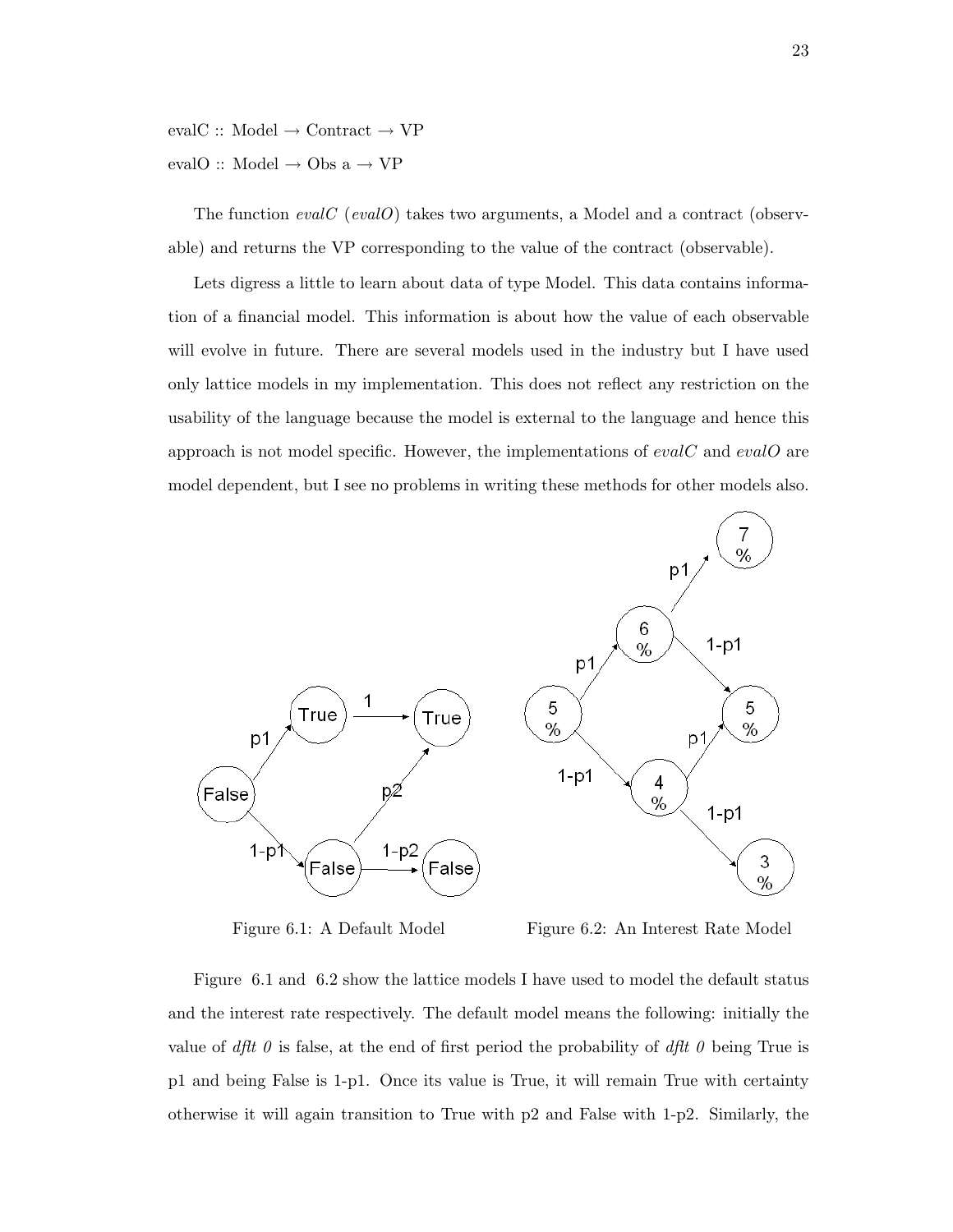model can be extended to more than 2 periods. I believe this explanation is sufficient to understand the interest rate model also. A more elaborate explanation of the lattice models and how do we value a contract using them is in the appendix A. The interest rate lattice model is very common in finance and is mentioned in Peyton Jones et al.[4], whereas I have designed the default model. In order to represent the combined information, I multiply these models. The multiplication is accomplished by taking cartesian product of the snapshots of two models at the end of each period. For instance, at the end of first period dflt 0 can take any of the values in this set:  $\{True, False\}$ and similarly interest rate can take values from  $\{6\%, 4\% \}$ , their cartesian product is:  $\{(6\%, True), (6\%, False), (4\%, True), (4\%, False)\}.$ 

The digression is over and now we return to our original goal of writing one program to value any contract. The trick is to implement the instances of evalC and evalO for all the combinators for Contract and Obs a respectively. The implementation depends on what data structure you choose to represent VP and Model. You can see appendix C to see one instance of implementation for our choice of data structures. We list here (figure 6.3) all the semantics for applying evalC and evalO on combinators. They can be appropriately implemented depending on the data structures you choose.

|                               | evalO m (Lift2 op o1 o2) = (evalO m o1) op (evalO m o2) |
|-------------------------------|---------------------------------------------------------|
| eval $O$ m (Lift op o1)       | $=$ op (evalO m o1)                                     |
| eval $C$ m (And c1 c2)        | $=$ (evalC m c1) + (evalC m c2)                         |
| eval $C \text{ m}$ (Or c1 c2) | $=$ max (evalC m c1) (evalC m c2)                       |
| eval $C$ m (Scale o c)        | $=$ (evalO m o) $*$ (evalC m c)                         |
| eval $C$ m (Give c)           | $= -$ (evalC m c)                                       |
| eval $C$ m (Truncate d c)     | $=$ trim (evalC m c) d                                  |
| eval $C$ m (Get c)            | $=$ disc (evalC m c)                                    |
| evalC m One                   | $=$ value process_1                                     |
| evalO m (Konst d)             | $=$ value process_d                                     |
| evalO m (Default i)           | $=$ return $VP$ m i                                     |
| eval $O$ m (Time d)           | $=$ returnTimeDiff m d                                  |

Figure 6.3: Semantics for the implementation of evalC and evalO

The semantics for the combinators proposed by Peyton Jones et al. are taken from their paper. I will elaborate on last six semantic rules because the ones before these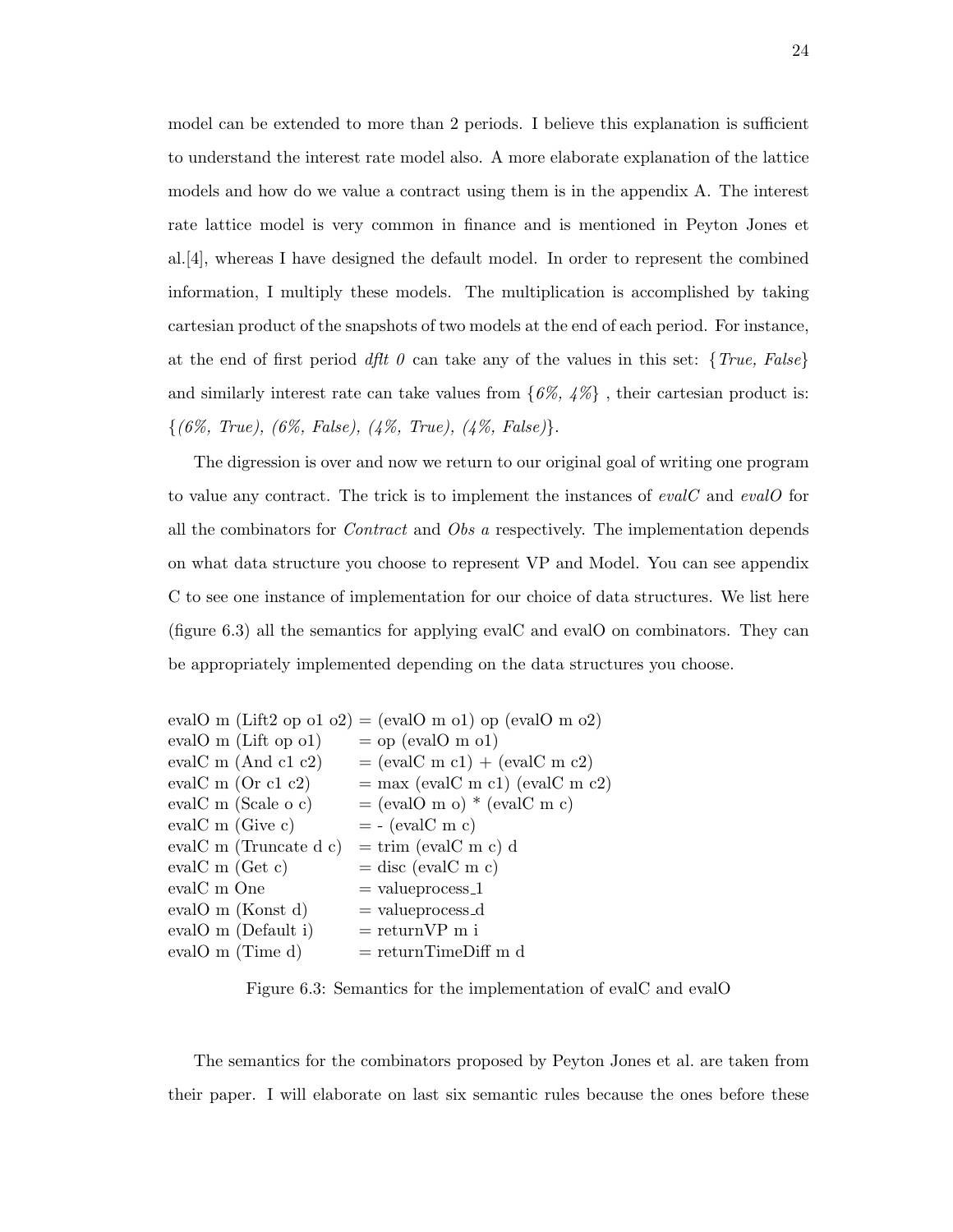are fairly easy to understand just by looking at. When we apply evalC to Truncate d c, we evaluate the contract c and ignore its values after the date d. The function trim will chop the values which are to be ignored. When evalC is applied to Get c, we need to evaluate c, find c's value at maturity and discount this value back to earlier periods till current time. In the body of the corresponding rule, disc does this job when it gets VP corresponding to the value of c. Rest of the instances of evalC and evalO are base cases because they do not in turn call evalC or evalO. When evalC is applied to One, the return value should be a VP such that this VP maps each time point to a RV, which takes value 1 with certainty. Similarly, when evalO is applied to (Konst d), result should be same as  $evalC$  m One except that now the RV should take value d. When evalO is applied to  $Default$  it should return a VP which maps each time point to a RV, whose probability distribution should be same as that of the default till that time point. The application of evalO to *time d* returns a VP such that each time is mapped to a difference between that time and the date d.

This is the point where I show the real advantage of the contract language. To value any data of type Contract, we apply the method  $evalC$  to it, the method percolates down to the Contract's constituent combinators. I now show this next for the Contract cds 1. Since we have already written evalC and evalO for all the combinators, a call to any of them will return a VP which will be appropriately combined with other VPs.

evalC m  $(\text{cds 1}) = (\text{evalC m (get\_receive\_nominal 1)}) + (\text{evalC m (pay\_spread 1)})$ evalC m (get\_receive\_nominal 1) = disc (evalC m receive\_nominal 1) evalC m (receive nominal 1) =trim (evalC m (receive nominal inf)) (nextDate 1) evalC m (receive nominal inf) = (bool2Double (evalO m (dflt 0)))  $*$  (evalC m one) evalC m (pay\_spread 1) = -(evalO m (konst spread))  $*$ 

(evalC m (get not receive nominal 1))

evalC m (get\_not\_receive\_nominal 1) = disc (evalC m (not\_receive\_nominal 1)) evalC m (not receive nominal  $1$ ) = trim (evalC m (not receive nominal inf))

(nextDate 1)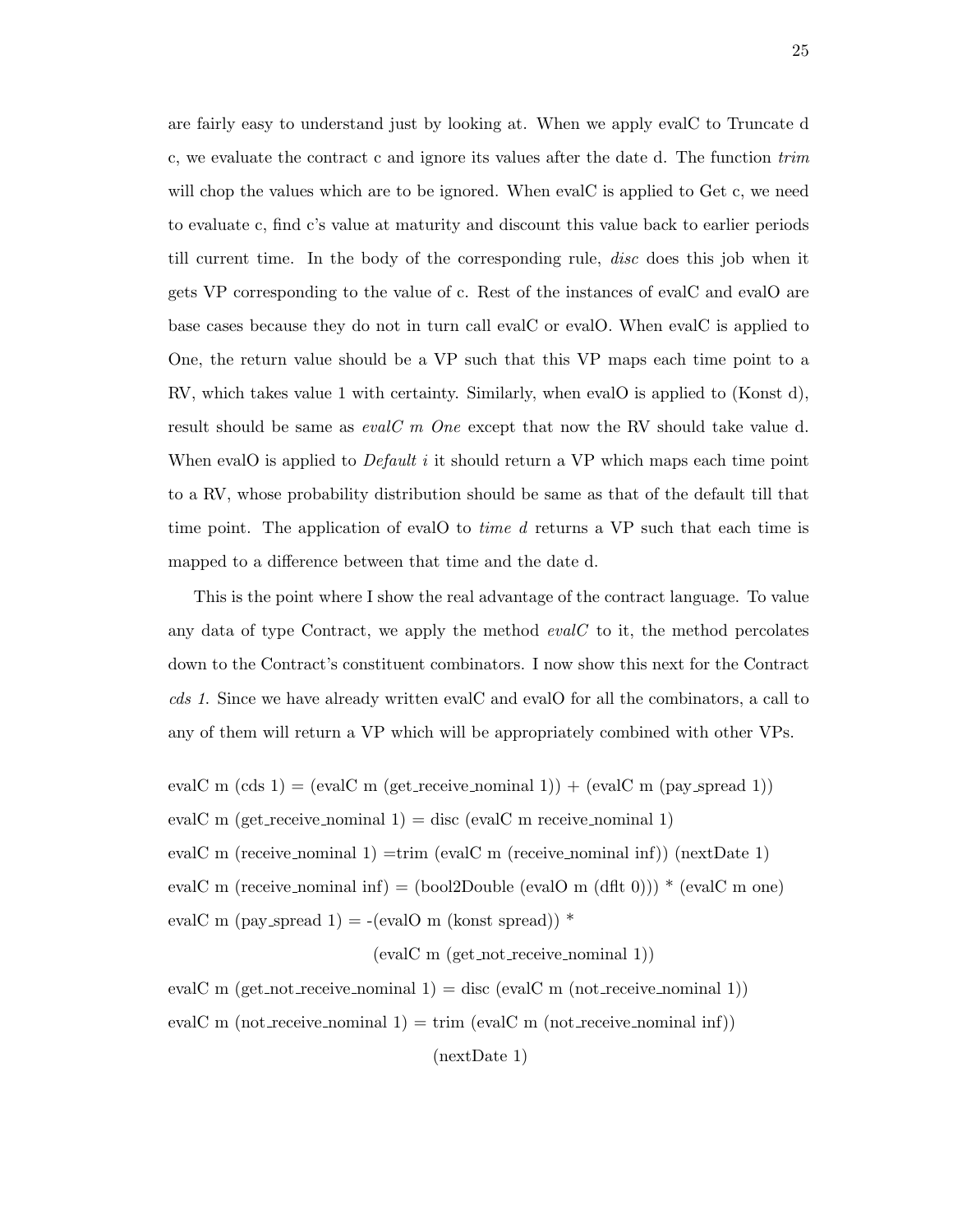evalC m (not\_receive\_nominal inf) =  $((evalO \ m (konst 1))$  -(bool2Double (evalO m  $(dft 0))$ ) \* (evalC m one)

Among these instances of applications of  $evalC$  and  $evalO$ , the fourth and the last instances from the top are evaluated first because their rhs consists of evaluation of combinators only. The resultant values percolate up and are used to evaluate the rest of the instances. This is how cds 1 gets evaluated; similarly, cds n, PRDC or any other contract will also get evaluated.

Next I present a discussion on some of the issues regarding the choice of combinators and the implementation language.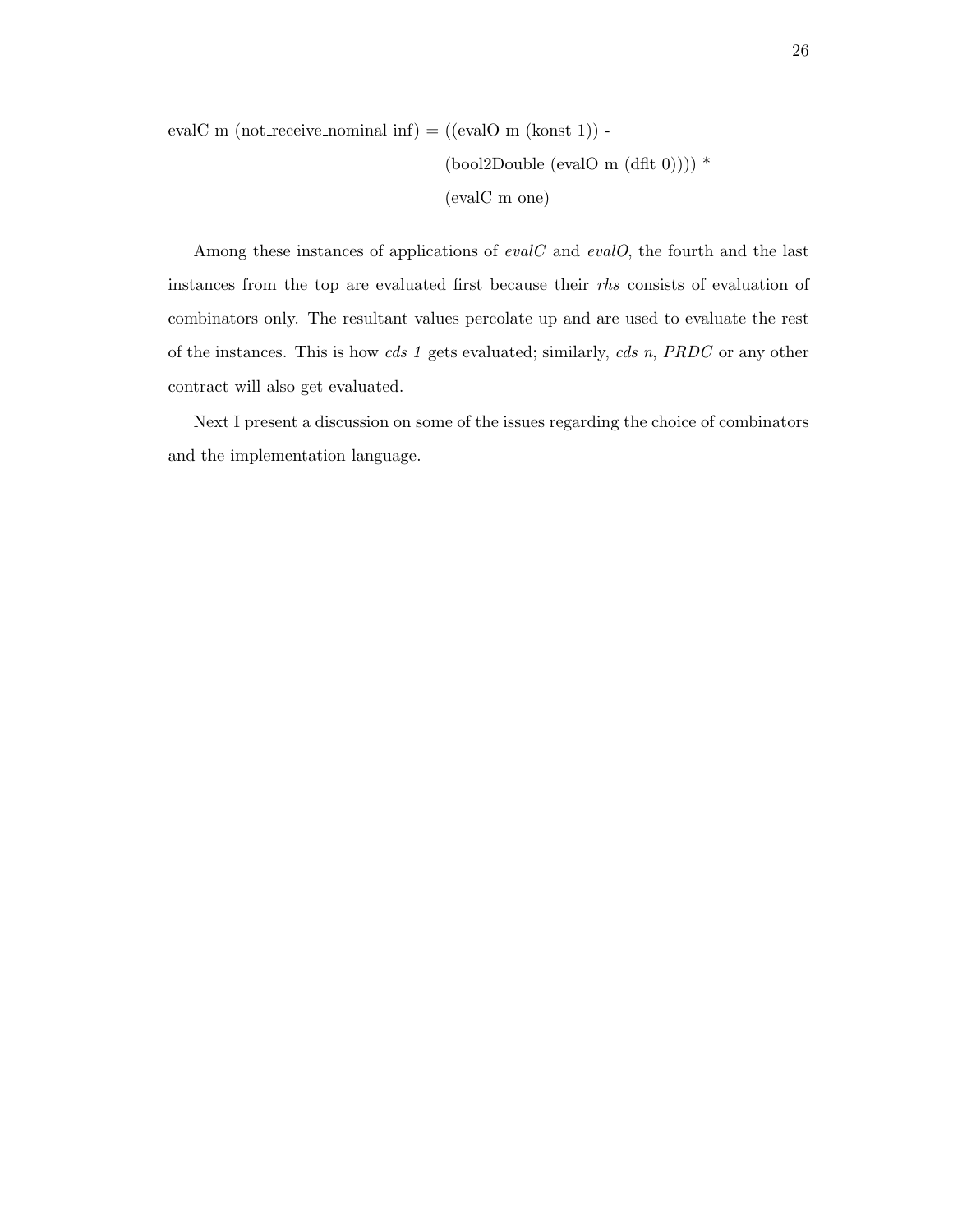## Chapter 7

## Discussion

In this section I will discuss some of the issues regarding the choices I made to implement this work.

First issue is the way in which the combinator  $dft$  is used in constructing the CDS contract. While constructing *cds* 1, what we wanted was to be able to pick one contract from two contracts: receive\_nominal 1 and pay\_spread 1 depending on the value of dflt  $0.$  To accomplish this, we apply different operations on this observable and then scale these two contracts with the modified obersvable values to get the desired contract. A cleaner way would be using a combinator which is of the form if–then–else. It checks the value an observable of type Bool and accordingly returns one of the two contracts. Peyton Jones et al. must have realized this need, that is why in their later work have added a combinator which exactly does what I just wrote.<sup>1</sup>. The combinator is called cond and is defined below.

cond :: Obs Bool → Contract → Contract → Contract

This combinator values a boolean observable say  $dft \theta$  and if it is true, returns the first contract, else the second. We can use this to write *cds* 1 as:

cds  $1 = \text{cond} (\text{dft } 0)(\text{get} (\text{truncated} (\text{nextDate} 1) \text{ one}))$ 

 $(give (scale spread (get (truncated (nextDate 1) one))))$ 

This is clearly a cleaner representation of *cds 1* than the one given in chapter 5.

Second is more of a philosophical issue that, why do these combinators work and are there some better alternative combinators. As a matter of fact, Peyton Jones et al.

<sup>&</sup>lt;sup>1</sup>This work is available as a chapter called *How to write a financial contract* in the book "The Fun of Programming".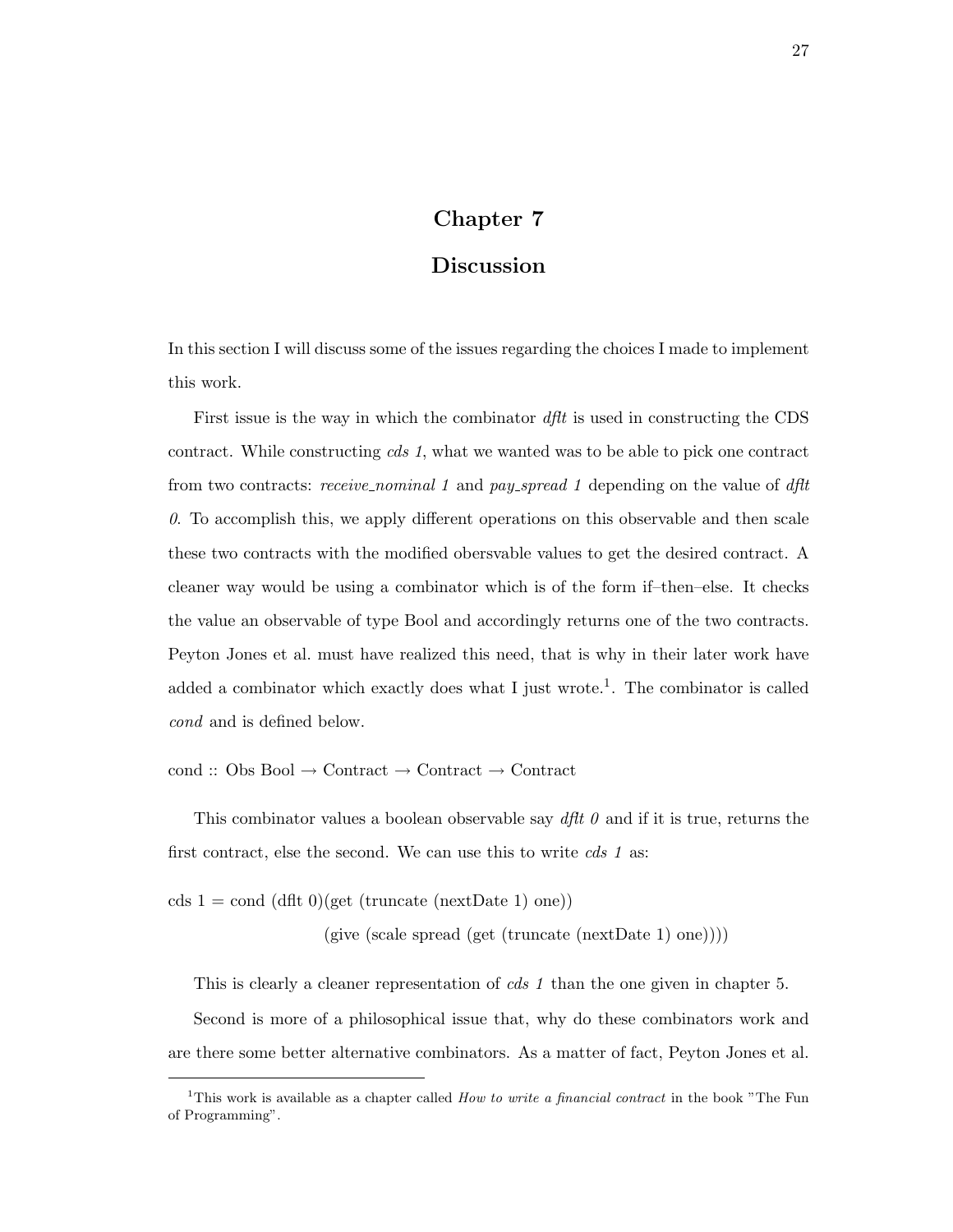have suggested the future work as expanding the set of their combinators so that we can represent wider set of contracts. They (and also I) have shown that these combinators can already represent different kind of contracts. But, there is a possibility that there are alternative combinators, which are as (or more) primitive as (than) these and can represent even wider variety of contracts. But, such an alternative does not exists to our knowledge, so I find it hard to debate. Hence, I see these combinators as a good starting point to build a combinator library which can represent all the contracts.

Third issue is about the choice of language to implement the contract language. Peyton Jones et al. choose Haskell, but it can be done in any OO language like Java or C++. I explain one possible class design for this application in figure 7.1.



Figure 7.1: UML Class Diagram for the Contract Language

As shown in the UML class diagram, I model *Contract* and *Obs* as abstract classes, and each of their combinator extends their corresponding abstract class. The abstract classes have evalC and evalO respectively as abstract methods, which each combinator has to implement. These abstract methods return VP as the value of the combinator.

In this scenario, I have to make new class for each combinator, whereas in Haskell, I just had to add one line in the definition of the data types Contract or Obs. Haskell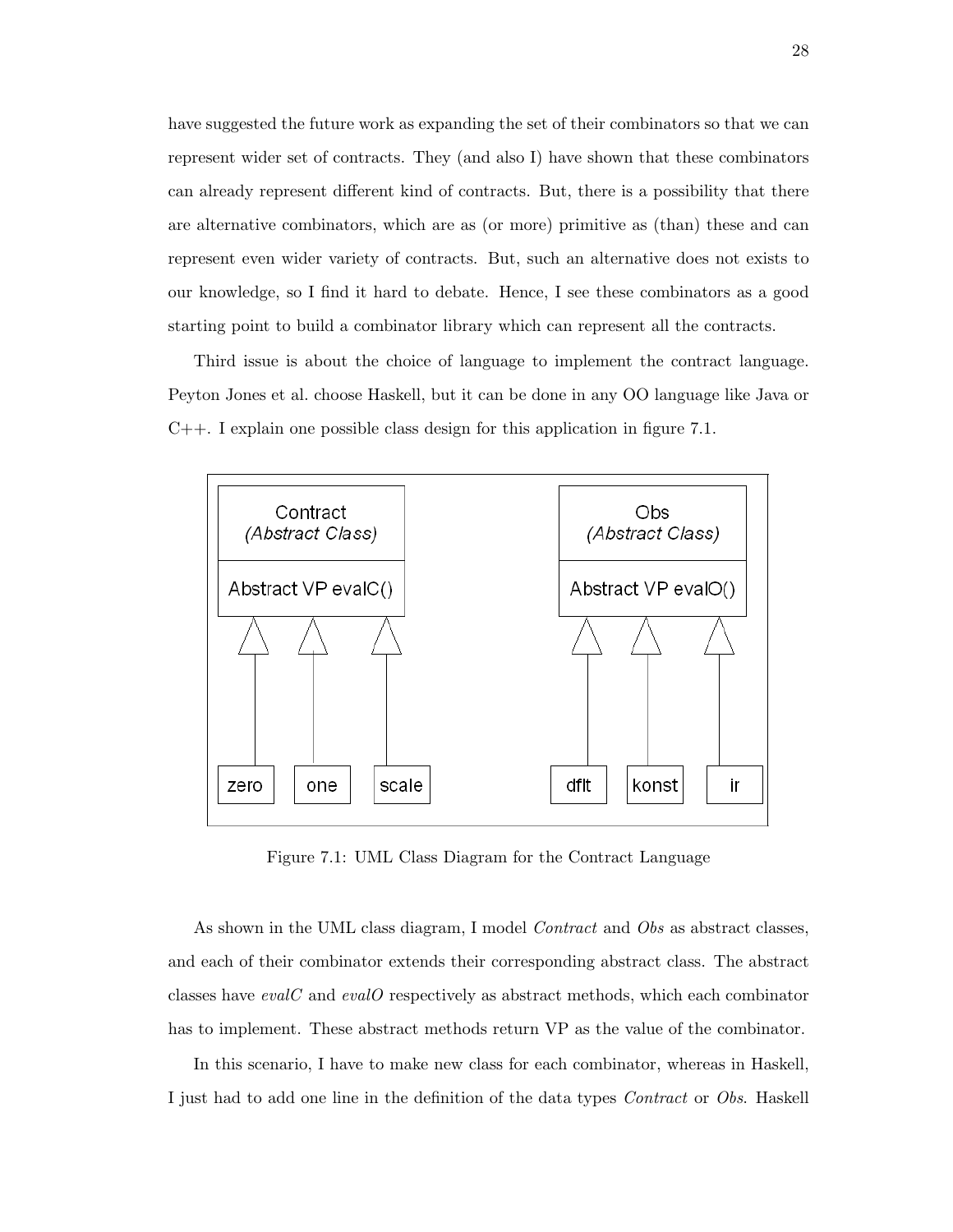being declarative provides this advantage in implementation.

Next I present the related work to the field of domain specific languages applied to finance.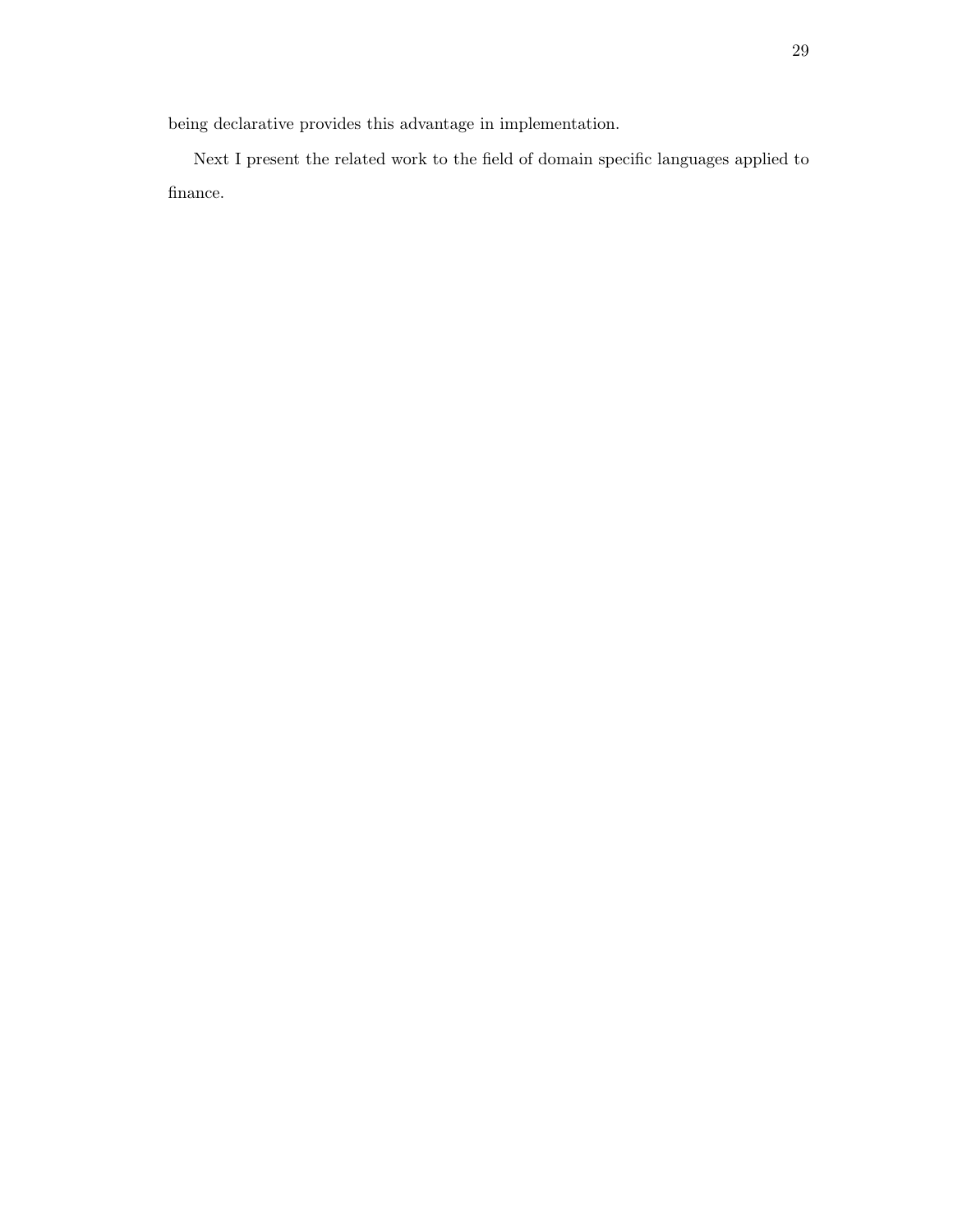## Chapter 8

### Related Work

The idea of building a domain specific language (DSL) is a well researched area. The paper by Deursen et al. ([7]) surveys the relevant literature and presents example DSLs. It also presents the risks and benefits that come with building a DSL. We see this work as a good starting point for someone who intends to acquire introductory and broad knowledge about the topic of DSL.

The paper by Deursen and Klint [6] is more focused and discusses in detail the issues involved with building a DSL. It takes the case of RISLA, a DSL which was built by a Dutch bank called *Mees Pierson* to deal with interest rate products. The paper addresses two challenges: first, describes a meta environment ASF+SDF (Algebraic Specification Formalism + Syntax Definition Formalism) to support the development and maintenance of domain specific languages; second, provides a solution to the problem of how different applications built for different  $DSLs$  can talk to each other. As a solution, they propose a *ToolBus* architecture which can be used to coordinate different domain specific languages.

An an alternative approach to building a DSL, which achieves the same goals is to build an object oriented framework. Unlike the case of RISLA, it does not build an environment to support the development and maintenance of dsls, rather it uses the available technologies like modern user interfaces, domain-specific frameworks and design patterns to build banking applications [5]. An instance of such a framework is ET++ SwapsManager, which was built to value the swaps at the Union Bank of Switzerland [1].

Peyton Jones et al.'s approach falls in the category of building a domain specific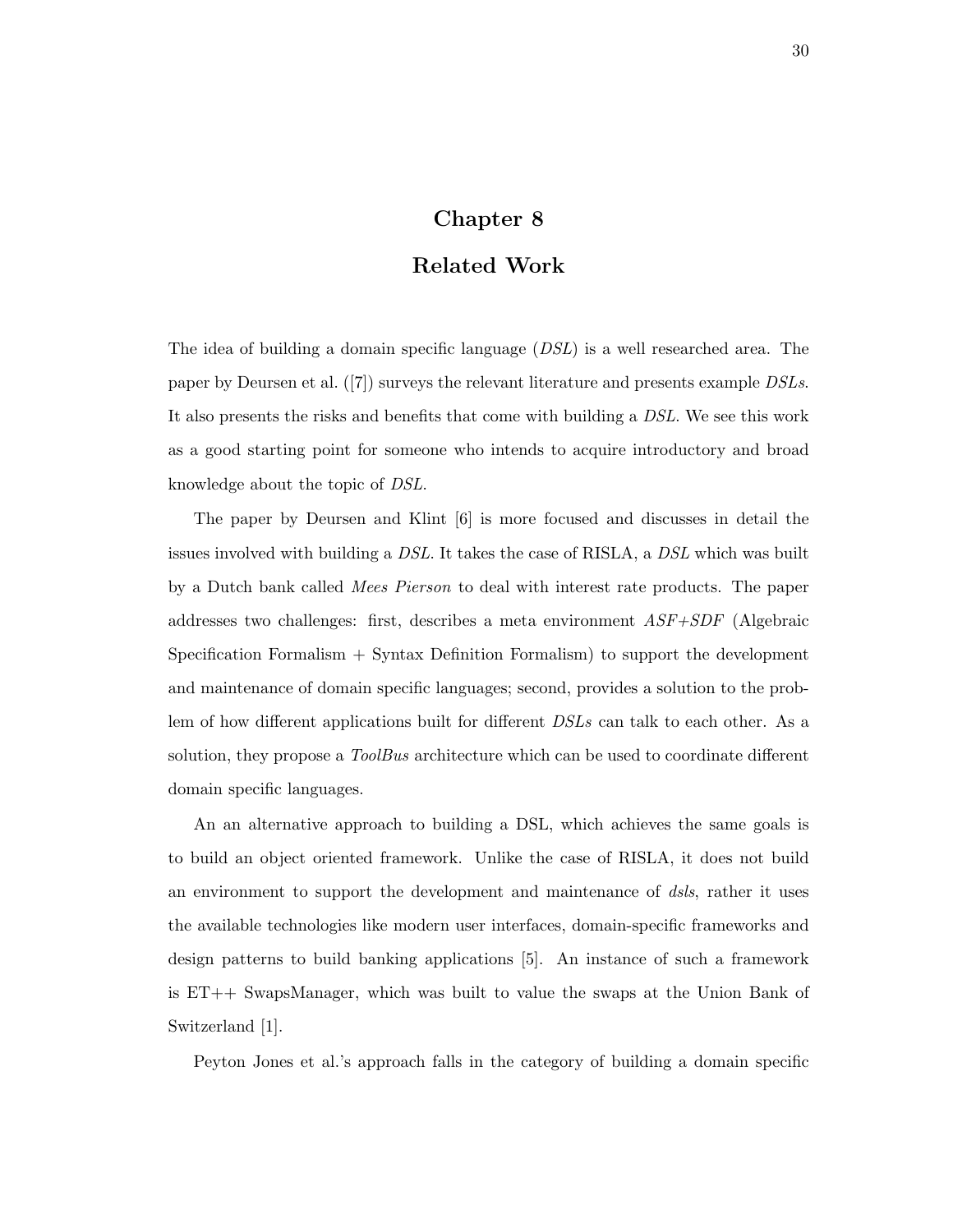language, even though it is not quite the same as RISLA. Peyton Jones et al.'s combinator library is applicable to a wider variety of financial instruments, whereas RISLA was built only for interest rate products. I believe the reason for this limitation is that RISLA has no concept of observables. So, even though the definition of contract is same for both RISLA and Peyton Jones et al.'s language, RISLA cannot represent contingent cash flows, which occur in contracts like a CDS. Another difference is that the RISLA system is heterogeneous in the sense it is a meta level language which uses COBOL libraries underneath. In contrast, the combinator library described in this thesis is a homogeneous system because both the language and the libraries are written in the same language (Haskell). Intuitively, I believe that the homogeneous design is easier to maintain and extend. On the other hand, both RISLA and the combinator library are modular in nature. Both of them define primitive contracts which can be combined to create complex contracts.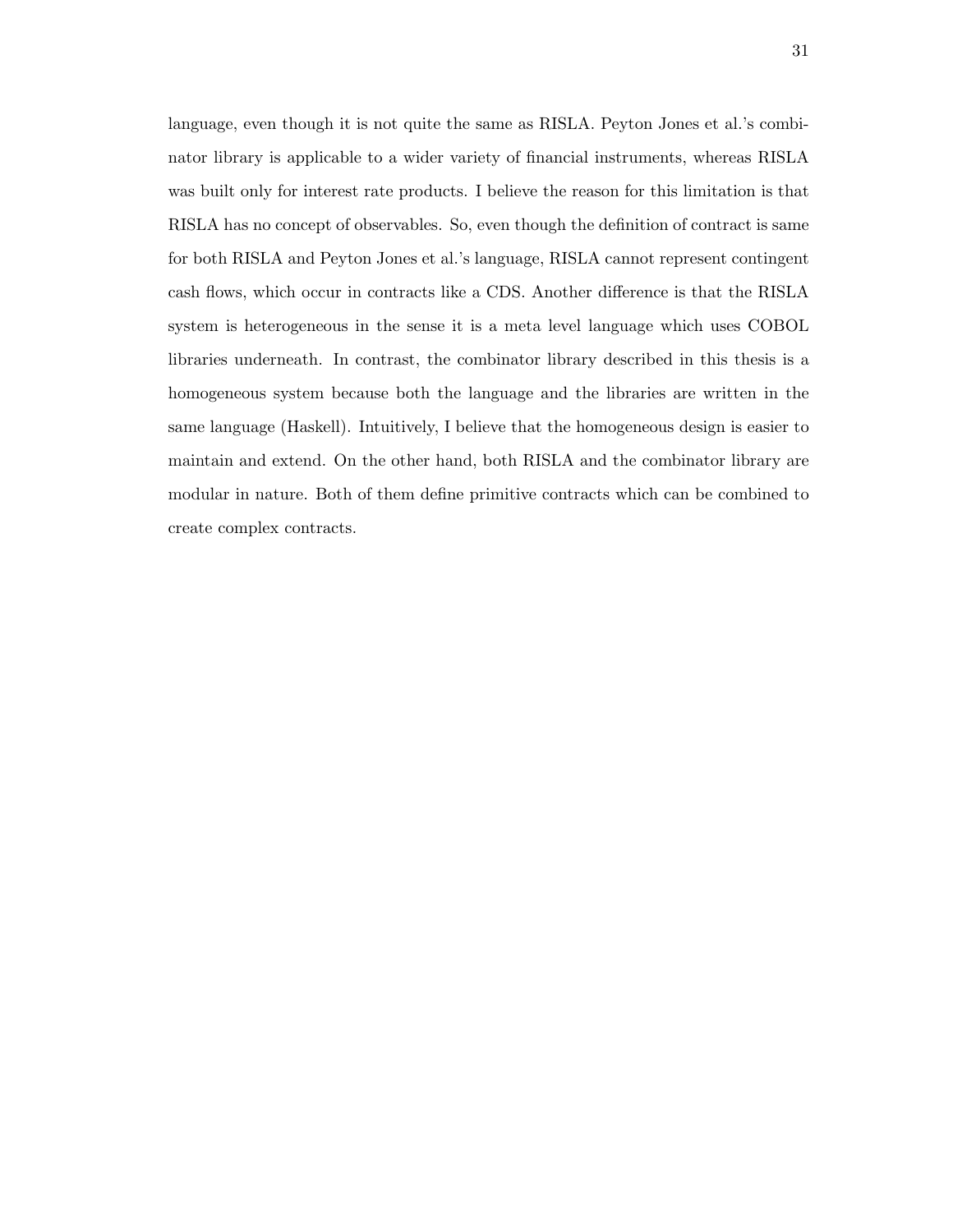### Chapter 9

## Conclusion and Future Work

In this thesis we have tried to educate the reader that Peyton Jones et al.'s approach to build a domain specific language to represent financial contracts, is indeed an effective approach. This is because the language is very generic in nature and hence can represent existing and evolving contracts. We showed this by representing CDS and PRDC. The most significant advantage of building such a language is that now the number of computer programs required to process different contracts is much less  $(m + n)$  than otherwise $(mn)$ .

There have been a few attempts in this direction and there is a lot to be done so that this technology can actually be used. We see the following things as a good starting point for this:

- 1. Extending the system built by us (my adviser and I) so that it can represent and value all the traded contracts in any one domain say credit risk domain. For this we will need to enumerate all the observables, which can appear in the definition of contracts of this domain. Any mathematical combination of these observables will be automatically taken care of because we have mathematical operators as combinators. Now optimistically, we should be able to represent all the existing and yet to come contracts from credit risk domain. Like this, we can extend it to other domains like interest rate derivatives and forex derivatives.
- 2. Educating the user about how to use this system is a concern. He has to be well versed with the combinators to use them correctly and efficiently. To alleviate this problem, we see one possible solution as building a UI which can guide the user in coming up with the correct definition of the contract. Hence, we see this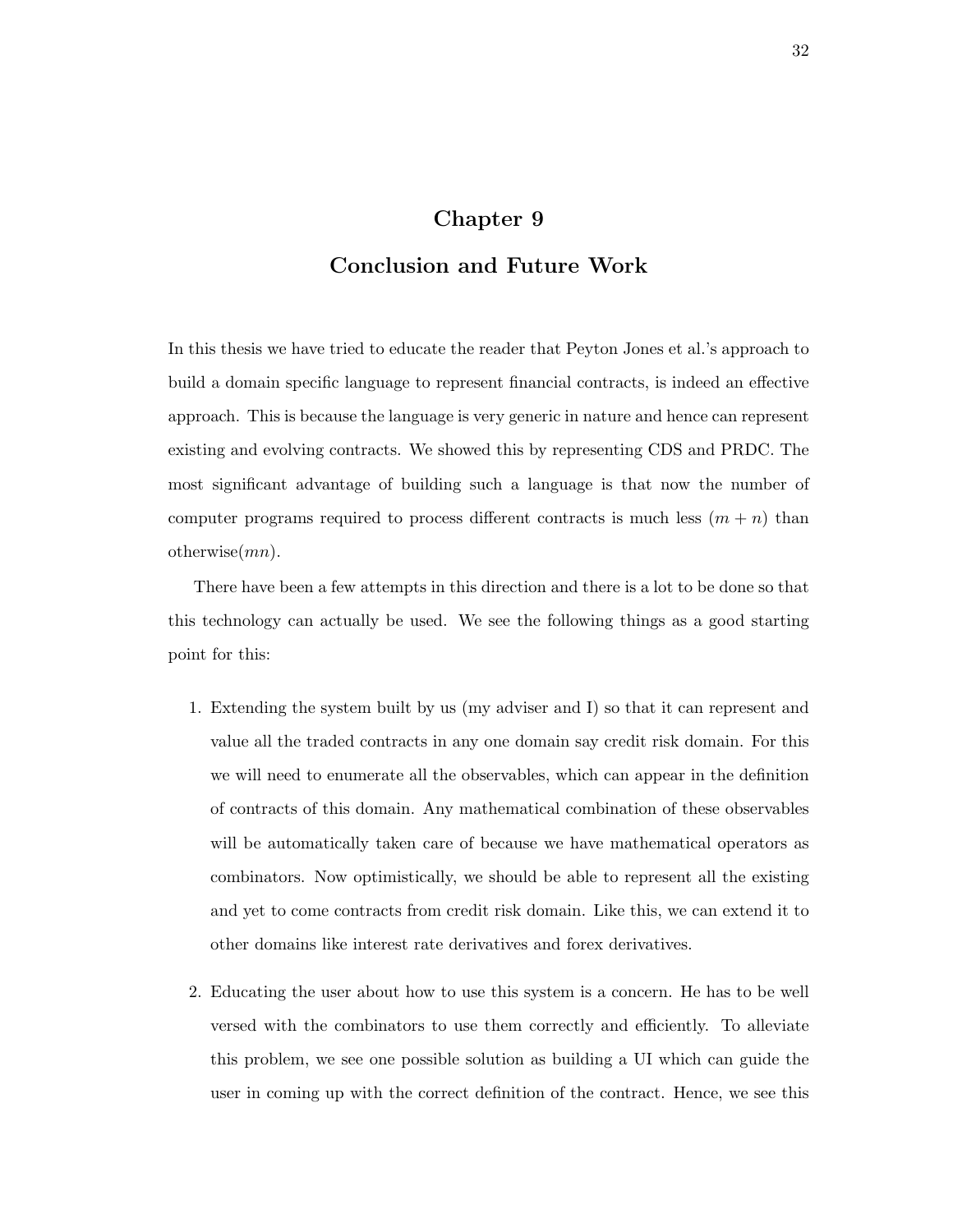as a useful feature because it will ease the job of the user and make the tool easily usable.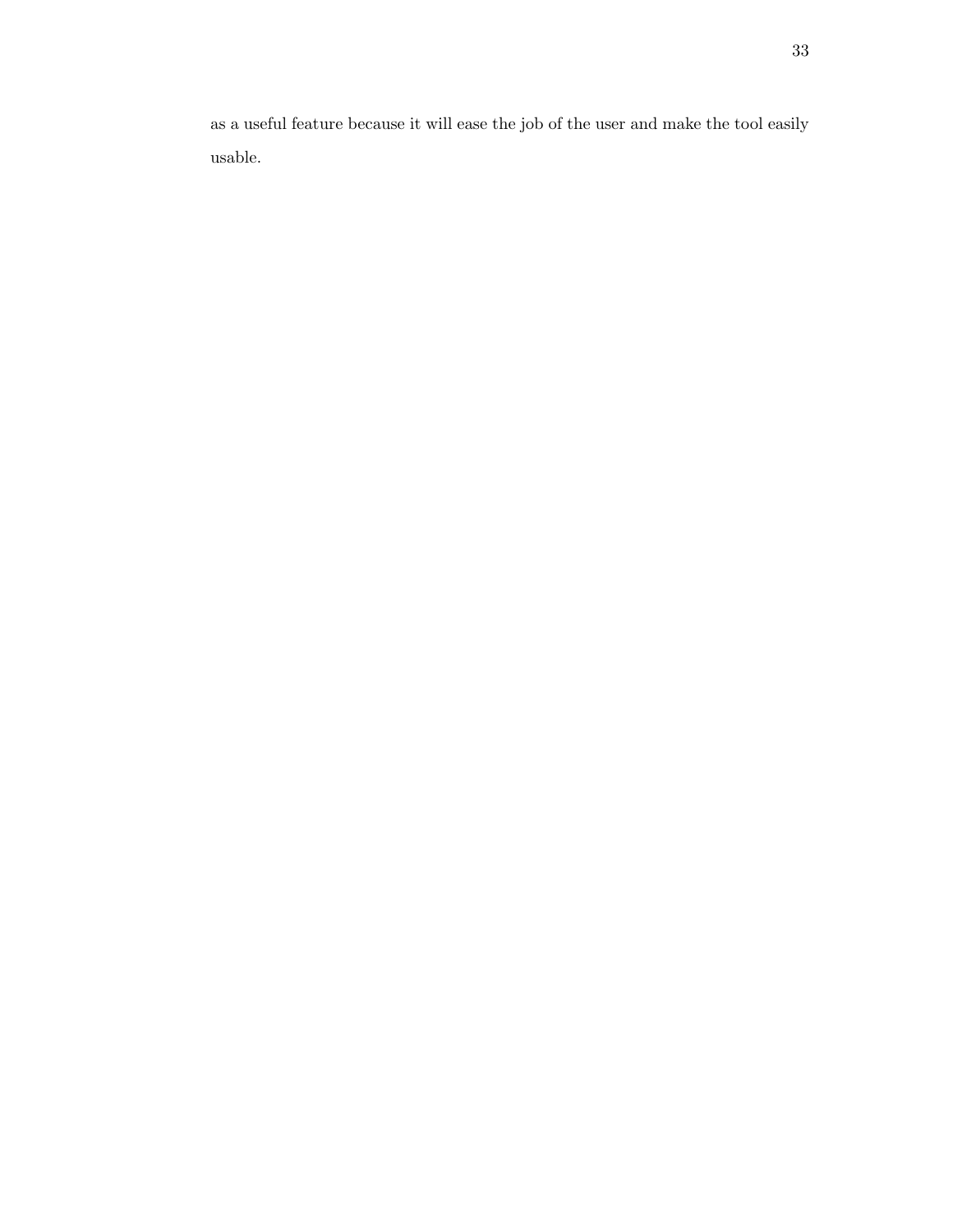# Appendix A

## Finance 102

In this part we illustrate how we use a financial model, specifically a lattice model to value a financial contract, specifically a CDS. A typical one period CDS corresponding to Goldman Sachs (GS) from the buyer's perspective looks like:

 $CDS_1$ : Both of:

 $C_1$ : On December 31,2008, if GS has defaulted, Receive \$1.  $C_2$ : On December 31,2008, if GS has not defaulted, Pay \$0.1.

The (present) value of a CDS (or any other contract) is the sum of the expected value of each cash flow when *discounted* back to present time<sup>1</sup>. The expected value of a cash flow is product of, value of the cash flow and the probability that it will occur. The discounted value of a cash flow is the equivalent present value assuming risk–free interest rate as the rate of return. For instance, consider a hypothetical contract in which the buyer receives \$1 after one year with probability 0.3. Assuming the rate of interest to be 5%, the present value of the contract will be:

value1 =  $\frac{(0.3 \times $1)}{1+0.05}$  $value2 = exp(-0.05) \times 0.3 \times $1$ 

If we assume discrete compounding, valuel is the present value and if we have continuous compounding, value2 is the present value.

To calculate the value of any contract we need to predict its future cash flows which in turn depend on how the value of observables will evolve in future. In the

<sup>&</sup>lt;sup>1</sup>To learn more about financial instruments and their valuation techniques the reader should refer to "Options, Futures and Other Derivatives" by John C. HULL[2]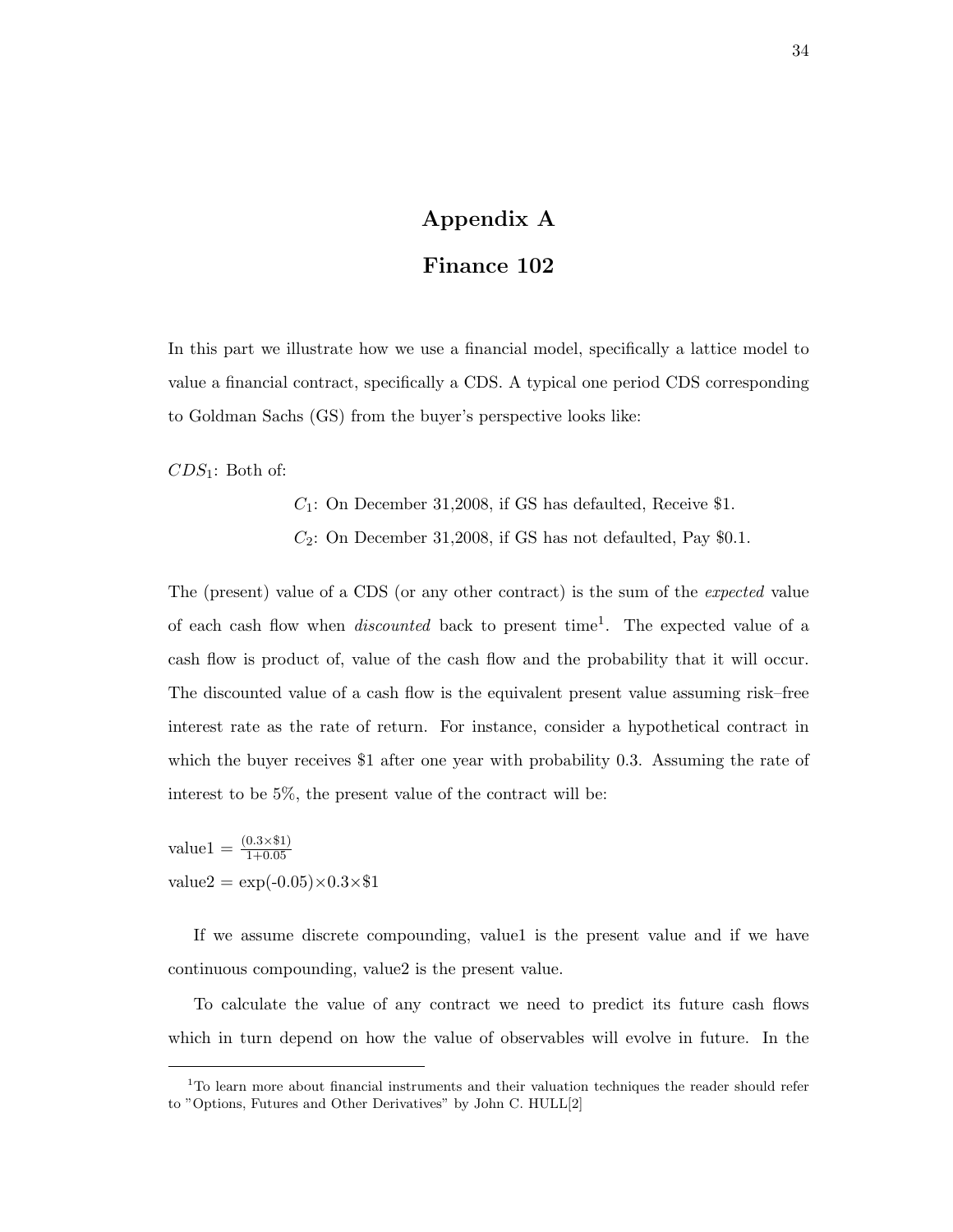case of CDS the observables are default status of the company and the interest rate. Financial models are used to predict these values. We have used lattice model in our implementation and we now explain this model in more detail.

Figures 6.1 and 6.2 show the lattice models for the prediction of default and interest rate respectively. The starting point for each model is the left most circle which contains the present value of the observable. The arrows emanating from this point are corresponding to possible transitions to values, which the observable might take by the end of the period. The value labeling each arrow is the probability of that transition. For instance, Fig 6.1 represents the default model in which the initial value of the observable *Default 0* is False. There are two arrows emanating from this value, one goes to the value True and the other to False. The probability of first transition is p1 and that of second is  $1-p1$ . This implies that the probability of default during the first period is  $p_1$ . From the value True, the only possible transition is to the same value. This is because once the company has defaulted it remains so with probability equal to 1. From the value False, there are similar transitions as there were from the initial value False. That is how the model is constructed.

If we apply the same reasoning to the interest rate model in Fig 6.2, we can deduce that the initial interest rate is 5% and in all periods it increases by 1% with probability p1 and decreases by the same amount with probability  $1 - p1$ .

This information allows us to value  $CDS<sub>1</sub>$ :

 $eVal = (p1*1.00 - (1-p1)*0.1)$  $dVal = exp(-0.05) \times eVal$ 

In these equations  $eVal$  is the expected value of the cash flows and  $dVal$  is the price of CDS<sup>1</sup> assuming continuous compounding.

We can extend this procedure to value any other CDS contract or any other contract for that matter.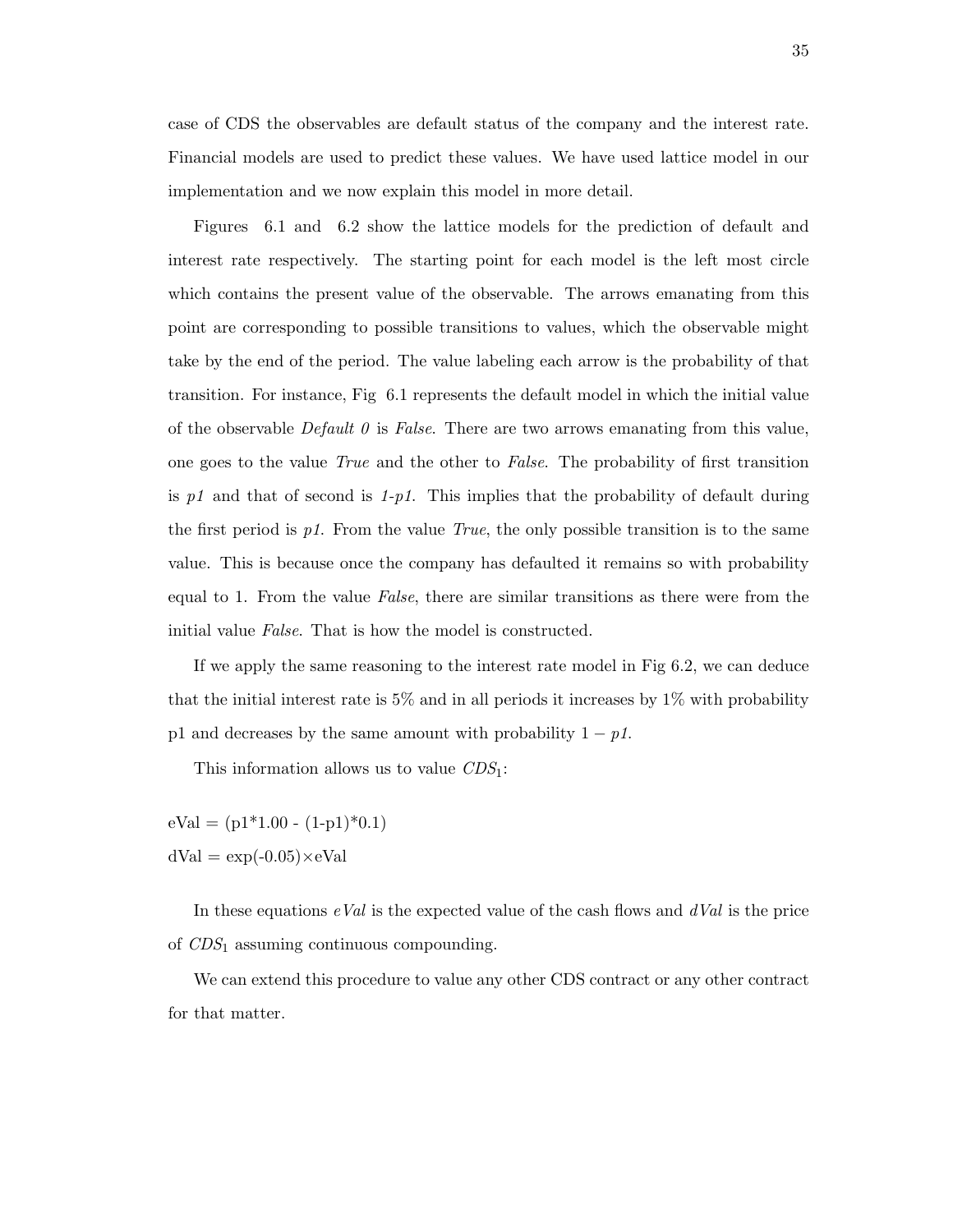# Appendix B

# Code: Language

{-# OPTIONS -fglasgow-exts #-} module Language2 where import GHC.Num import GHC.Real import GHC.Base import List type TimeI = Int type Time = Double -- Contract Definition data Contract a = Zero | One | Give Contract | And Contract Contract | Or Contract Contract | Truncate TimeI Contract | Scale (Obs Double a) Contract | Get Contract deriving (Show) -- interface functions zero = Zero one = One give = Give and = And or = Or truncate = Truncate scale = Scale get = Get anytime = Anytime data Obs a where  $\texttt{Konst}\;::\;\mathbf{a}\;\rightarrow\;\mathbf{Obs}\;\;\mathbf{a}$ Apply :: Obs  $(b \rightarrow a) \rightarrow$  Obs  $b \rightarrow$  Obs a DiffTime :: Double -> Obs Double IR :: Double -> Obs Double Default :: Int -> Obs Bool instance Show (Obs a) -- interface functions konst = Konst

#### apply = Apply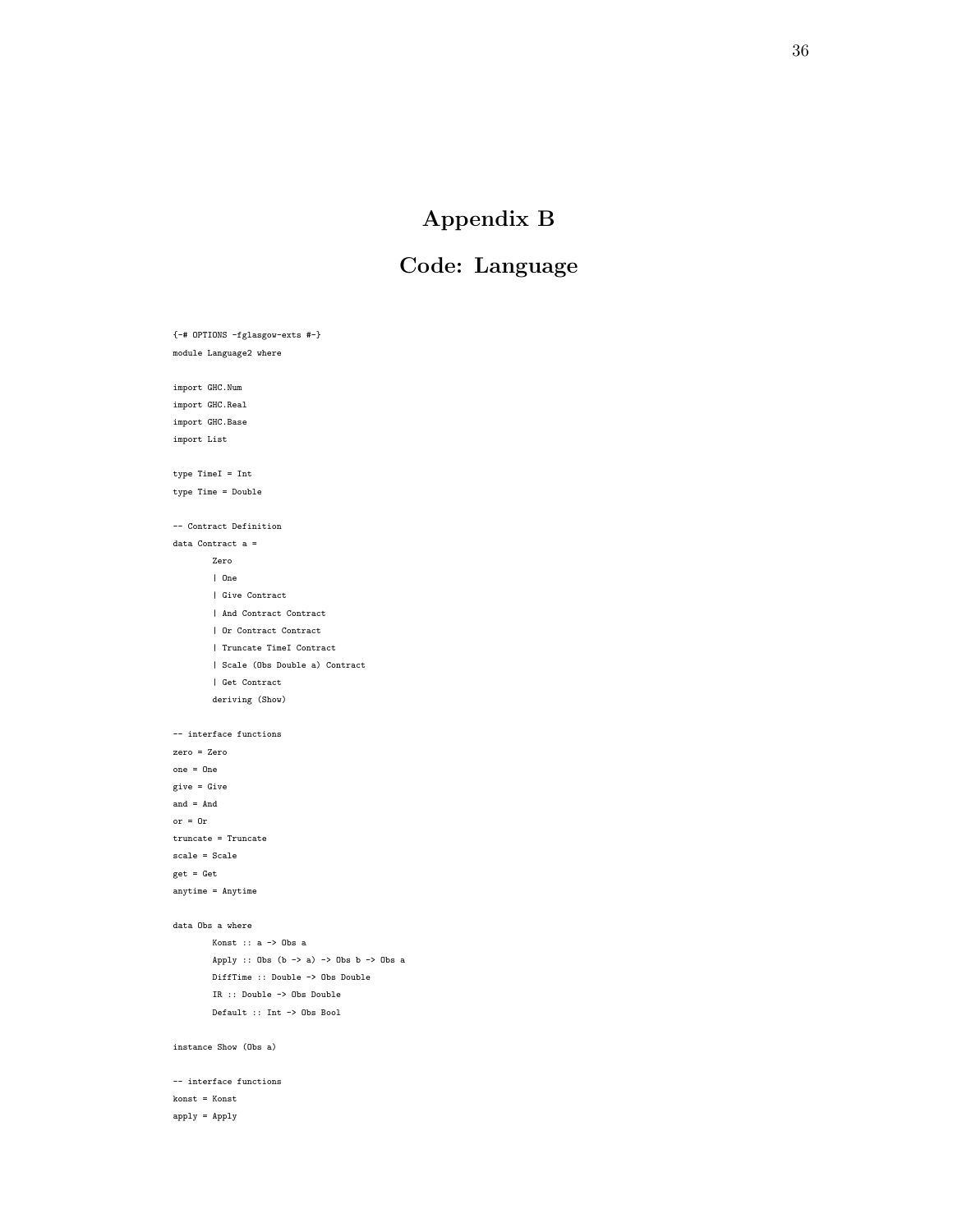diffTime = DiffTime dflt = Default

-- lift functions lift f o1 = Apply (Konst f) o1 lift2 f o1 o2 = Apply (Apply (Konst f) o1) o2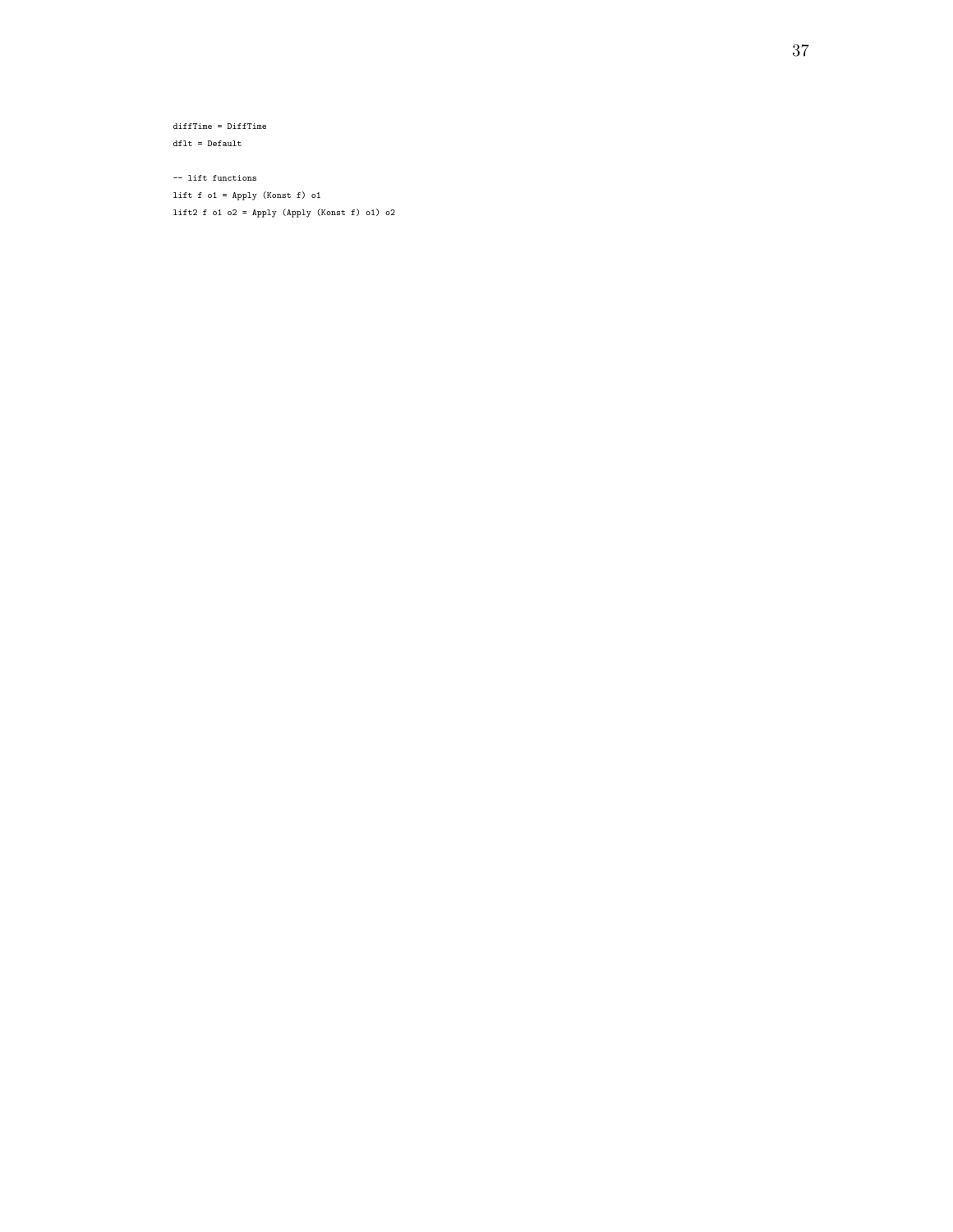# Appendix C

## Code: Implementation of Evaluation

module Implementation4 where

import Language2 import Data.Array.IArray

-- date types, constants type Probability = Double type IR = Double type Val = Double type Spread = Double type Default = Double type TProb = (Double, Int) type State = (Double, [Bool]) type Dist = Array Int (State, [TProb]) type Model = [Dist] --length' :: Array i e -> Int length' arr1 = let bds = bounds arr1 in (snd bds) - (fst bds) + 1 ir :: IR  $ir = 0.05$ dir :: IR  $dir = 0.01$ threshold :: Double threshold =  $0.00001$ thisyear :: Time thisyear =  $2006$ thisyearI :: TimeI thisyearI =  $2006$ prob :: Probability prob = 0.5 getIR :: State -> Double getIR  $(x, _-) = x$ getDef :: State -> [Bool] getDef  $(\_, x) = x$ getP :: TProb -> Double  $getP(x, _{\_}) = x$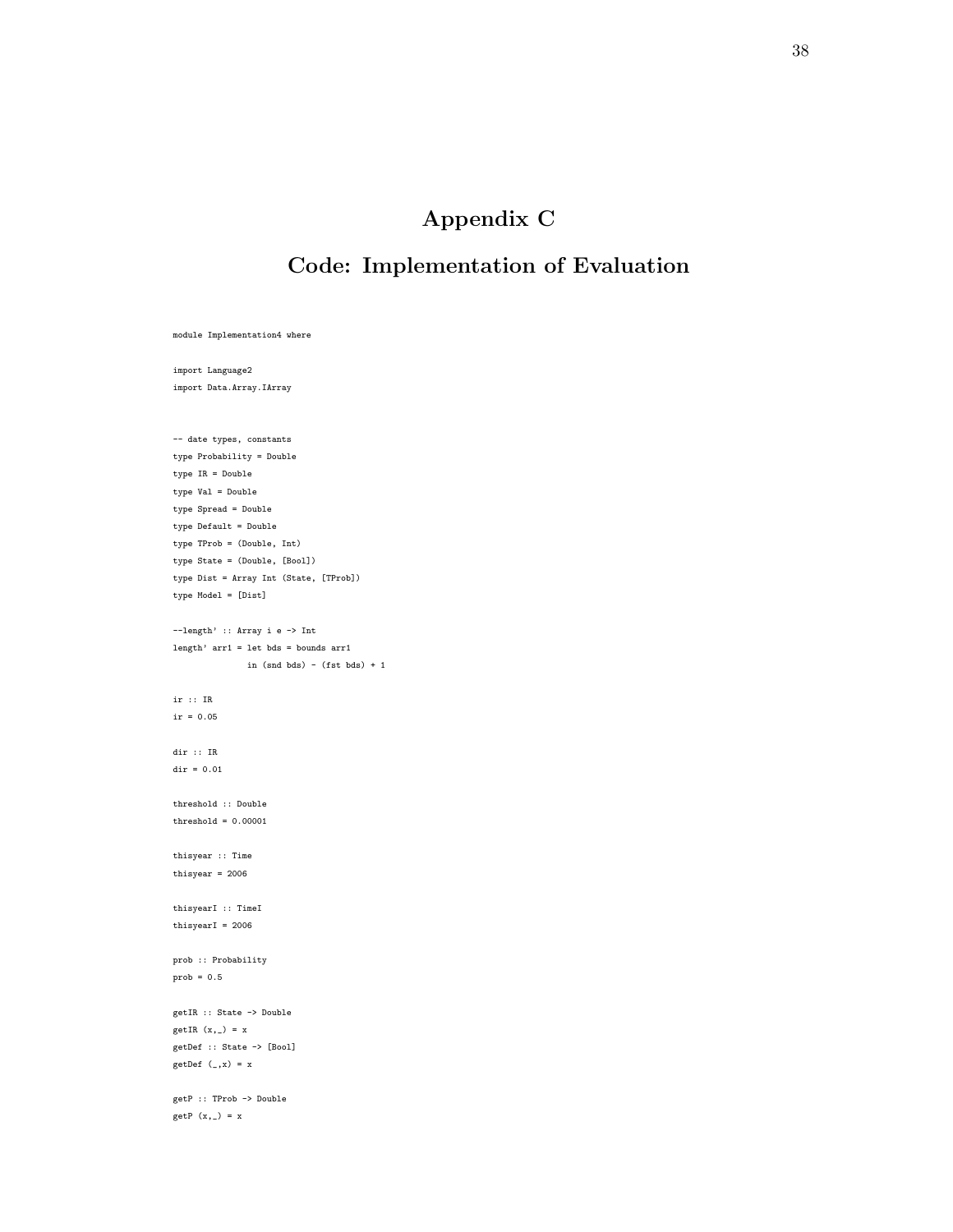```
getSt :: TProb -> Int
getSt (, x) = x
tmpIRState :: State
tmpIRState = (ir, [])
tmpIRM :: Dist
tmpIRM = array (1,1) [(1,(tmpIRState, []))]tmpDState :: State
tmpDState = (0, [False])
tmpDM :: Dist
tmpDM = listArray (1,1) [(tmpDState, [])]
-- build Interest Rate Model
buildInterestRateModel :: Probability -> IR -> Model
buildInterestRateModel p1 dir1 = let tp = [(p1, 1), (1-p1, 0)]
                                    in let lt = tmpIRM ! 1
                                        in let st = fst lt
                                           in let arr1 = (array (1,1) [(1,(st, tp))])in arr1 : (buildInterestRateModel' arr1 p1 dir1)
buildInterestRateModel' :: Dist -> Probability -> IR -> Model
buildInterestRateModel' dist1 p1 dir1 = let lt = elems dist1
                                        in let lt1 = reverse (take (length lt) [0..] )
                                           in let newLt = shrink (concat (zipWith (\x y \rightarrow ) [((getIR (fst x) - dir1, get!
!Def (fst x) ), [(p1, y+1), (1-p1, y)] ), ((getIR (fst x) + dir1, getDef (fst x) ), [(p1, y+2), (1-p1, y+1)] )] ) lt lt1 !
!) )
                                              in let len = length newLt
                                                 in let newArr = listArray (1, len) newLt
                                                    in newArr : (buildInterestRateModel' newArr p1 dir1)
azipWith :: Ix i => (a -> b -> c) -> Array i a -> Array i b -> Array i c
azipWith f a b | bounds a == bounds b= listArray (bounds a) (zipWith f (elems a) (elems b))
buildDefaultModel :: [Probability] -> Model
buildDefaultModel [] = []
buildDefaultModel pl = (getInitModel pl) : buildDefaultModel' pl
buildDefaultModel' :: [Probability] -> Model
buildDefaultModel' pl = getDModel pl 0 : buildDefaultModel' pl
getInitModel :: [Probability] -> Dist
getInitModel pl = let st = (0, take (length pl) (repeat False))
                  in let tp = getTProbs 0 p1 (2^(length p1) - 1)in array (1,1) [(1, (st,tp))]
getTProbs :: Int -> [Probability] -> Int -> [TProb]
getTProbs sr pl dt = if (dt < 0)
                        then \Boxelse if (not (validTransition sr dt pl))
```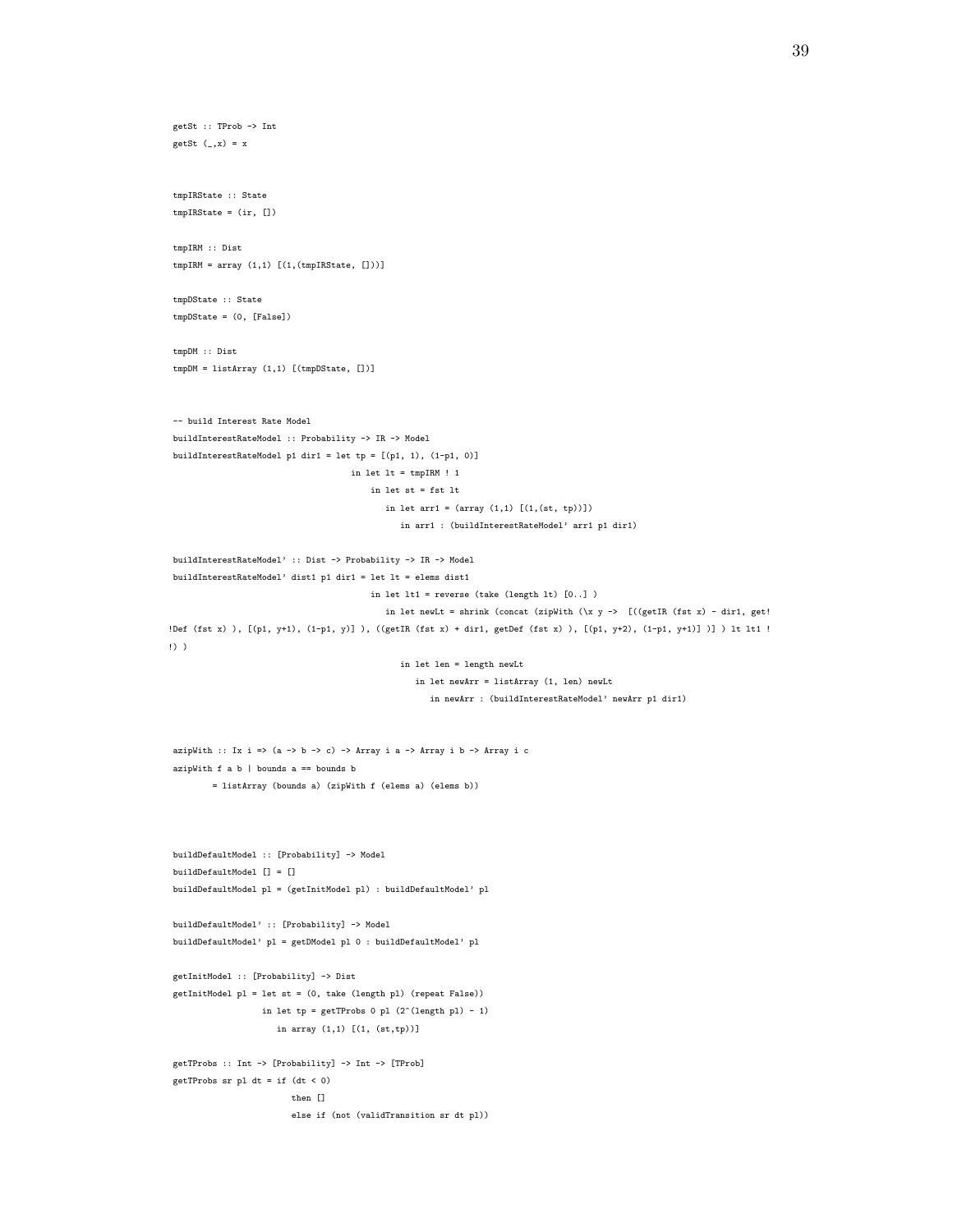```
then (0,dt): getTProbs sr pl (dt-1)
                                 else let pl' = zipWith (\x y \rightarrow if x == Truethen 1
                                                                         else y) (getBoolean sr (length pl)) pl
                                      in ((foldl1 (*) (zipWith \(\x y -> if (y == True)then x
                                                                         else 1-x) pl' (getBoolean dt (length pl)) ) ), d!
!t) : getTProbs sr pl (dt-1)
validTransition :: Int -> Int -> [Probability] -> Bool
validTransition sr dt pl = let p = zipWith (\x y \rightarrow if (x == True \& x = False)then False
                                                         else True) (getBoolean sr (length pl)) (getBoolean dt (length pl!
!))
                            in (not (elem False p) )
getBoolean :: Int -> Int -> [Bool]
getBoolean l1 ln = let l2 = getBoolean' l1
                   in (take (ln - (length l2)) (repeat False) ) ++ l2
getBoolean' :: Int -> [Bool]
getBoolean' l1 = if (l1 == 0)
                        then [False]
                        else reverse (getBoolean'' l1)
getBoolean'' :: Int -> [Bool]
getBoolean'' 11 = if (11 == 0)then []
                        else if (mod l1 2 == 1 )
                                then True : getBoolean'' (quot l1 2)
                                 else False : getBoolean'' (quot l1 2)
getDModel :: [Probability] -> Int -> Dist
getDModel pl l1 = let dst = getDModel' pl l1
                  in let len = length dst
                     in listArray (1, len) dst
getDModel' :: [Probability] -> Int -> [(State, [TProb])]
getDModel' pl 11 = if (11 > (2^{(length p1) - 1))then []
                        else let st = (0, getBoolean l1 (length pl))
                             in let tp = getTProbs 11 pl (2^{\text{-}}(length pl) - 1)in (st,tp) : getDModel' pl (l1+1)
-- shrink for building interest rate model
shrink :: [(State, [TProb])] -> [(State, [TProb])]
shrink (l1:l2:lt) = let l1t = getIR (fst l1)
                        12t = getIR (fst 12)in if ((abs (11t - 12t)) < threshold)then shrink (l1: lt)
                        else l1:(shrink (l2:lt))
shrink (11: [ ] ) = [11]multiplyIntDefModels :: Model -> Model -> Model
multiplyIntDefModels [] md2 = md2
multiplyIntDefModels md1 [] = md1
```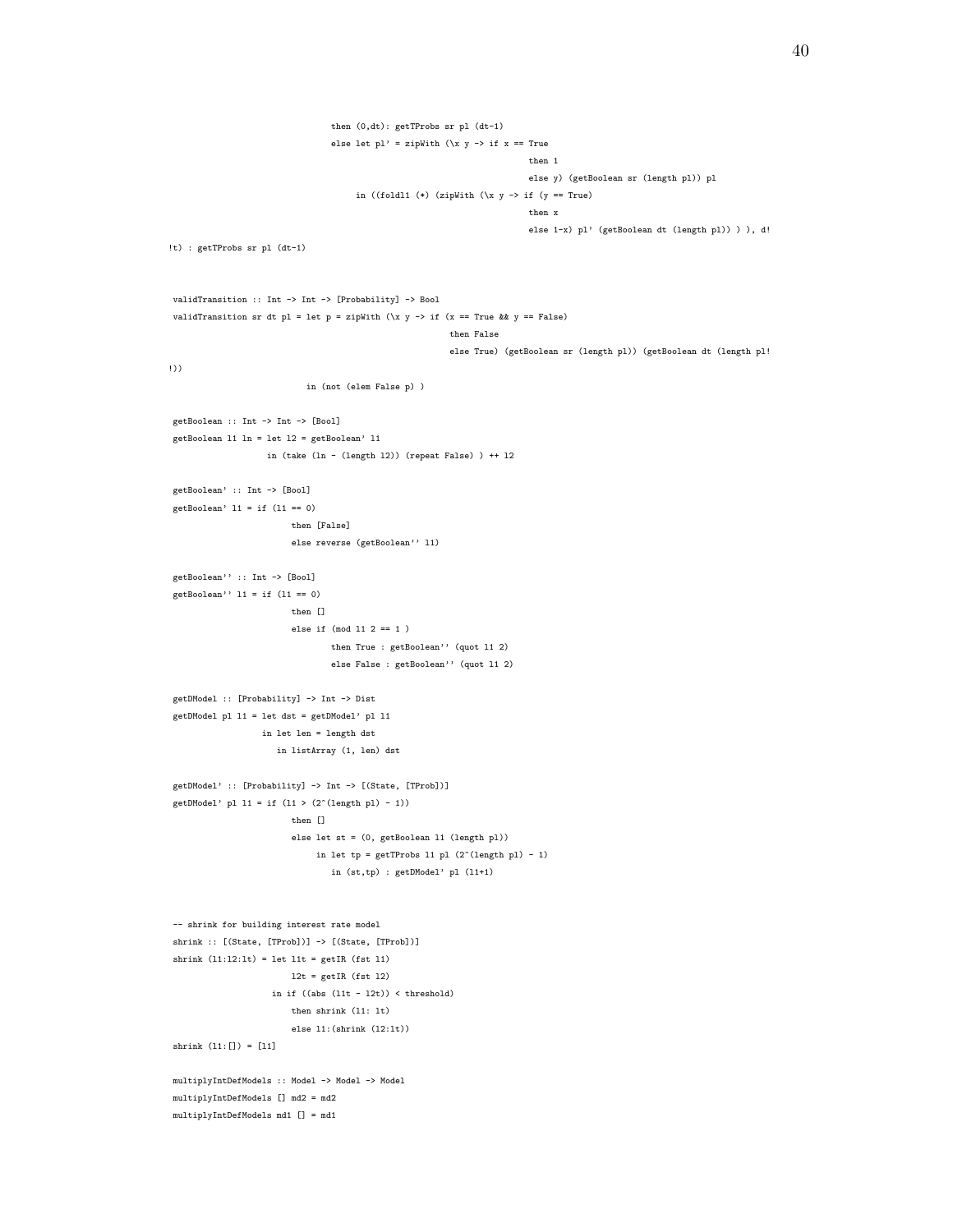```
multiplyIntDefModels md1 md2 = zipWith (\x y -> let lx = elems x
                                                       ly = elems y
                                                   in let newlt = concat (map (\zeta z \rightarrow 1et sz = getIR (fst z)
                                                                                          tz = snd z
                                                                                      in map (\pmb{\setminus} p \rightarrow \text{let sp = getDef (fst p)}tp = snd p
                                                                                                     in let newtp = mulTransi!
!tionProbs tz tp
                                                                                                            newst = (sz,sp)
                                                                                                        in (newst,newtp) ) ly!
!) lx )
                                                       in let len = length newlt
                                                          in (listArray (1, len) newlt) ) md1 md2
mulTransitionProbs :: [TProb] -> [TProb] -> [TProb]
mulTransitionProbs [] tp2 = tp2
mulTransitionProbs tp1 [] = tp1
mulTransitionProbs tp1 tp2 = concat (map (\x -> let p1 = getP x
                                                       st1 = map (\x \rightarrow x \text{ if } (x == True)then 1
                                                                            else 0) (getBoolean' (getSt x))
                                                   in map (\y \rightarrow \text{let } p2 = \text{getP } y)st2 = map (\x \rightarrow x \text{ if } (x == True)then 1
                                                                                             else 0) (getBoolean' (getSt y))
                                                                 in let newP = p1*p2
                                                                        tmpst = st1 ++ st2in let newSt = foldl1 (+) (zipWith (*) (reverse tmpst) !
!(scanl1 (*) (1:(repeat 2))) )
                                                                       in (newP, newSt) ) tp2) tp1)
-- helper method to build the final Model
buildModel :: Probability -> IR -> [Probability] -> Model
buildModel p1 ir2 pl = multiplyIntDefModels (buildInterestRateModel p1 ir2) (buildDefaultModel pl)
-- shrink for building interest rate model
{-shrink :: [(State, [TProb])] -> [(State, [TProb])]
shrink (11:12:1t) = let 11t = getIR (fst 11)12t = getIR (fst 12)in if ((11t - 12t) < threshold)
                         then shrink (l1) : lt
                         else l1:(shrink (l2:lt))
shrink (l1:[]) = [l1]
-}
-- Value Process is now the distribution and not expected value
type ValueProcess a = [RandomV a]
type RandomV a = [a]
-- finds the expected Value for each time point.
findExpValueProcess :: Model -> ValueProcess Double -> [Double]
findExpValueProcess md vp = let pr = getReachableProb md
                              in zipWith (\x y -> foldr1 (+) (zipWith (\p q -> p* (lookup' q x) ) y [0..] ) ) pr vp
getReachableProb :: Model -> [[(Int, Probability)]]
getReachableProb (m1:md) = take (length' m1) (repeat (0,1)) : getReachableProb' (m1:md) (repeat (0,1))
getReachableProb' (m1:md) lt = let newLt = sumLists (zipWith (\x z -> let y = lookup' z lt
```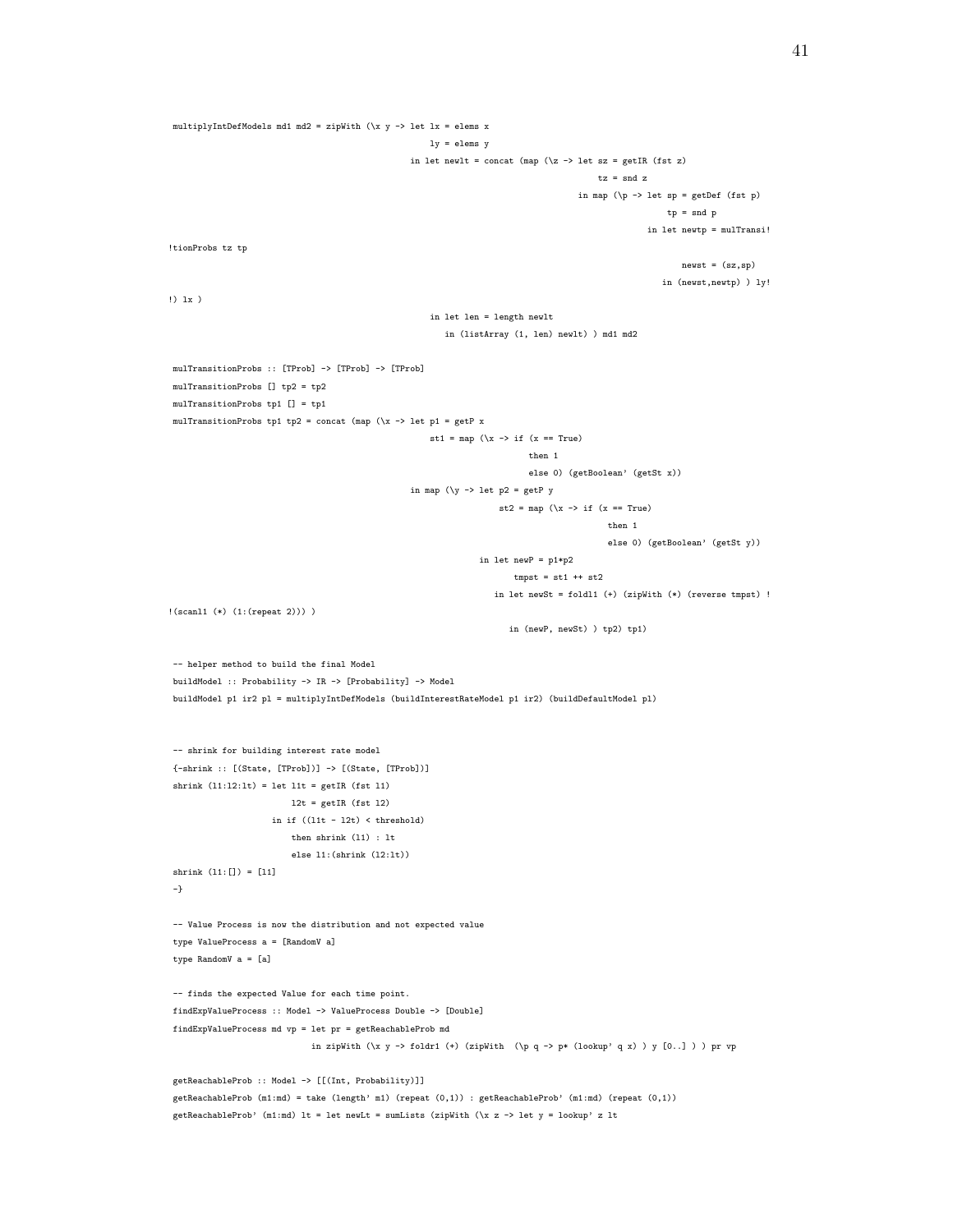```
in map (\p -> let tmpP = y*(getP p)
                                                                                      tmpS = getSt p
                                                                                   in (tmpS, tmpP) ) (snd x) ) (elems m!
!1) [0..])
                               in newLt : getReachableProb' md newLt
sumLists :: [[(Int, Double)]] -> [(Int, Double)]
sumLists (l1:[]) = l1
sumLists (l1:l2:lt) = sumLists ((concat (zipWith' l1 l1 l2 l2) ):lt)
{-sumLists (11:12:lt) = sumLists ((concat (zipWith' (\x y -> let tmpX = (lookup' (fst x) 12))tmpY = (lookup) (fst y) 11)in if (not (\text{tmpX} == -1))then if (not (tmpY == -1))
                                                                       then [(fst x, (snd x + tmpX))]else ([(fst x, (snd x + tmpX)), y])
                                                               else if (not (tmpY == -1))then [x]
                                                                       else ([x,y])) l1 l2) ):lt)
-}
--zipWith' :: (a -> a -> [a]) -> a -> a -> [a]
zipWith' [] [] [] = []zipWith' [] 11 (y:1t2) 12 = 1et tmpY = (lookup' (fst y) 11)
                           in if (tmpY == -1)then [y] : (zipWith' [] l1 lt2 l2)
                               else zipWith' [] l1 lt2 l2
zipWith' (x:lt1) l1 [] l2 = let tmpX = (lookup' (fst x) l2)
                            in if (not (tmpX == -1))
                               then [(fst x, (snd x + tmpX))] : (zipWith' 1t1 11 [] 12)else [x] : (zipWith' lt1 l1 [] l2)
zipWith' (x:1t1) 11 (y:1t2) 12 = let tmpX = (lookup' (fst x) 12)
                                     tmpY = (lookup' (fst y) 11)in if (not (tmpX == -1))
                                       then if (not (tmpY == -1))
                                               then [(fst x, (snd x + tmpX))]: (zipWith' 1t1 11 1t2 12)else [(fst x, (snd x + tmpX)), y] : (zipWith' lt1 l1 lt2 l2)
                                       else if (not (tmpY == -1))then [x] : (zipWith' 1t1 11 1t2 12)else [x,y] : (zipWith' lt1 l1 lt2 l2)
lookup' :: Int -> [(Int,Double)] -> Double
lookup' key [] = -1lookup' key ((x,y):xys)
     | key == x = y
     | otherwise = lookup' key xys
getTValueProcess :: Model -> Double -> ValueProcess Double
```

```
getTValueProcess m1 d1 = let t3 = convertDateToTime d1
                              vp2 = incValueProcess m1 1.0
                          in map (map (\x \rightarrow x - t3)) vp2
```
incValueProcess :: Model -> Double -> ValueProcess Double  $incValueProcess$  (m1:md)  $i = [i|x<-[1..(length' m1)]]$  :  $incValueProcess$  md ( $i+1$ )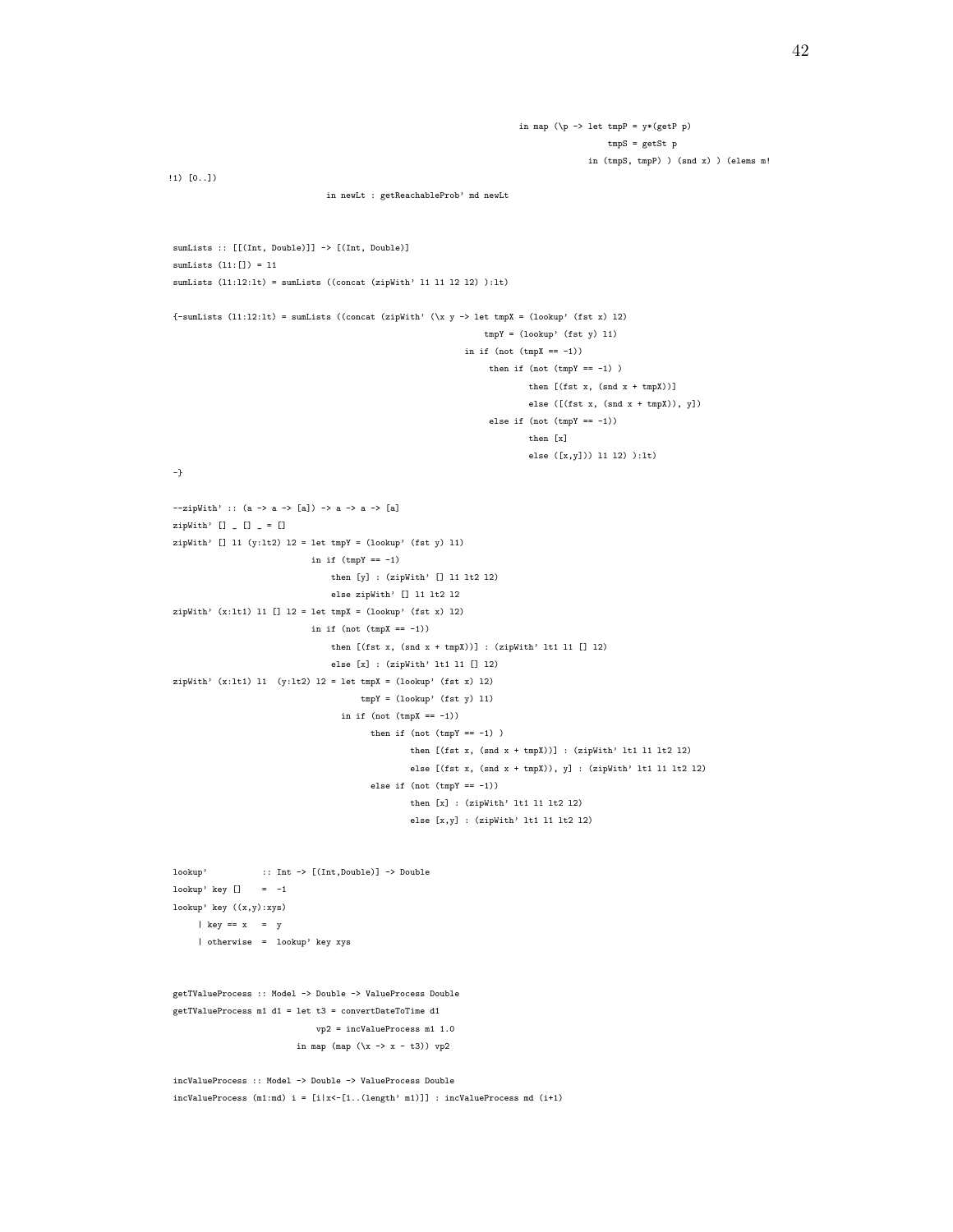```
andValueProcesses :: ValueProcess Double -> ValueProcess Double -> ValueProcess Double
andValueProcesses [] vp3 = vp3
andValueProcesses vp4 [] = vp4
andValueProcesses (v1:vp1) (v2:vp2) = (zipWith (+) v1 v2): (andValueProcessevp1 vp2)-- evaluate procedures for different contracts
evalC :: Model -> Contract -> ValueProcess Double
evalC m (Zero) = map (\xrightarrow x \rightarrow [0.0]y<-[1..(length' x)]]) m
evalC m (One) = map (\x -> [1.0|y<-[1..(length' x)]]) m
evalC m (Give c1) = map (map negate) (evalC m c1)
evalC m (And c1 c2) = andValueProcesses (evalC m c1) (evalC m c2)
evalC m (Or c1 c2) = zipWith (zipWith max) (evalC m c1) (evalC m c2)
evalC m (Truncate d0 c1) = let t1 = convertDateToTimeInt d0
                               vp1 = evalC m c1
                           in take t1 vp1
evalC m (Then c1 c2) = let vp1 = evalC m c1
                           vp2 = evalC \text{ m } c2in if length vp1 < length vp2
                                then vp1++drop (length vp1) vp2
                                 else vp1
evalC m (Scale o1 c1) = zipWith (zipWith (*)) (evalC m c1) (evalO m o1)
evalC m (Get c1) = let vp1 = evalC m c1
                  in let l1 = last vp1
                     in reverse (discountRandomVar m l1 ((length vp1) - 1))
discountRandomVar :: Model -> RandomV Double -> Int -> ValueProcess Double
discountRandomVar md rv t1 = if (t1 == 0)
                                 then [rv]
                                 else (rv : (discountRandomVar md (discountRV md rv t1) (t1-1)))
discountRV :: Model -> RandomV Double -> Int -> RandomV Double
discountRV md rv1 t1 = let md1 = elems (md !! t1)
                           md2 = elems (md !! (t1-1))
                        in map (\y \rightarrow let prob = snd y
                                      in foldl1 (+) (map (\zeta z \rightarrow 1et ind = snd z
                                                                in ((fst z)*(rv1 ! ind)/(1 + getIR (fst (md1 ! ind)))!)!) prob) ) md2
--finds the discount factor
--discountValueProcess :: Model a -> ValueProcess -> Val -> TimeI -> ValueProcess
{- # discountValueProcess m1 vp2 l1 t1 = if t1 < 0
                                                 then []
                                                 else let l2 = getDiscountedValues m1 l1 vp2 t1
                                                      in l2 : discountValueProcess m1 vp2 (foldl1 (+) (zipWith (*) (map (!
!\x -> (getP x) ) (m1 !! t1) ) l2 ) ) (t1-1)
--getDiscountedValues :: Model a -> Val -> ValueProcess -> TimeI -> [Double]
getDiscountedValues m1 v1 vp1 t1 = map ((*) v1) (map ((/) 1.0) ((zipWith (zipWith (+)) vp1 (evalC m1 One)) !! t1))
-}
convertDateToTime :: Time -> Time
convertDateToTime y1 = (y1 - thisyear + 1)
```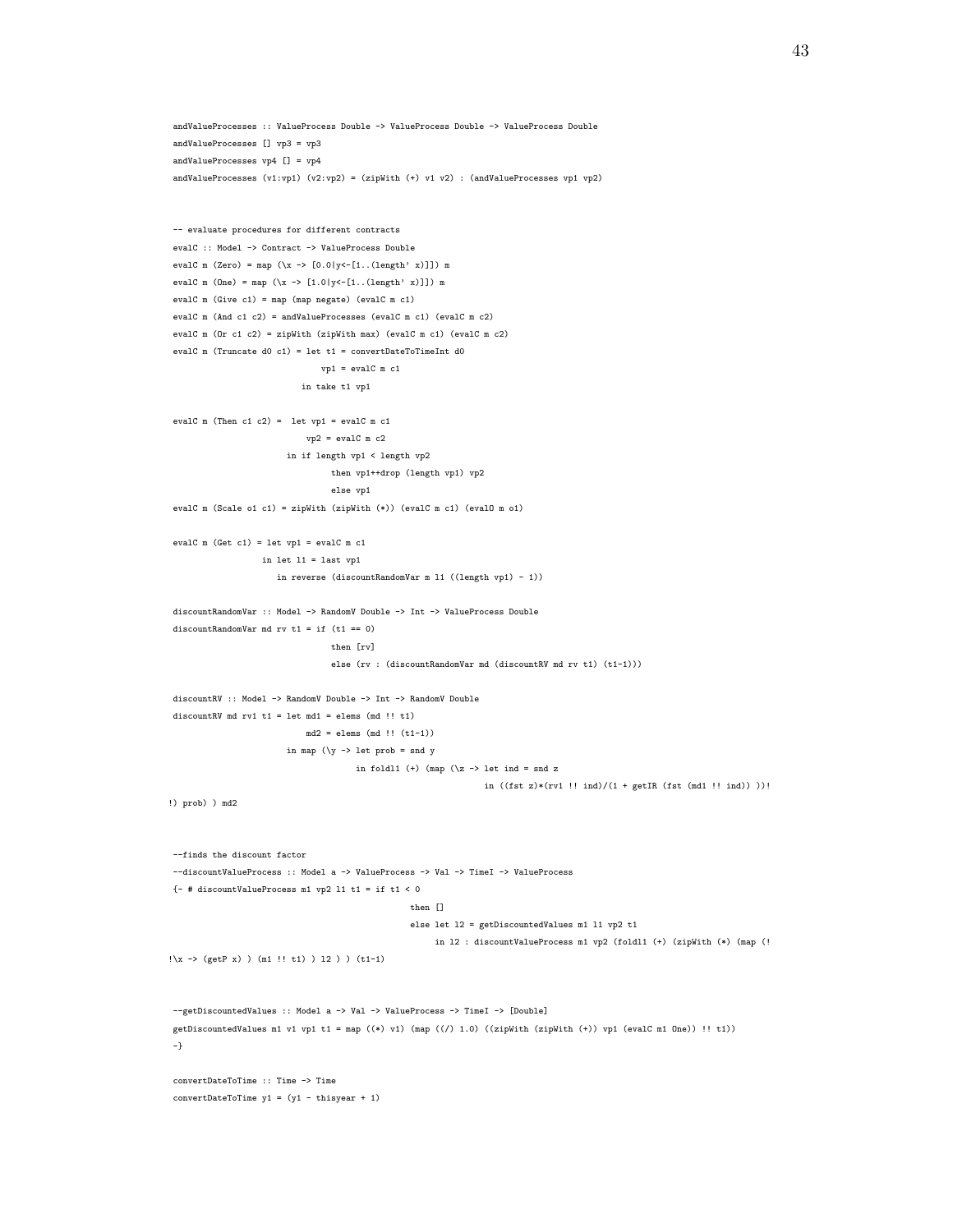```
convertDateToTimeInt :: TimeI -> Int
convertDateToTimeInt y1 = (y1 - thisyearI + 1)
```
--evaluation of observables evalO :: Model -> Obs a -> ValueProcess a evalO m (Konst d) = map (\x -> [d|y<-[1..(length' x)]]) m evalO m (DiffTime d) = getTValueProcess m d eval<br/>0 ${\tt m}$  (Default i) = map (\x -> let lt = elems x in map (\y -> if ( ((getDef (fst y)) !! i) == True ) then True else False) lt) m evalO m (IR intr) = map  $(\x \rightarrow x$  let lt = elems x in map (\y -> getIR (fst y) ) lt) m evalO m (Apply o1 o2) = zipWith (zipWith  $(\x{ y \rightarrow x y})$  (evalO m o1) (evalO m o2)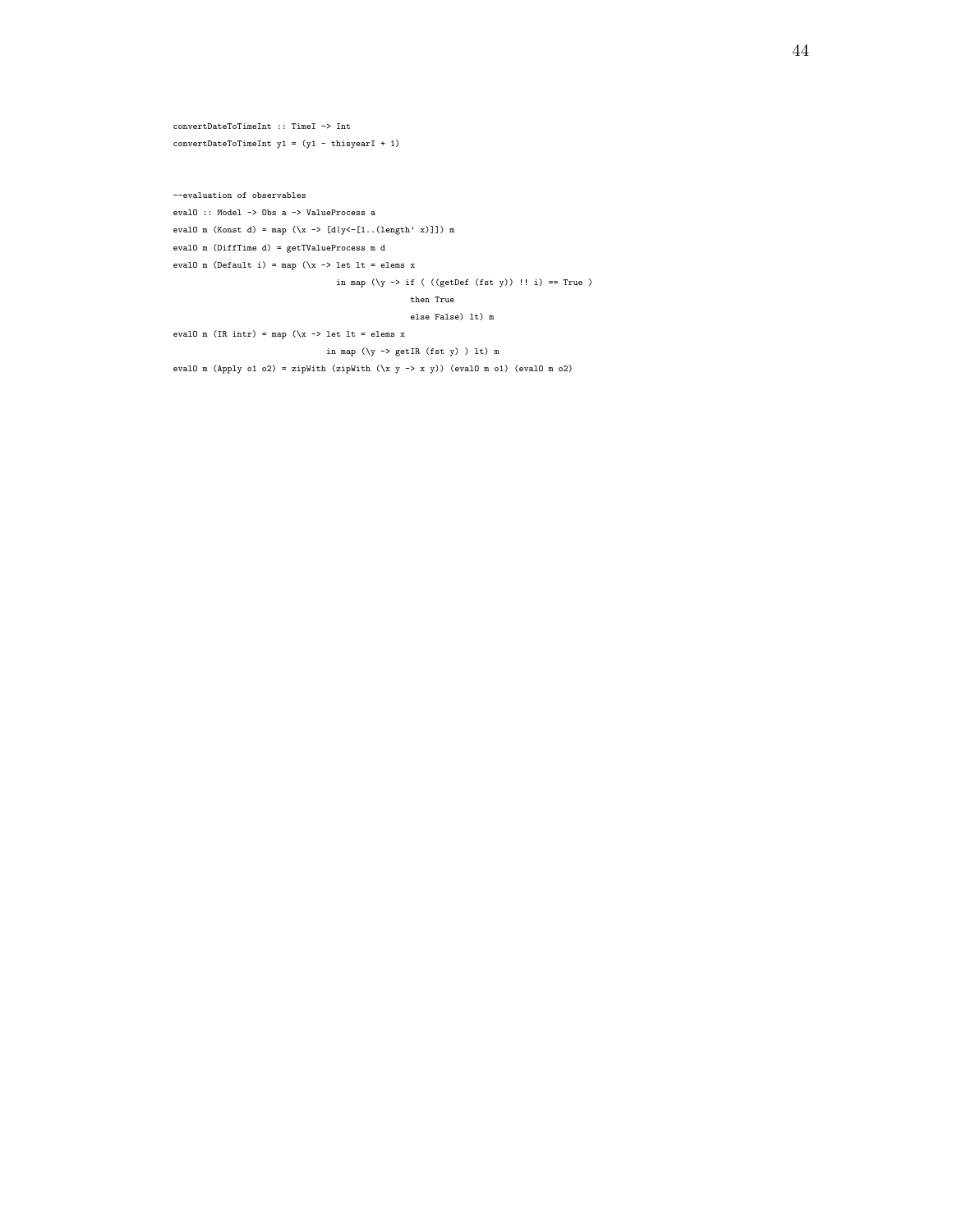## Appendix D

## Code: Implementation and Valuation of CDS

```
module Cds2 where
import Implementation4
import Language2
- helper function to value a CDS for notional = $1, it is \degree 0 in all cases.
creditDefault' :: TimeI -> Spread -> ValueProcess Double
creditDefault' t1 s1 = let p1 = s1/(s1+1)in let m1 = buildModel prob dir [p1]
                         in eval m1 (cds t1 s1)
creditDefault :: TimeI -> Spread -> ValueProcess Double
creditDefault t1 s1 = let p1 = s1/(s1+1)in let m1 = buildModel prob dir [p1]
                         in eval m1 (returnCDS 1 t1 s1)
-- returnCDS: returns the cds contract in the specified language.
--returnCDS t1 s1 = Get (returnCDS' 1 t1 s1)
returnCDS :: TimeI -> TimeI -> Spread -> Contract
returnCDS t1 t2 s1 = if t1 > t2
                        then (Language2.truncate (thisyearI+t2) Zero)
                        else Language2.and (Language2.and (Language2.and (getCDSGet t1) (getCDSGive t1!
! s1)) (subExcess t1)) (returnCDS (t1+1) t2 s1)
getCDSGet :: TimeI -> Contract
getCDSGet t1 = get (Language2.truncate (thisyearI+t1) (scale (lift boolToDouble (dflt 0)) one))
getCDSGive :: TimeI -> Spread -> Contract
getCDSGive t1 sp = give (scale (Konst sp) (get (Language2.truncate (thisyearI+t1) (scale (lift2 (-) (Konst 1) (lif!
!t boolToDouble (dflt 0))) one))))
subExcess :: TimeI -> Contract
subExcess t1 = give (get (Language2.truncate (thisyearI+t1-1) (scale (lift boolToDouble (dflt 0)) (get (Impleme!
!ntation4.truncate (thisyearI+t1) one)) )))
subExcess' t1 = give (get (Language2.truncate (thisyearI+t1-1) (get (Language2.truncate (thisyearI+t1) (sca!
!le (lift boolToDouble (dflt 0)) one)) )))
boolToDouble :: Bool -> Double
boolToDouble b1 = if (b1 == True)
                        then 1
                        else 0
```